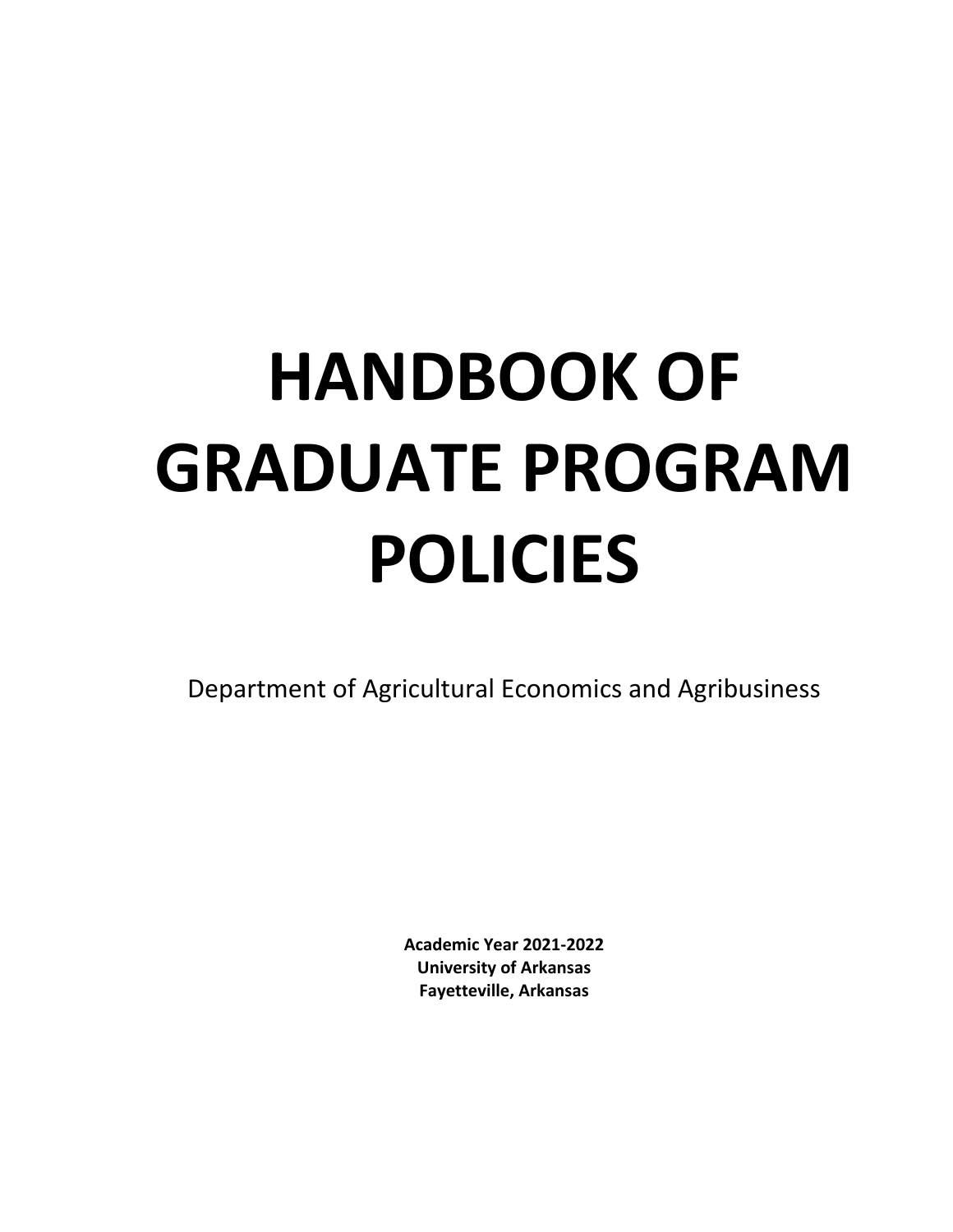## HANDBOOK OF GRADUATE PROGRAM POLICIES

Department of Agricultural Economics and Agribusiness

http://agribusiness.uark.edu/ **Academic Year 2021‐2022 1‐479‐575‐2256 University of Arkansas Fayetteville, Arkansas**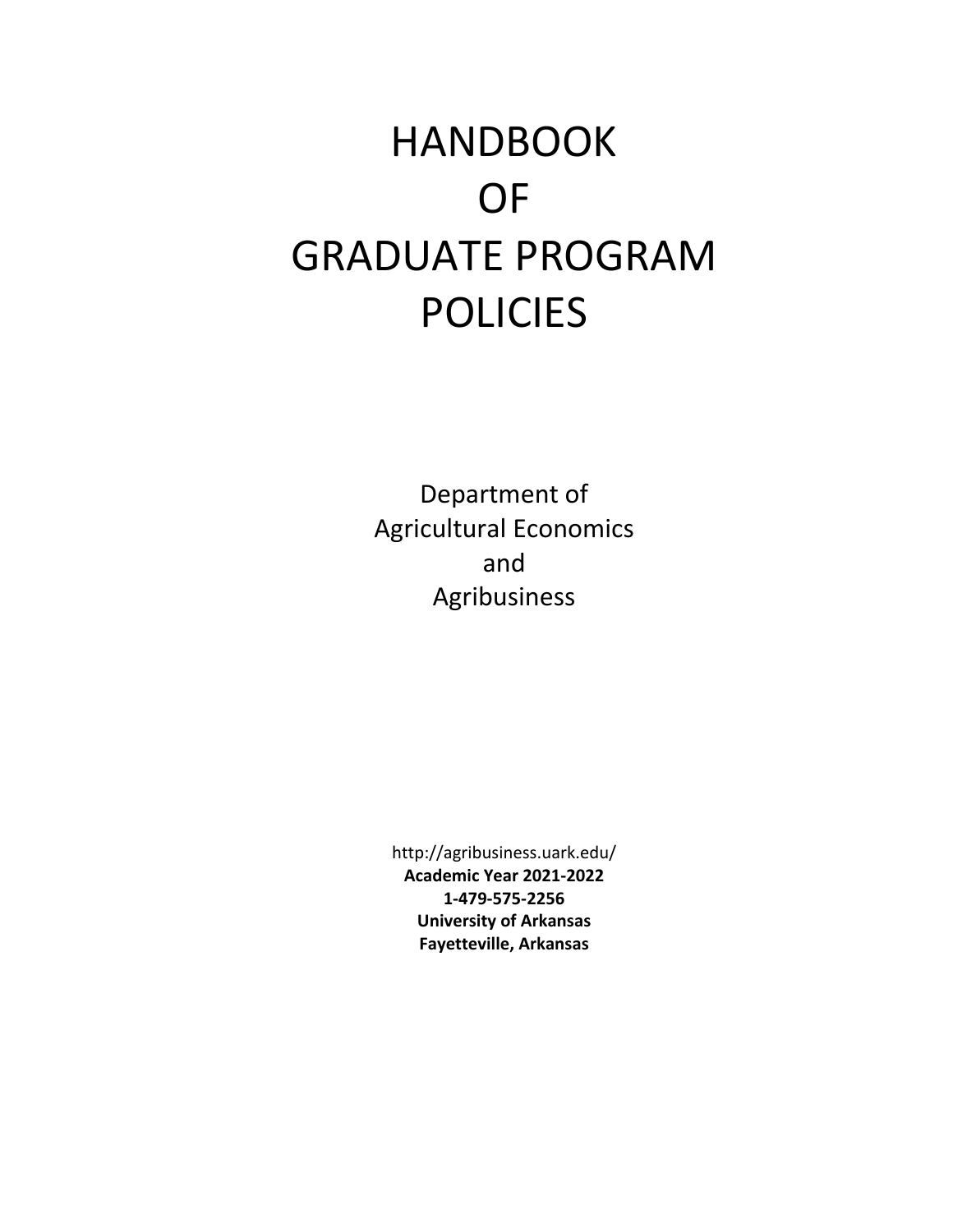#### **Table of Contents**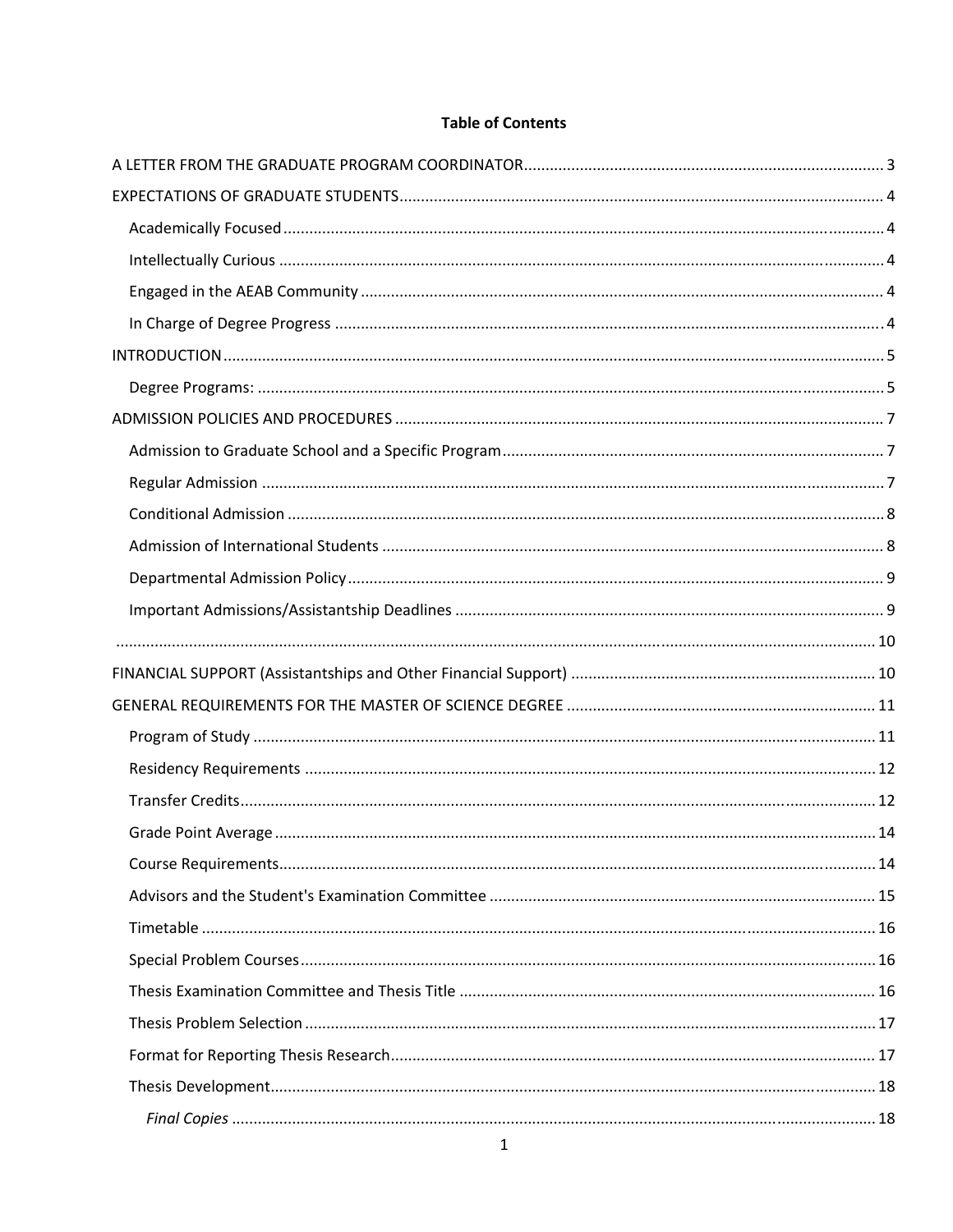| D-1 Important Forms for All Non-Thesis and International Agricultural Business Program Students  39 |  |
|-----------------------------------------------------------------------------------------------------|--|
|                                                                                                     |  |
|                                                                                                     |  |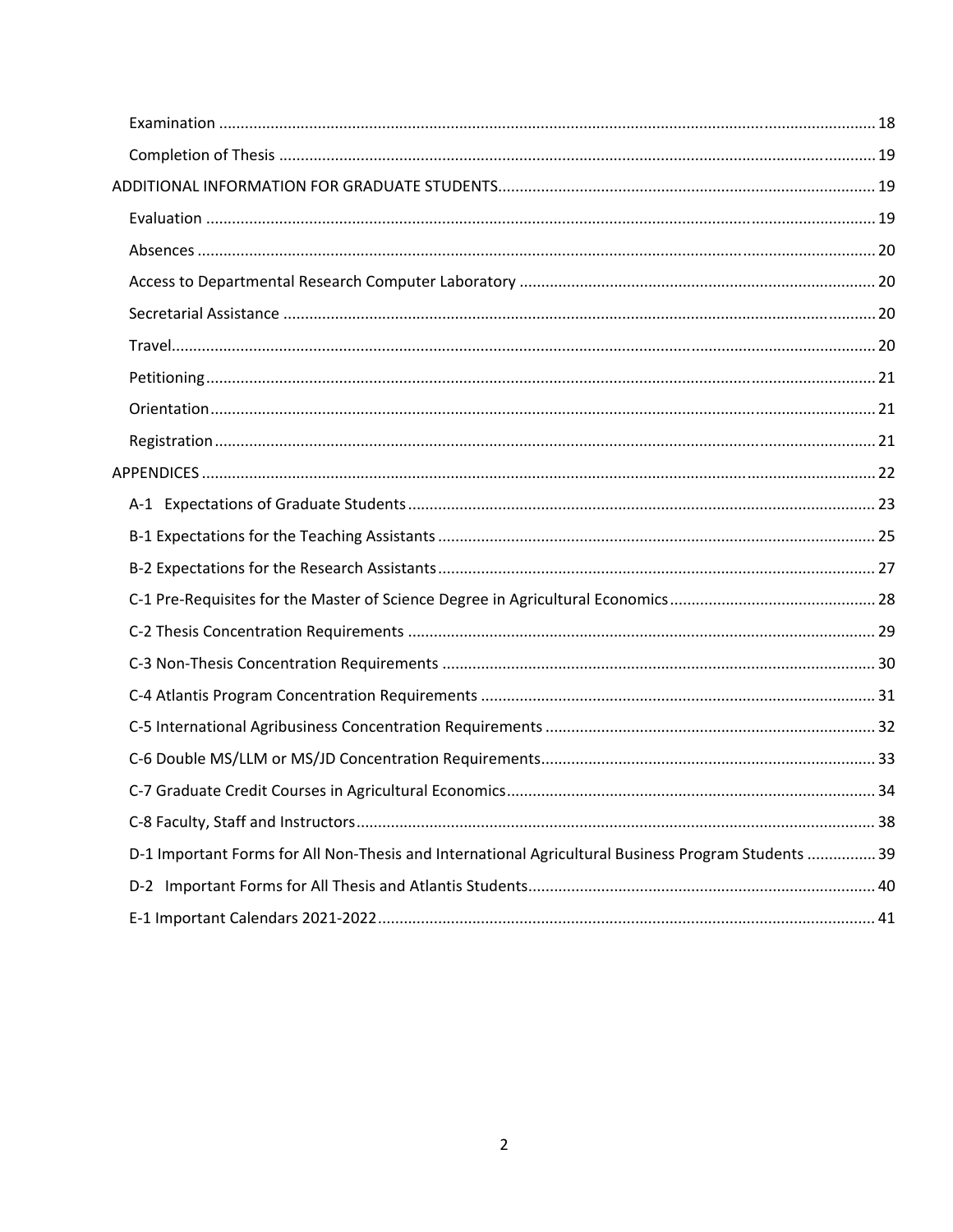#### **A LETTER FROM THE GRADUATE PROGRAM COORDINATOR**

Dear Graduate Students,

Congratulations on your acceptance into the Graduate School at the University of Arkansas and welcome to the Department of Agricultural Economics and Agribusiness (AEAB). We are excited that you have chosen to further your studies with us.

The purpose of this *Handbook* is to provide you with requirements for obtaining your Master of Science in Agricultural Economics (AGEC). This handbook highlights the requirements for each of our five concentrations and informs you of the resources to assist you with your matriculation through the program. Please read the *Handbook* carefully and become familiar with its contents.

This *Handbook* is not the only source of information about graduate programs at the University of Arkansas, Fayetteville. The Graduate School publishes the *Graduate School Catalog* annually. The *Catalog* provides additional information about graduate programs on this campus. It also lists all courses that have been approved for graduate credit. Finally, the Graduate School electronically publishes its own handbook called the *Graduate School Handbook*. It can be accessed at:

https://graduate-and-international.uark.edu/graduate/current-students/student-resource/graduatehandbook/index.php

The *Graduate School Handbook* publishes detailed information on the policies and procedures governing graduate student studies and degree requirements for all graduate students. Neither the *Graduate School Catalog* nor the *Graduate Student Handbook* is meant to be read in its entirety by an AEAB graduate student. Those two publications are meant to be used as references for specific questions not covered in this, the AEAB *Handbook*.

We look forward to your participation in one of our graduate concentrations. While we have strong expectations of you (please see Appendices A and B) please remember your graduate program faculty and support staff are here to assist you along the way. We hope you will find this a very rewarding experience!

Sincerely,

Dr. Lawton Lanier Nalley Professor and Fall 2021 Graduate Program Coordinator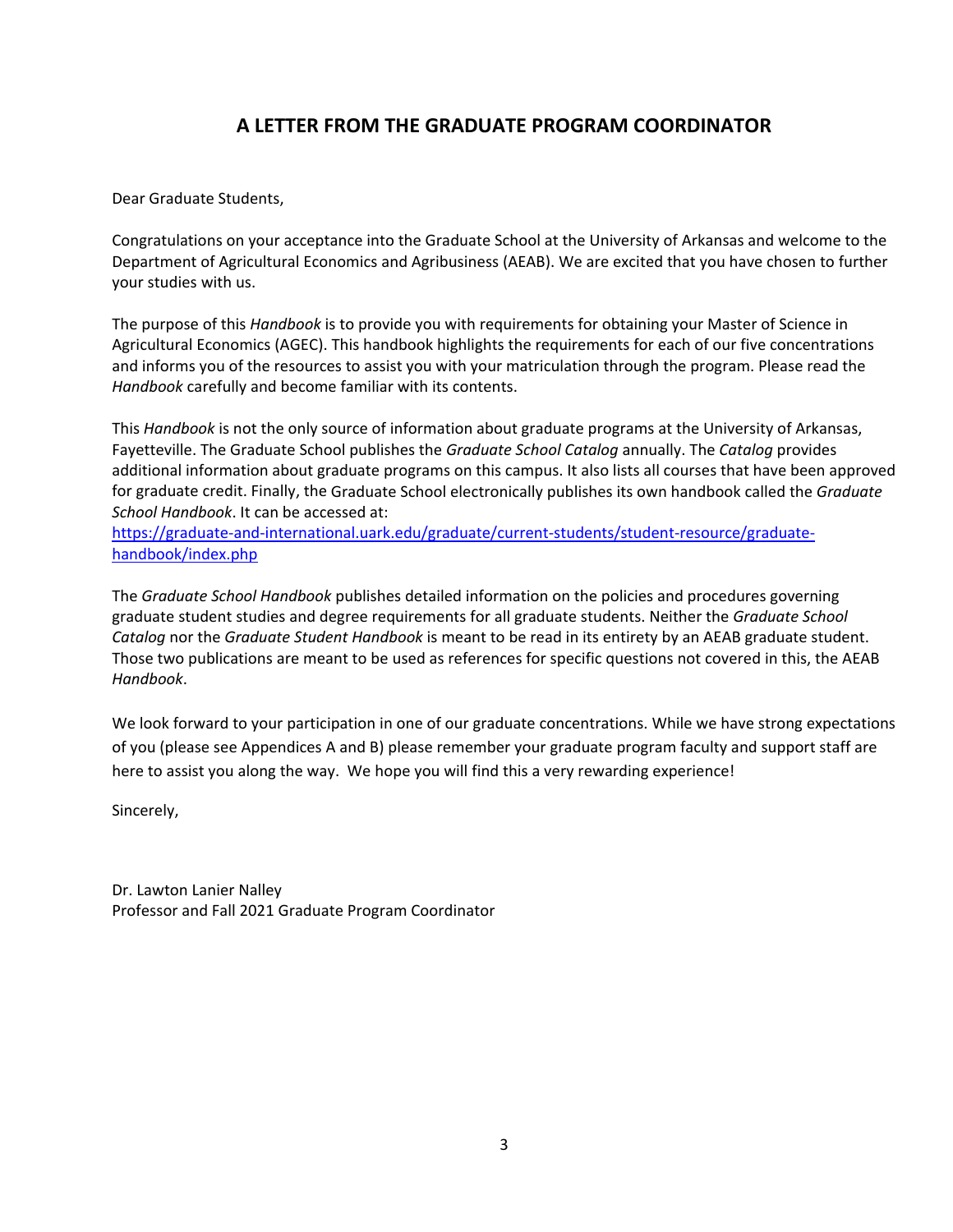#### **EXPECTATIONS OF GRADUATE STUDENTS**

As one of our graduate students, you may be a participant in the traditional thesis program, traditional non‐ thesis program, Atlantis thesis program or International Agribusiness non‐thesis program. We would like the opportunity now to go over some expectations of all graduate students, and special expectations that may be associated with a particular program.

In AEAB we expect our graduate students to be:

#### **Academically Focused**

As an undergraduate you were exposed to a variety of courses covering the arts, sciences, humanities, business and potentially many other disciplines. In graduate school, your academic efforts will be much more focused on your chosen discipline (Agricultural Economics). Most graduate students will pursue smaller semester course loads than those at the undergraduate level. However, greater effort (in terms of class attendance, participation, and out‐of‐class workloads) will be required than at the undergraduate level. Faculty will facilitate the art of learning, but **students should not expect to be spoon‐fed**. **Students are expected to take charge of their academic experience, and are expected to come to class prepared**.

#### **Intellectually Curious**

Graduate study, across all disciplines, places great importance on independent learning. Therefore, our graduate students will be expected to pursue opportunities for learning outside of the classroom. These opportunities will include: 1) attendance at some Department/University seminars; 2) development of research papers (associated with classes or special projects); 3) presentation of your own or faculty research at department/university and professional association meetings, among other things. Through these additional efforts you will enhance your communication abilities and demonstrate your analytical and critical thinking skills to those in attendance. These are important skills to develop and refine as you begin and continue through your professional career.

#### **Engaged in the AEAB Community**

Intellectual and personal growth can arise from many sources. Students will be expected to collaborate (as deemed appropriate by faculty) with one another in and out of the classroom on graduate program projects. Additionally, all graduate students will be invited to participate in social gatherings throughout the year both on and off campus. Building relationships with fellow students and faculty can prove to be rewarding both personally and professionally.

#### **In Charge of Degree Progress**

All students will be assigned to an academic advisor, and thesis students will be assigned a thesis supervisor for the duration of their program, although these assignments can change. *However, final responsibility for the completion of your degree lies in your hands.* Students are expected to read and follow the guidelines provided in the AEAB *Handbook*. Furthermore, students are expected to be proactive in the selection of their courses and the completion of their thesis. Students should remain in close contact with their advisors/thesis mentors to ensure sufficient academic progress is being made toward the degree. Students should also remain in close contact with the graduate secretary to ensure all departmental and university paperwork is completed in a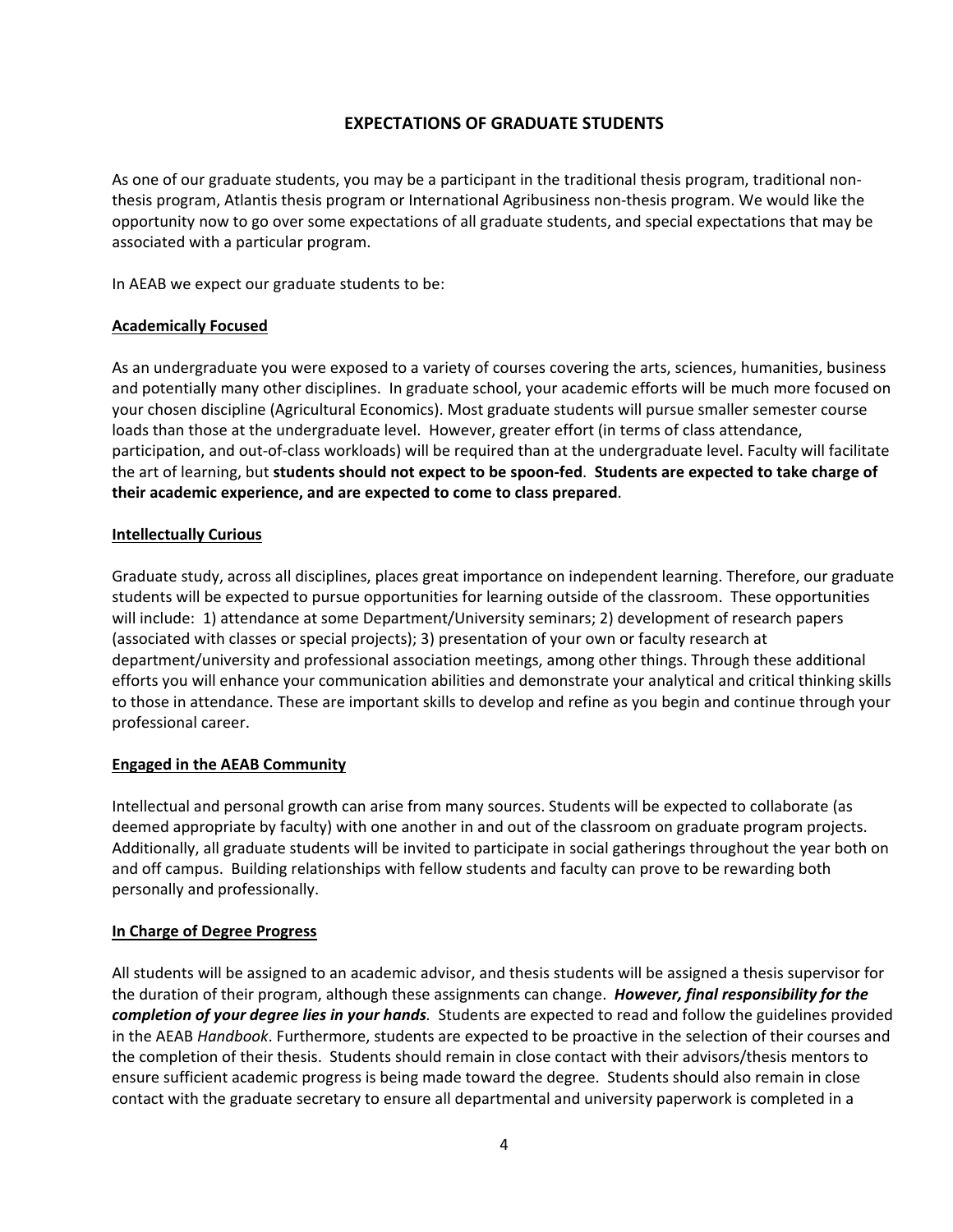timely manner. Finally, all students should feel free to speak with the graduate program coordinator (Dr. Lanier Nalley **llnalley@uark.edu**) about any concerns (academic or otherwise) that arise about the degree program.

These expectations are discussed during the AEAB Graduate Orientation program where students will have the opportunity to ask questions and attest to their understanding of these expectations by signing the form found in Appendix A. Additional expectations exist for graduate assistants and are found in Appendix B.

Welcome to graduate school! The next year or two will be different from your undergraduate studies. You will be challenged, in and out of the classroom. There may be times when you feel in over your head. But most of you will survive and thrive. You will be pleasantly surprised by the skills you master and the professional interests you develop. You will make some lifelong friends among your peers and the faculty. You will leave with a great sense of accomplishment and prepared for your next challenge.

#### **HANDBOOK OF GRADUATE PROGRAM POLICIES INTRODUCTION**

The Department of Agricultural Economics and Agribusiness at the University of Arkansas ‐ Fayetteville offers graduate programs of study leading to the Master of Science (M.S.) degree in Agricultural Economics. Advanced study in Agricultural Economics and Agricultural Business provides students with state‐ of‐ the‐ art knowledge of theory, methods and application in the field. The student becomes better prepared for positions in the dynamic environment of contemporary agribusiness and production agriculture, as well as any number of other industries requiring critical thinking skills and analytical abilities.

Graduate study in Agricultural Economics provides broad, but coordinated, training in either thesis or non‐thesis concentrations of study. Such study affords opportunities for bringing together technical information from subject-matter areas both within and outside agriculture for deriving useful recommendations for decisionmaking at all levels of agribusiness.

Students receive personal attention and guidance in developing and carrying out their graduate program. These programs may be tailored for either a terminal Master's degree with a focus on agribusiness, or as a preparation for additional study leading to the Ph.D. degree.

Degree Programs:

- M.S. in Agricultural Economics (Thesis)
- M.S. in Agricultural Economics (Agribusiness, Non-thesis)
- Double M.S. degrees in Agricultural Economics from the University of Arkansas and International Master of Science in Rural Development from our European Consortium partners (Atlantis Double MS Degree)
- M.S. in Agricultural Economics (International Agribusiness, Non-thesis) which is a program where students study for one semester at Ghent University in Ghent, Belgium.
- Double Master of Law in Agricultural and Food Law (LL.M.) and Master of Science in Agricultural Economics, both from University of Arkansas. Double Juris Doctorate in Law and Master of Science in Agricultural Economics, both from University of Arkansas (pending review)

The **thesis concentration** is designed to provide students strong quantitative and analytical skills. These skills are required by many private businesses and public agencies as part of their research and development programs.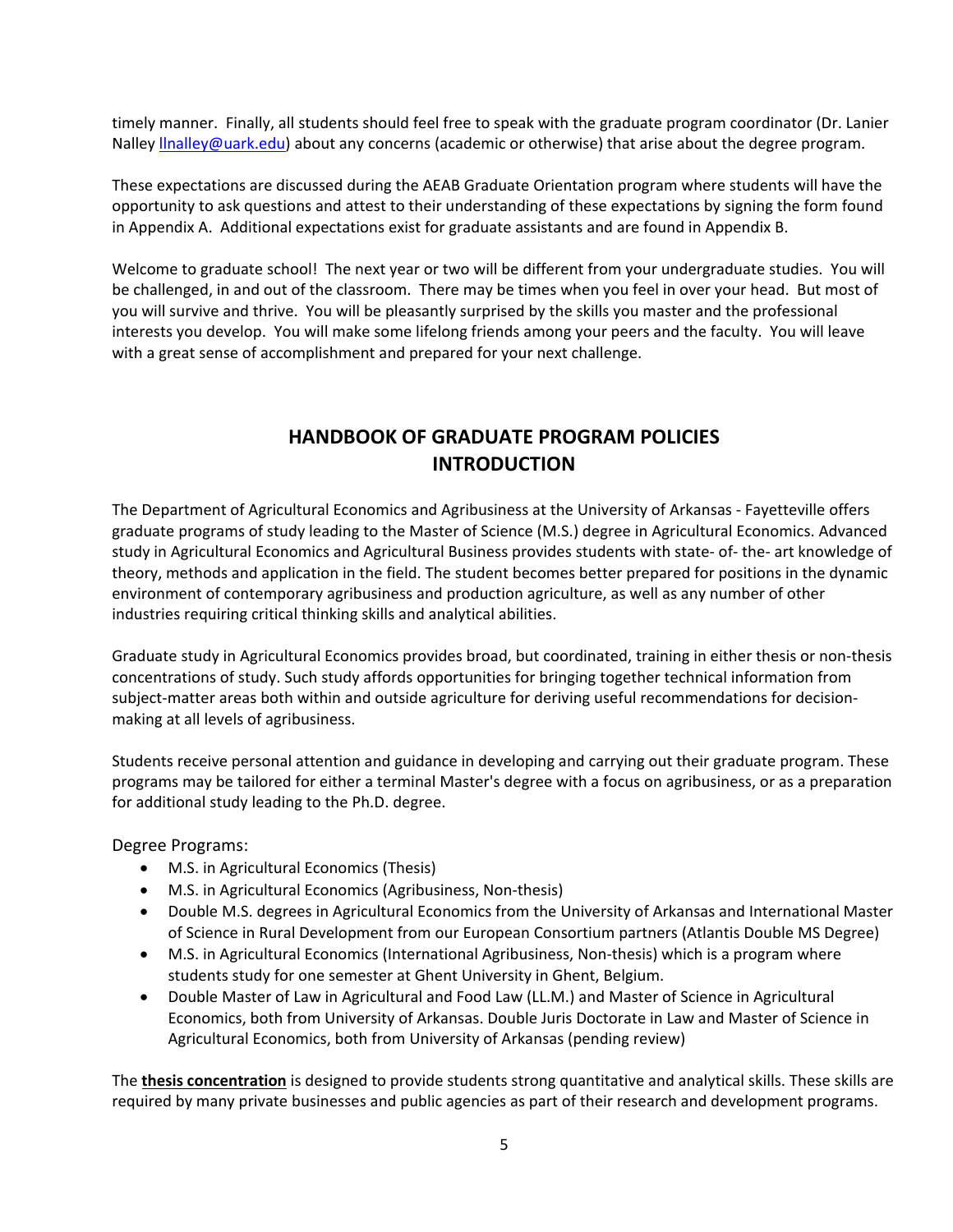Typically, the thesis program takes two years for the well‐prepared student. The thesis concentration is also excellent preparation for additional study leading to the Ph.D. degree.

The **non‐thesis concentration** aims to prepare students with advanced skills for advancement in the agribusiness/industry sector. Students selecting the agribusiness focus receive excellent preparation for positions in business, including agribusiness and financial institutions, or as a manager of their own business. This agribusiness focus is designed to be completed in one calendar year for students with no deficiency courses.

The **Atlantis Program** provides the opportunity to earn two degrees: an MS in agricultural economics from the University of Arkansas and a joint MS in rural development from a consortium of six universities in the European Union (EU). Our EU partners in the consortium are: Ghent University (Ghent, Belgium); Humboldt University (Berlin, Germany); Agrocampus Ouest (Rennes, France); Slovak University of Agriculture (Nitra, Slovak Republic); University of Pisa (Pisa, Italy); and University of Cordoba (Cordoba, Spain). The Atlantis Program trains specialists with comparative knowledge on US, EU, and international agricultural economic and rural development policies. The program consists of four academic modules that include that are four "semester‐modules" and one "case study" over two academic years. Modules 1 and 2 are two semesters of course work during the first year. The practical case study is during the summer months between the first and second year. In the second year of the program, Module 3 is a third semester of course work targeted at the student's research interests, followed by the writing of a master's thesis on a comparative US‐EU study in the final semester (Module 4). Students study abroad for up to one year with U.S. students studying at two EU consortium universities and EU students studying at the University of Arkansas. More details are available from the Coordinator for the Atlantis and International Agribusiness Programs Dr. Bruce L. Ahrendsen, who may be contacted by phone or email at 479‐ 575‐6643 or ahrend@uark.edu.

The **international non‐thesis agribusiness** requires approximately eighteen months for students with no deficiency courses. Students spend two semesters at UA‐Fayetteville and one semester at Ghent University as part of the international agribusiness focus. This unique international exposure for students enhances their education and development and is critical since all national economies operate within an international environment. This is particularly true for Arkansas and the United States where an increasing percentage of agricultural production is destined for international markets. More details are available from the Coordinator for the Atlantis and International Agribusiness Programs Dr. Bruce L. Ahrendsen, who may be contacted by phone or email at 479-575-6643 or ahrend@uark.edu.

The Department also has participated in a **double M.S in Agricultural Economics and Masters in Agricultural and Food Law Program**. This program is currently under review with the Law School and the Graduate School. The Department is also seeking approval for a new double degree program M.S. in Agricultural Economics and Juris Doctorate in Law. This program is pending approval from the Law School and Graduate School. Please consult the Graduate Program Coordinator for information on the status of these programs.

The prerequisites for these programs are found in Appendix C‐1. The requirements of each of these concentrations can be found in Appendix C‐2 through C‐6.

Primary Areas of Faculty Research: Agribusiness, agricultural finance, agricultural marketing, agricultural outlook, agricultural policy, agricultural production, applied econometrics, cropping systems economics, economic development, environmental economics, farm management, financial management, food economics and policy, food marketing, futures markets, global marketing, industrial organization, integrated pest management, international development, international policy and trade, managerial economics, market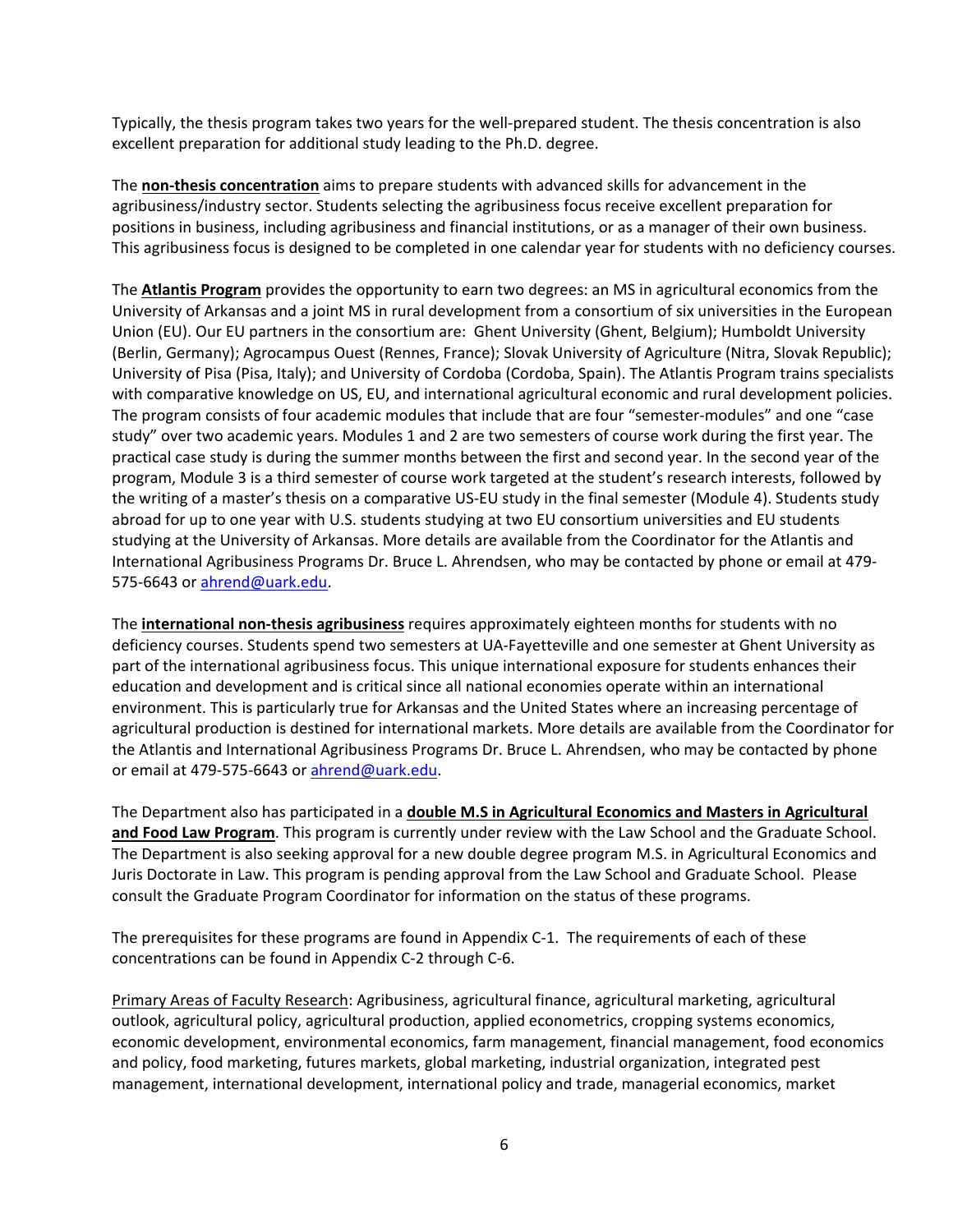infrastructure and development, natural resource economics and management, price risk management, product development, poultry economics, production economics, public finance, and risk management.

#### **ADMISSION POLICIES AND PROCEDURES**

Graduate study meets a variety of needs, but the main objective of graduate study is the advancement and utilization of knowledge. One of the important prerequisites to graduate work is intellectual maturity. This enables the student to assume the initiative and responsibility necessary for the development of independent and objective thinking, and to comprehend more effectively basic issues and principles as they relate to the student's program of advanced study.

#### **Admission to Graduate School and a Specific Program**

Admission to graduate standing or graduate school does not admit a student to a specific graduate degree program. Therefore, in addition to satisfying the general admission requirements of the Graduate School, the applicant must satisfy the specific requirements and have the approval of the department in which he or she desires to pursue advanced study.

#### **Regular Admission**

A graduate from the University of Arkansas, or from an accredited college or university requiring substantially the same undergraduate program as is required at the University of Arkansas, may be admitted to graduate status if the student's grades are well above the average required for the bachelor's degree. In practice, this means a grade point average of 3.00 (out of a 4.0 scale) or above for all work recorded for the last 60 semester hours of undergraduate credit and having attained an acceptable score on the GRE. An applicant lacking the minimum grade‐point requirements or not meeting GRE score expectations may be conditionally admitted as discussed in the Graduate Handbook in the sub‐section titled "Classifications of Admission to Graduate Standing."

Admission to the M.S. program first requires that the student be admitted to the Graduate School at the University of Arkansas, Fayetteville. To gain admittance the student should write to the Graduate School Admissions Office, 340 North Campus Drive, Gearhart Hall 213, 1 University of Arkansas, Fayetteville, Arkansas 72701, or phone (1‐866‐234‐3957) requesting application forms for admittance, or apply online: http://graduate‐and‐international.uark.edu/ or

https://graduate‐and‐international.uark.edu/graduate/future‐students/applying/index.php

Application materials sent to the Graduate School include:

- 1) Payment of \$60 submitted online with a credit card or with a check by mail
- 2) One full set of official transcripts from every institution attended (unofficial transcripts are permitted if you have not completed your degree at time of application; with the official transcripts needed as soon as the degree is conferred for full enrollment privileges)
- 3) A set of official scores on the Graduate Record Exam (GRE); GRE scores must be sent directly to the University of Arkansas, institution code = 6866.
- 4) Three letters of recommendation. Preferably, these letters will be submitted via the Graduate School Application Portal. Alternatively, these letters can be mailed in hard copy to the Department of Agricultural Economics and Agribusiness, Room 217 Agriculture Building, University of Arkansas, Fayetteville, AR 72701 or emailed to the graduate secretary Ms. Alicia Minden (aminden@uark.edu).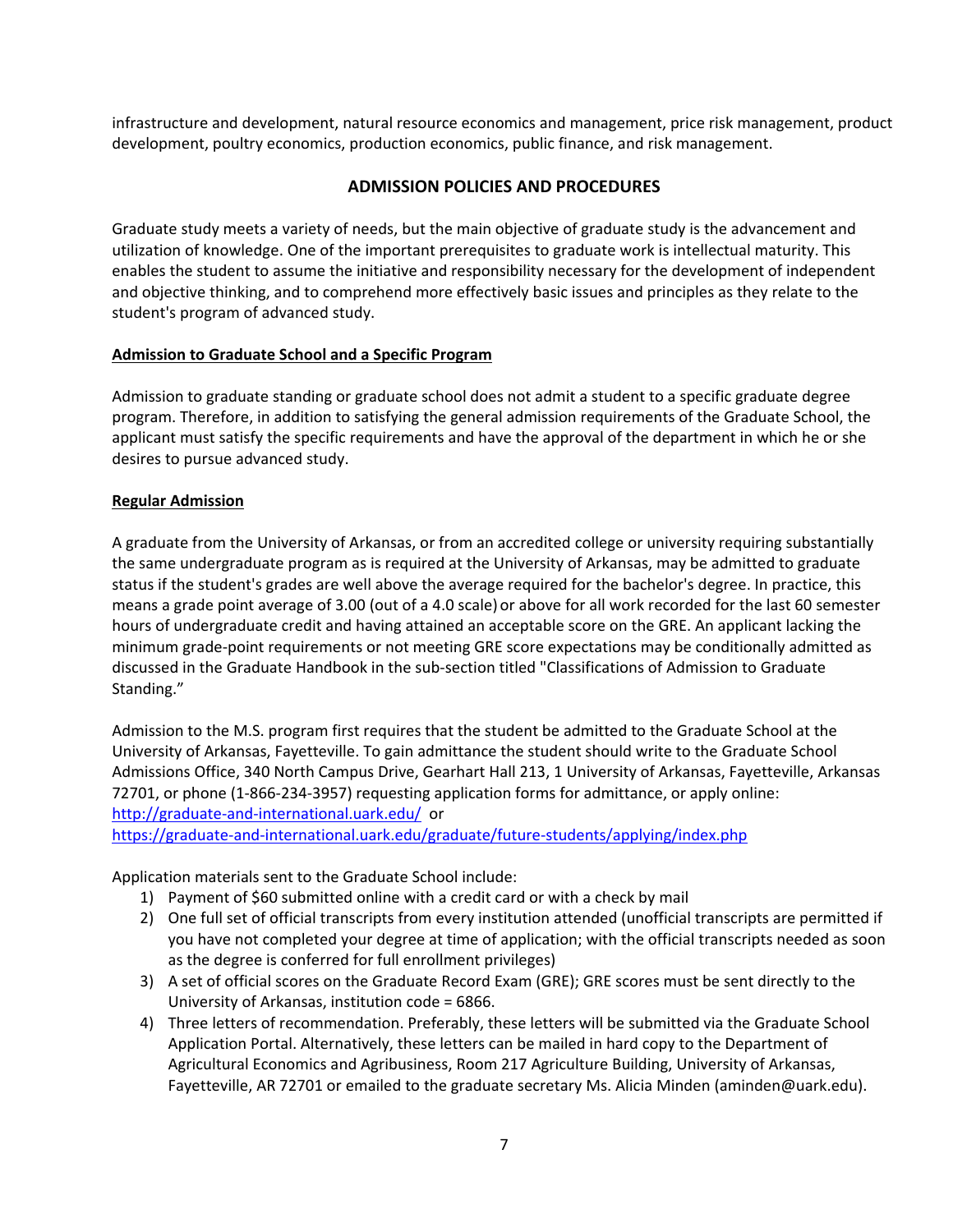The AGECMS Reference form can be found at: https://agribusiness.uark.edu/\_resources/pdf/Misc/grad‐ reference‐form.pdf

5) If the student desires to be considered for a graduate assistantship, he or she must also request an application for assistantship or obtain them online through the Department website: https://graduate‐ and-international.uark.edu/ resources/forms/ga-application.pdf.

Students interested in a campus visit can visit these sites for more information: https://graduate‐and‐ international.uark.edu/graduate/future-students/connect-with-us/campus-visit.php or https://graduate-andinternational.uark.edu/graduate/future-students/connect-with-us/index.php.

The application process for international applicants varies slightly from domestic applicants. For more information for international student applications, please visit: http://internationaladmissions.uark.edu/index.php.

#### **Conditional Admission**

If an applicant does not meet the above criteria for regular admission to the Graduate School, the applicant may be admitted, with the approval of the Graduate Program Committee (GPC) Chair and the Graduate Dean, on a 9‐ hour conditional admittance. To gain conditional admission the student must formulate a plan with the student's major academic advisor or the Graduate Program Coordinator regarding the courses to be taken during the first semester. To remove the conditional admission and achieve regular graduate school admission status, the student must earn a "B" (3.0 out of 4.0) or better on the first 9 hours of graduate‐level work taken for the degree program. If the student has deficiencies (lacks one of the prerequisite courses listed in Appendix C‐1), the student must achieve a "B" (3.0 out of 4.0) average in the deficiency courses as well as getting a 3.0 average on the first 9 hours of graduate‐level work. Furthermore, the GPC Chair must file with the Graduate Dean a letter recommending that the student be given regular status and that the student be continued in that program of study leading to a graduate degree.

#### **Admission of International Students**

Applicants whose native language is not English (this also applies to some countries where English is one of several primary languages, https://international-admissions.uark.edu/undergraduate-studies/nativeenglish.php, lists those countries which are exempt) must satisfy the English language proficiency requirement by presenting satisfactory scores on the Test of English as a Foreign Language (TOEFL, our institution code is 6866 and our department code is 0101), International English Language Testing System (IELTS) or Pearson Test of English Academic (PTE‐A). The University defines a satisfactory score on TOEFL as 550 (paper‐ based)/213 (computer‐based)/79 (internet‐based) or above, 6.5 on the IELTS or above, or 58 on the PTE‐A (ITEP at least a 3.0) or C1 Advanced CAE (at least 176) for admission and the test must have been taken within two years immediately preceding the requested semester of admission and be valid at the time of enrollment.1 **No other measures of English proficiency are accepted by the University of Arkansas for the purpose of gaining admission**. Although a student may be admitted by meeting the overall English proficiency requirement, graduate students who are non‐native speakers of English are required to submit an acceptable writing score. If

 $1$  Atlantis students originating from a European partner institution may also satisfy the English proficiency requirement with proof of at least one year of university level study with instruction in English or successful completion of the intermediate academic English test at an accredited language center or proof of CFE – B2 level at an officially recognized language center at one of the European consortium universities.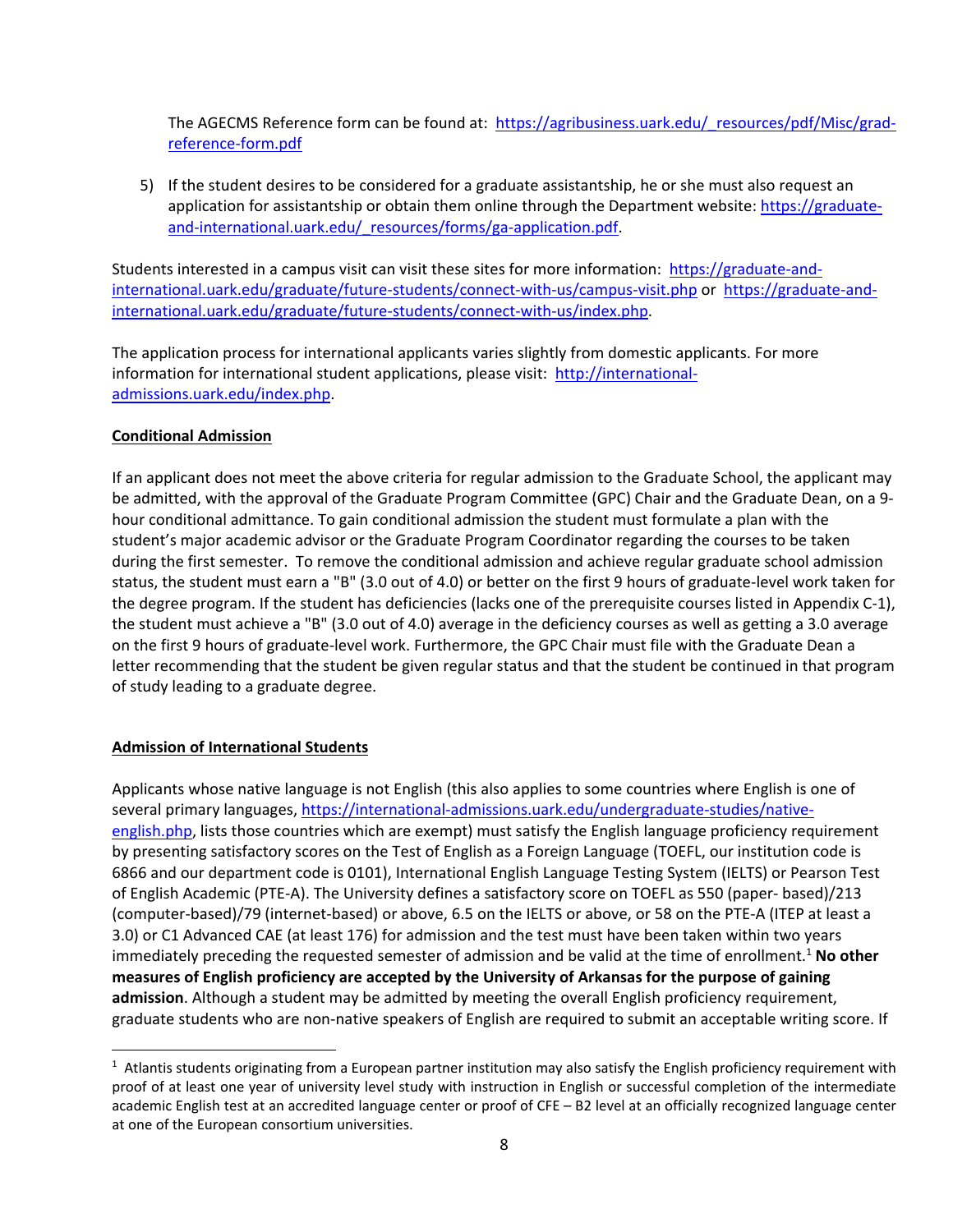a student does not have an acceptable writing score, he/she may be required to take English language and culture course(s) as deficiency courses. For more information, see tests and minimum scores for enrollment: https://international‐admissions.uark.edu/graduate‐studies/english‐proficiency.php

An international student must meet the requirements for regular admission status<sup>2</sup> (see the section on Regular Admission). Further, all international students must be accepted into programs of study leading to a graduate degree. In addition, international students are required to submit satisfactory evidence of adequate financial support. International students requesting consideration for a graduate teaching assistantship must also submit satisfactory scores on the Test of Spoken English (TSE) or an alternative specified by the Graduate School. For more information for international students, see tests and minimum scores for teaching assistantships: https://international‐admissions.uark.edu/graduate‐studies/english‐proficiency.php.

#### **Departmental Admission Policy**

Unconditional admission into the graduate program in Agricultural Economics and Agribusiness requires that the applicant first gain admission to the Graduate School and have passed courses related to the proposed field of study with at least an approximate "B" average. An undergraduate degree in Agricultural Economics or Agribusiness is excellent preparation for graduate study in the respective fields. However, students with undergraduate degrees in other disciplines are often successful graduate students in agricultural economics or agribusiness. Therefore, in addition to the criteria set forth by the Graduate School for general admittance, the Department has specific course requirements as set forth in Appendix C‐1 depending on the program of study in lieu of a specific undergraduate degree. Any student lacking these courses is required to take them, and such course work does not count towards fulfilling the specific course requirements of the master's degree. Students must obtain approximately a "B" (3.0) average on deficiency courses so designated at the time of notification of admission to the program. In lieu of taking a course in an area where the student is deficient, the student may challenge the course by requesting the Chair of the Graduate Programs Committee to arrange an examination of their knowledge of the deficient area.

#### **Important Admissions/Assistantship Deadlines**

Students may or may not be interested in applying for assistantships for their graduate studies. For students (both domestic and international) wishing to be considered for graduate assistantships, application deadlines are as follows:

- Summer Enrollment January 1
- Fall Enrollment January 1
- Spring Enrollment September  $15<sup>th</sup>$  (of previous calendar year)

For students who do not wish to be considered for assistantships, applications should reach the Graduate Admission Office by the scheduled dates listed below.

For domestic applications:

- Summer Enrollment April 15
- Fall Enrollment July 15 (AEAB guideline)
- Spring Enrollment December 1 (of previous calendar year)

 $^2$  Atlantis students originating from a European partner institution are not subject to the graduate application fee, or GRE requirement. See also special rules for English proficiency.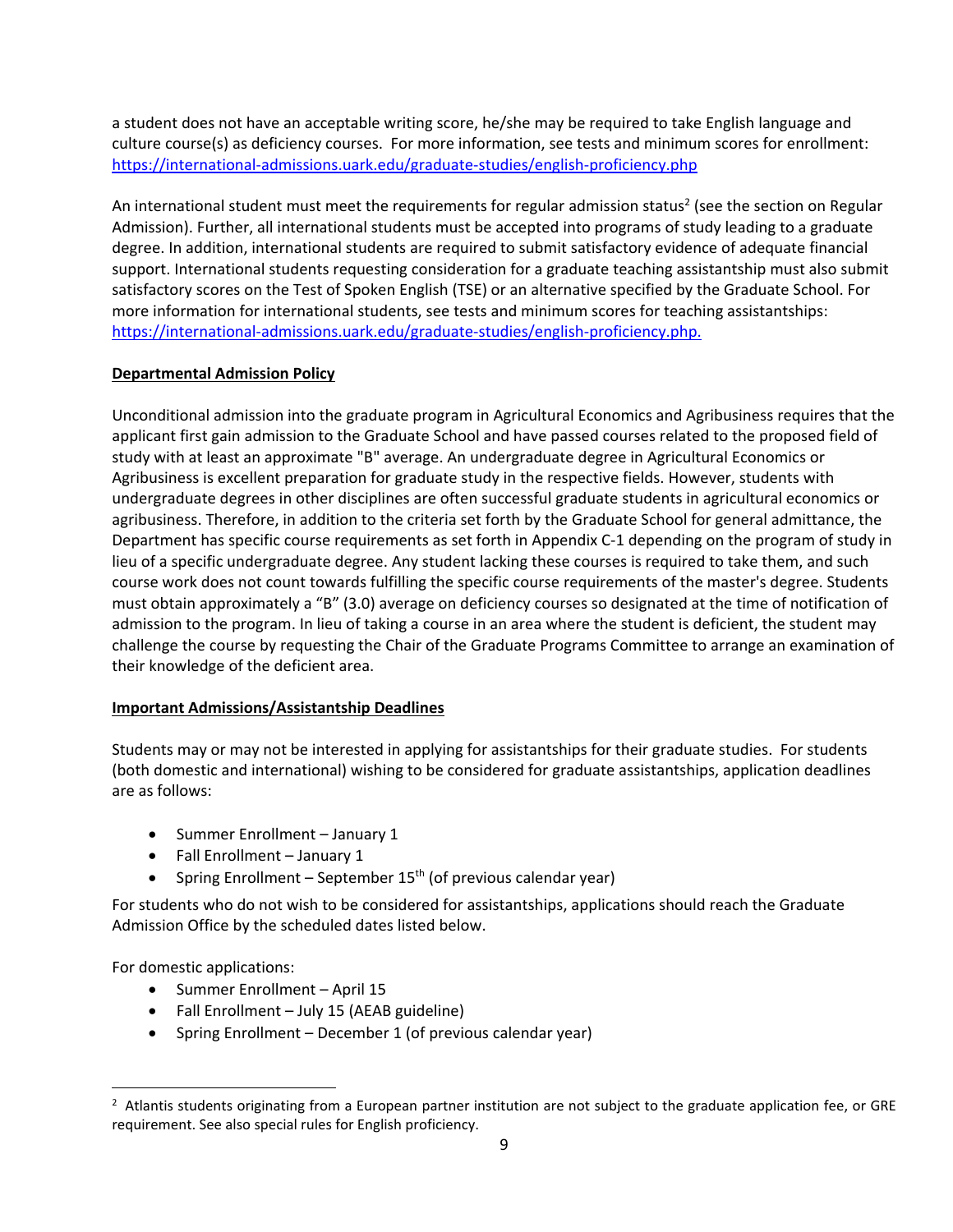For international applications, priority will be given to the applicants who meet the following application deadlines:

- Summer Enrollment March 1
- $\bullet$  Fall Enrollment June 1
- Spring Enrollment October 1 (of previous calendar year)

http://international-admissions.uark.edu/graduate-studies/application-deadlines.php or https://graduate-andinternational.uark.edu/graduate/future-students/applying/degree-seeking.php

#### **FINANCIAL SUPPORT (Assistantships and Other Financial Support)**

A limited number of graduate assistantships (GA) are available in the Department and are awarded on a competitive basis to qualified graduate students. Financial assistance in the form of part‐time hourly employment may also be available to selected graduate students depending on the availability of funds. GAs may be supported by research funds and teaching funds. Students receiving financial assistance supported by research funds accept a responsibility to participate in the research program of the Department by carrying out supervised research on their thesis project and/or on other research assigned by their thesis advisor and/or assistantship supervisor. GAs and hourly employment are normally awarded on a half‐time basis and require that students devote themselves to their assigned efforts for 20 hours per week. GAs are normally not granted to students with a cumulative grade point average of less than 3.0 (out of 4.0) for their undergraduate program. Moreover, such appointments are not normally made to students initially entering the program with more than 6 hours of deficiencies. A student receiving a GA supported by research funds must enroll in the thesis concentration and write a thesis unless otherwise permitted by the Department Head.

Graduate assistantships (GA) for students participating in the domestic thesis and Atlantis programs are appointed positions and are normally granted for up to two years. Graduate students who are awarded a half‐ time GA receive a monthly stipend for the duration of their appointment. GAs on half-time appointment are also granted waivers of in and out of‐state tuition (if applicable) in addition to the stipend paid for the appointment. Thesis students may be awarded a tuition waiver of up to 37 credit hours. All other fees, (for example the health fee, activity fee and HPER recreational facility fee), must be paid by the student. Graduate assistants are also eligible for University sponsored health insurance (optional). Students that have a 50% assistantship (20 hour per week) are eligible to receive a 60% discount in the insurance premium. The application form is available at https://health.uark.edu/billing‐insurance/index.php or you may contact Savannah Evans savannah.evans@ahpcare.com Phone: 479-575-4406. Office: HLTH 1028

Graduate assistantships may also be awarded to University of Arkansas based students participating in the Atlantis Program. Atlantis students can be on these graduate assistantships while in the US and in Europe (though funding while in Europe depends on the GA received).

The forms needed to apply for financial assistance may be obtained by contacting the Department of Agricultural Economics and Agribusiness, University of Arkansas, AGRI 217, Fayetteville, Arkansas 72701 or via: http://graduate-and-international.uark.edu/\_resources/forms/ga-application.pdf. More information can be found at:

https://graduate-and-international.uark.edu/graduate/costs-and-funding/graduate-assistantships.php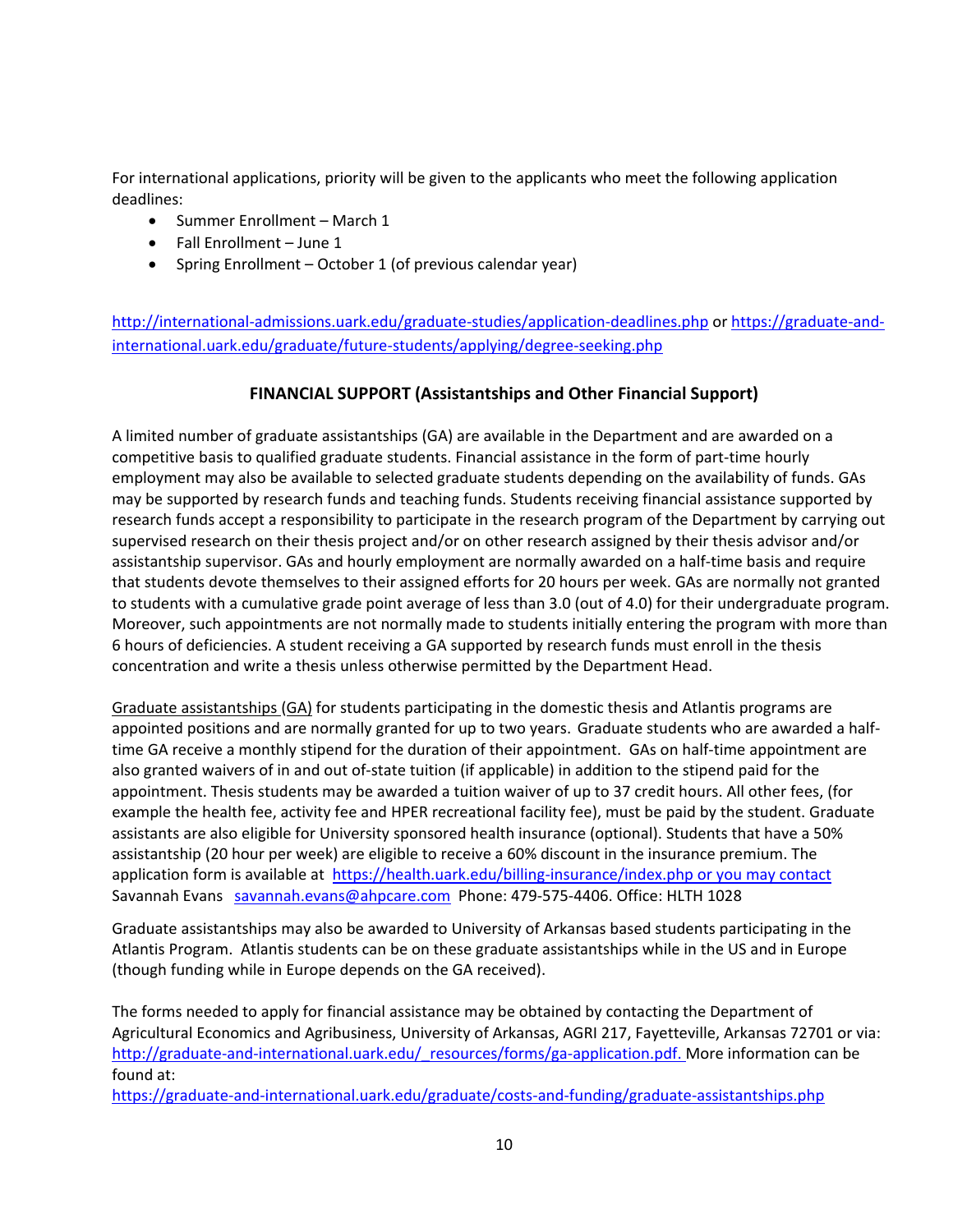As stated above under deadlines, applications for assistantships should be received in the Department by January 1 for fall semester enrollment; September 15 for spring semester enrollment; January 1 for summer semester enrollment. **Students applying for assistantships should send application‐for‐admission materials to the Graduate School one month in advance of these deadlines**. Please see: https://agribusiness.uark.edu/academics/graduates/application-proc.php

The graduate assistantship applications are not complete until three letters of reference are submitted to AEAB. Preferably, the reference form, https://agribusiness.uark.edu/\_resources/pdf/Misc/grad-reference-form.pdf, is uploaded via the Graduate Student Portal, alternatively, the reference form can be emailed or mailed directly to the Department. Assistantships can only be granted to students already accepted into the Graduate School.

**All graduate students on an assistantship must maintain a 3.0 grade point average on** *all* **graduate work attempted and display satisfactory progress in their research program or teaching duties in order to remain on appointment.** Students hired on an hourly basis are reviewed periodically on the basis of their academic and work performance. Hourly financial assistance received by students is in return for work on departmental research projects or other assigned duties. Students who have received only hourly assistance may choose either the thesis or non-thesis concentrations.

Students may also seek other forms of financial assistance including:

- Benjamin Lever Fellowships: https://graduate-and-international.uark.edu/graduate/costs-andfunding/benjamin‐lever‐fellowship.php
- Assistantships through other offices on campus. Please check the University employment website for any openings at: https://jobs.uark.edu/

It is not advised that graduate students have outside employment during their studies. Graduate school is a full-time job and outside employment can jeopardize the quality of work both at school and at work.

#### **GENERAL REQUIREMENTS FOR THE MASTER OF SCIENCE DEGREE**

General requirements for the degree of Master of Science in Agricultural Economics are:

- 1. 31 semester hours including a completed thesis, or 31 semester hours without a thesis. Under the thesis concentration, 6 of the 31 hours are for thesis credit. The various course requirements for the thesis and non‐thesis concentrations are in Appendix C‐1.
- 2. A comprehensive oral examination for thesis students; a comprehensive written examination for non-thesis students.
- 3. A cumulative grade point average of 2.85 or better. GA recipients need to maintain a 3.0 or better grade point average.
- 4. Minimum residence of 24 weeks.
- 5. A grade of "D" or "F" in a course means that course will not count toward the 31-hour requirement, although the earned grade does count in determining overall grade point average.
- 6. All graduate students are reviewed annually for satisfactory progress in March/April as discussed later in this document.

#### **Program of Study**

Under ordinary circumstances, enrollment in courses for the graduate programs, including undergraduate courses, is 9 to 13 hours per semester. Students on research funded graduate assistantships may not ordinarily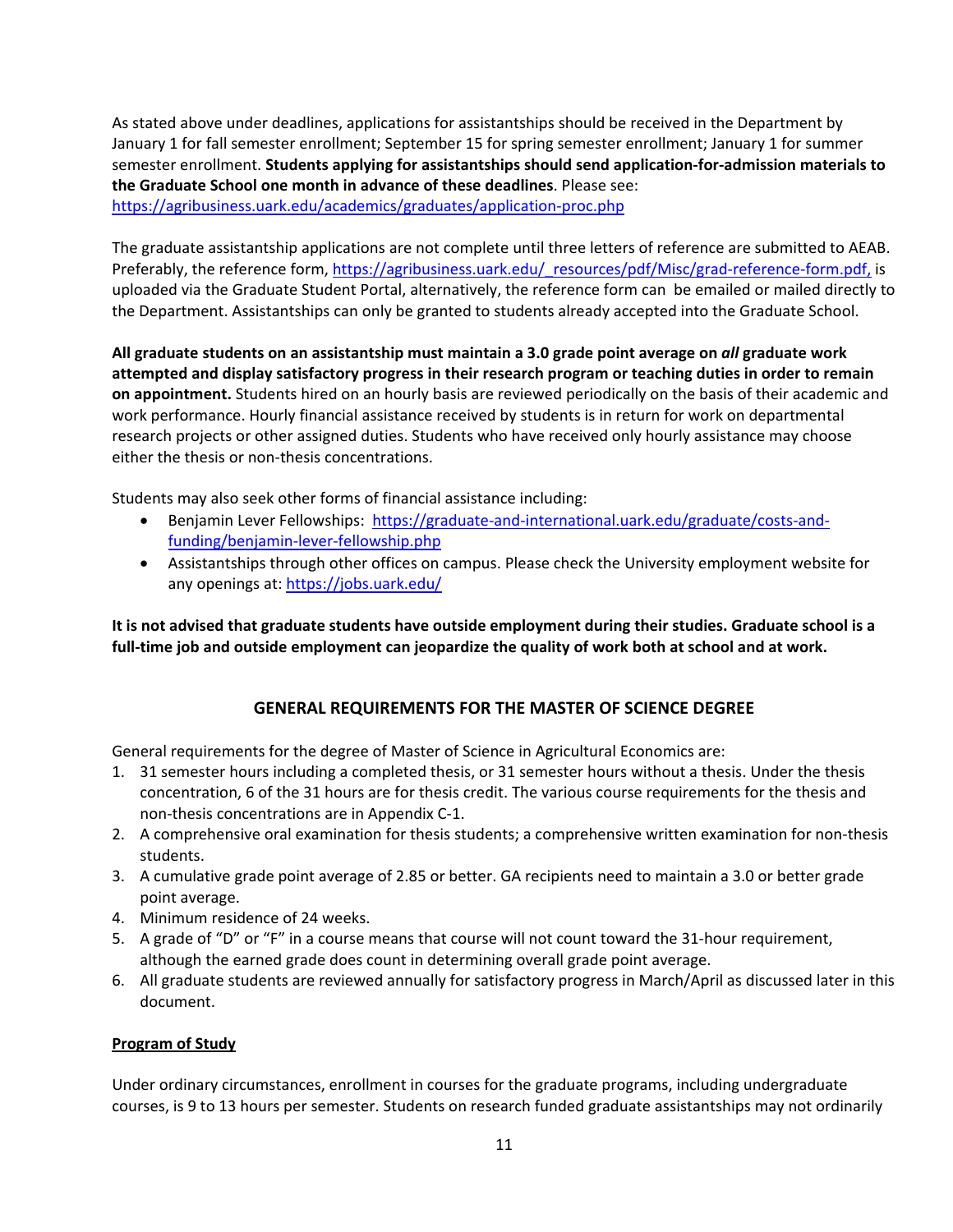enroll for more than 10 hours, nor fewer than 6 hours during a semester. However, a research funded graduate assistant may enroll for up to 13 hours with the approval of the Department Head. Students on teaching funded graduate assistantships may not ordinarily enroll for more than 13 hours, nor fewer than 6 hours per semester. During the summer a student on a graduate assistantship may enroll for up to 9 hours as approved by his or her advisor and the Graduate Program Coordinator. More details can be found at: http://graduate-andinternational.uark.edu/graduate/current‐students/registration‐enrollment/enrollment‐guidelines.php.

Enrollment under normal circumstances for a student not on assistantship is limited to 18 hours for any one semester in the fall or spring, including undergraduate courses and courses audited. Registration above 15 hours must be approved by the Graduate Dean. For registration in the summer, the enrollment limit is 12 hours without approval by the Graduate Dean.

**All students must attend and participate in AGEC 5011** Seminar during their first two semesters unless an exception is given by the Department Head. Students enroll in AGEC 5011 Seminar during their second semester.

To be admitted to candidacy for a degree, a student must have been unconditionally admitted to graduate standing, and must have been approved by the major professor (academic advisor) and the Dean of the Graduate School for his particular major. The minimum pre‐requisite is 12 semester hours of graduate credit over and above any entrance deficiencies or conditions.

A student who writes a master's thesis must register for this work, and the total registration for thesis credit must be equivalent to at least six semester hours of course work.

A student may be dropped from further study in the Graduate School if at any time their performance is **considered unsatisfactory. The typical indicator of unsatisfactory performance is a cumulative grade point** average less than 2.85 for 15 or more graduate course hours after having been warned in a previous semester **that their cumulative graduate GPA is below 2.85. Students who are placed on academic probation must immediately file with their major advisor and the graduate program coordinator a written plan to improve their performance such that they will be removed from probationary status in the next semester.** 

#### **Residency Requirements**

The candidate must be in residence a minimum of 24 weeks. A total of 12 weeks of residence or 12 semester hours of approved study may be accepted for residence credit from the University of Arkansas off‐campus graduate Resident Centers. Acceptance of transferred credit does not reduce the minimum residence requirement of 24 weeks.

#### **Transfer Credits**

The University of Arkansas will permit students to transfer up to 6 hours of graduate credit from another recognized graduate school in the United States as part of their master's program,<sup>3</sup> provided that the grades on the courses are "B" (3.0 out of 4.0) or better and the subjects are acceptable to the Department. This does not, however, reduce the minimum requirement of 24 weeks' residence for the master's degree as set by State law. More information can be found here:

 $3$  An exception is the Atlantis Program where students are allowed to transfer a maximum of 15 hours of graduate credit earned during the Program from the European consortium universities.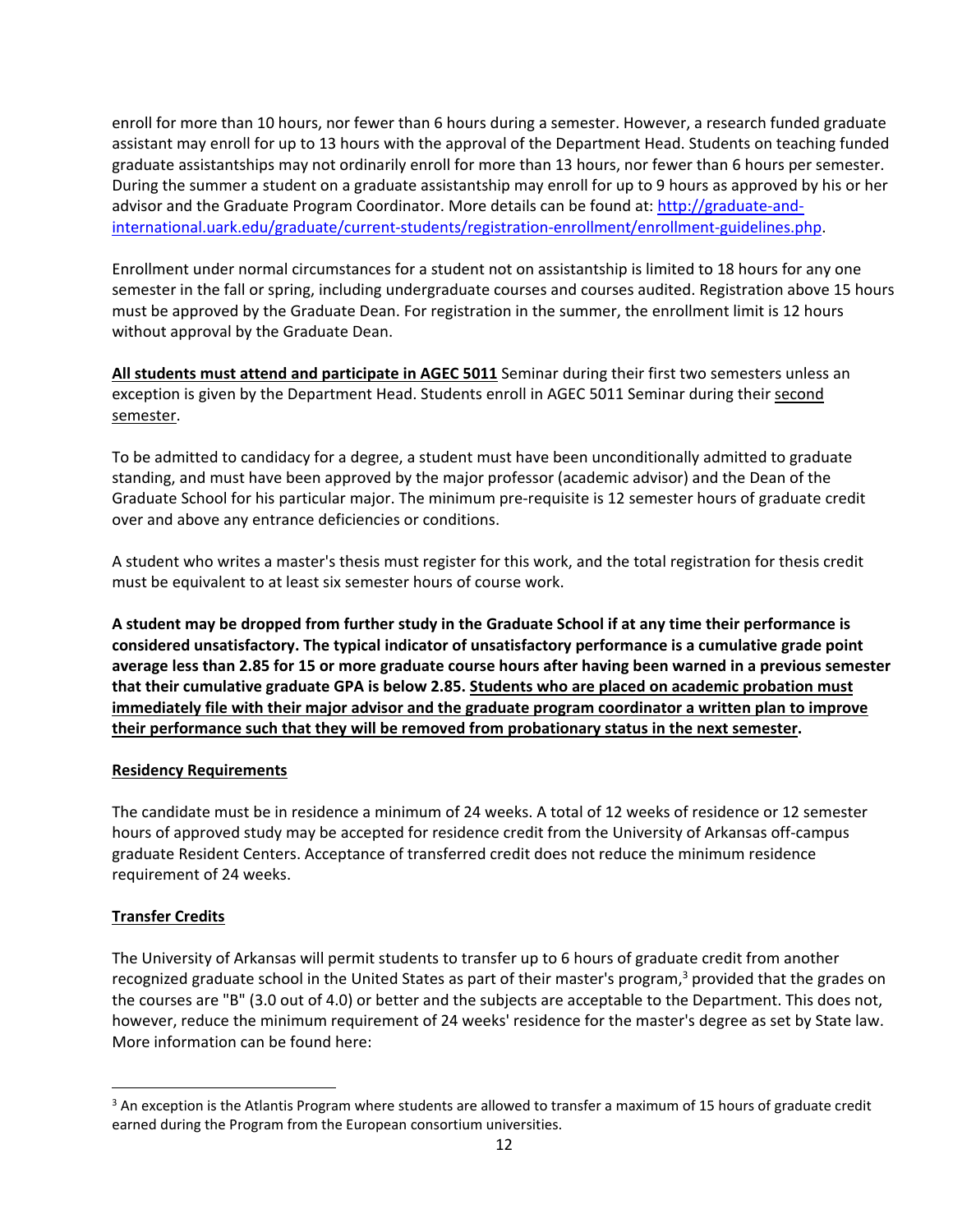#### https://graduate-and-international.uark.edu/\_resources/forms/transfer-credit-master.pdfComprehensive Examinations

The candidate must take a comprehensive written or oral examination. The oral examination, which is for thesis students only, is conducted by the major academic advisor and a committee approved by the Dean of the Graduate School.

All non-thesis students must pass a comprehensive, two-hour written exam only after the completion of AGEC 5103 and AGEC 5403.

Students who enter the domestic non-thesis program will follow these procedures:

- Students must answer four questions.
	- o Part I consists of questions associated with the materials presented in AGEC 5103 and AGEC 5403. Students must answer both questions.
	- o Part II consists of three questions, each related to the marketing, finance/management and policy courses. Students must answer two questions, each from different areas. That is a student cannot choose two questions from one area. For example, a student cannot choose two policy questions, but instead he/she must choose a question from the policy area and one other area.
	- $\circ$  Students are only allowed to answer questions for classes they completed for credit during their graduate studies. If a student took a split-level course during their undergraduate studies at the University of Arkansas, they are not permitted to answer that question on the comprehensive exam

Students who enter the international agribusiness non-thesis concentration will follow these procedures:

- Students must answer four questions
	- o Part I consists of a question associated with the materials presented in AGEC 5403 Quantitative Methods of Agribusiness. Students must answer this question.
	- o Part II consists of two questions, one each related to AGEC 5303 Agricultural Marketing Theory and AGEC 4243/5413 Agribusiness Strategy. Students must answer one of these questions.
	- $\circ$  Part III consists of three questions each related to courses in the finance/management, policy and marketing or agribusiness strategy areas not answered in Part II. Students must answer two questions, each from different areas. That is a student cannot choose two questions from one area. For example, a student cannot choose two policy questions, but instead he/she must choose a question from policy and one from either finance/management, marketing or agribusiness strategy as long as the question was *not* answered in Part II.
	- $\circ$  Students are only allowed to answer questions for classes they completed for credit during their graduate studies. If a student took a split‐level course during their undergraduate studies at the University of Arkansas, they are not permitted to answer that question on the comprehensive exam.

The comprehensive exam is given the Friday of finals week at the end of the fall and spring semesters and in August (on demand). The possible grades are: pass, marginal pass and fail. Students receiving a marginal pass may rewrite the marginal pass or failed areas on another examination that will be given three weeks after the original examination. Note, that if a rewrite is required, the results of the comprehensive exam will be announced after the University deadline for completing all degree requirements. Therefore, a student who completes a successful rewrite of the comprehensive exam will not be awarded the M.S. degree until the following semester. Students who fail the exam will have to wait until the next regularly scheduled examination for another attempt.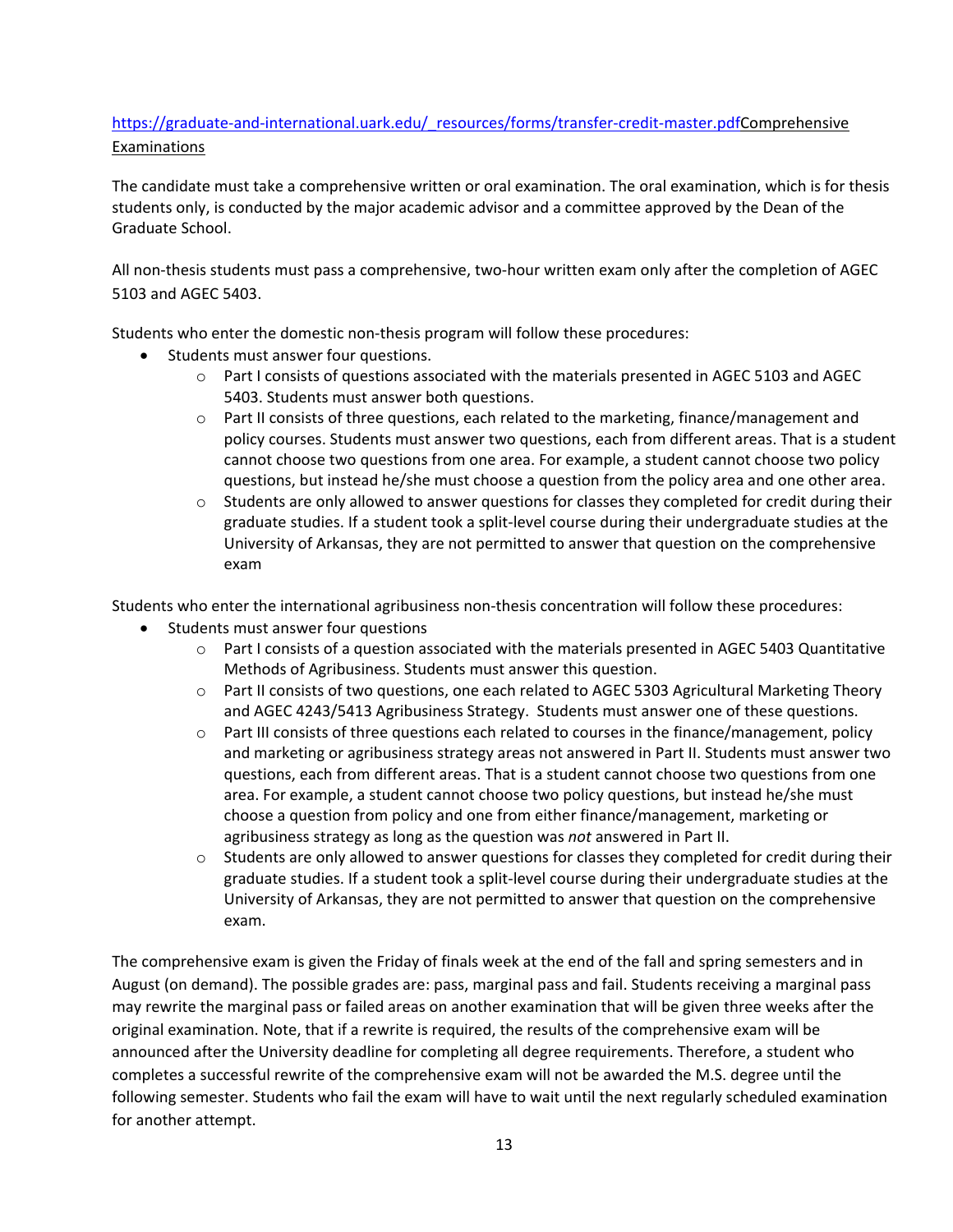Students are only allowed to answer questions for courses they took for graduate credit.

Overall Exam Score Metrics: **Pass Score ≥ 1.75**

#### **Marginal Performance 1.74 ≥ Score ≥ 1.0**

Implies a retake on areas of poor performance, which are on questions with a score(s) less than 2.0. Students who score less than a 2.0 on any question must redo that topic question (which could be a different question based on the professor's preference) if their overall score is 1.74 or less. Students who score 1.0‐1.74 have the option to retake the exam within three weeks or they can wait until the next semester. Upon retaking the exam, if the new scores on the questions which required a retake (<2.0) are high enough to bring the overall exam score ≥ 1.75 the student is considered to have passed the exam. If the new scores on the questions which required a retake are not high enough to bring the total exam score ≥1.75 the student will again have to retake question(s) that were less than 2.0 when the exam is offered the next semester.

#### **Fail Score <1.0**

Anyone who scores less than 1.0 is required to wait until the next semester to retake the entire exam'

#### **Grade Point Average**

In order to receive a master's degree, a candidate must present a minimum cumulative grade‐point average of 2.85<sup>4</sup> on all graduate courses required for the degree. Failing to earn such an average on the minimum number of hours, the student is permitted to present up to six additional hours of graduate credit in order to accumulate a grade‐point average of 2.85. In the computation of grade point, all courses pursued at this institution for graduate credit that are part of the degree program (including any repeated courses) and the thesis (if offered) shall be considered. Students who repeat a course in an endeavor to raise their grade must count the repetition toward the maximum of six additional hours.<sup>5</sup>

#### **DEPARTMENTAL REQUIREMENTS AND PROCEDURES**

#### **Course Requirements**

The course requirements for each of the four-degree program concentrations are contained in Appendix C. Degree program check sheets associated with those concentrations are on the Departmental Graduate Program website under Forms and Documents. In order for a course to be counted as an elective or for satisfying a course requirement, it must be listed in the *Graduate School Catalog* or, if the course is not listed, complete the form "Request for Graduate Credit for 3000 or 4000 Level Course," which requires the written consent of the instructor and the student's academic advisor and Graduate School approval. A grade of "C" or higher must be earned for the course to count in the student's program. This written consent should be obtained before the class begins. The graduate credit for 3000‐level or 4000‐level classes application form is available at https://graduate-and-international.uark.edu/\_resources/forms/registration/out-of-career-reg-grad.pdf.

<sup>4</sup> Individual departments may have higher grade standards

 $5$  The Graduate School also requires a minimum of 2.85 including thesis units if such units are taken and awarded a letter grade.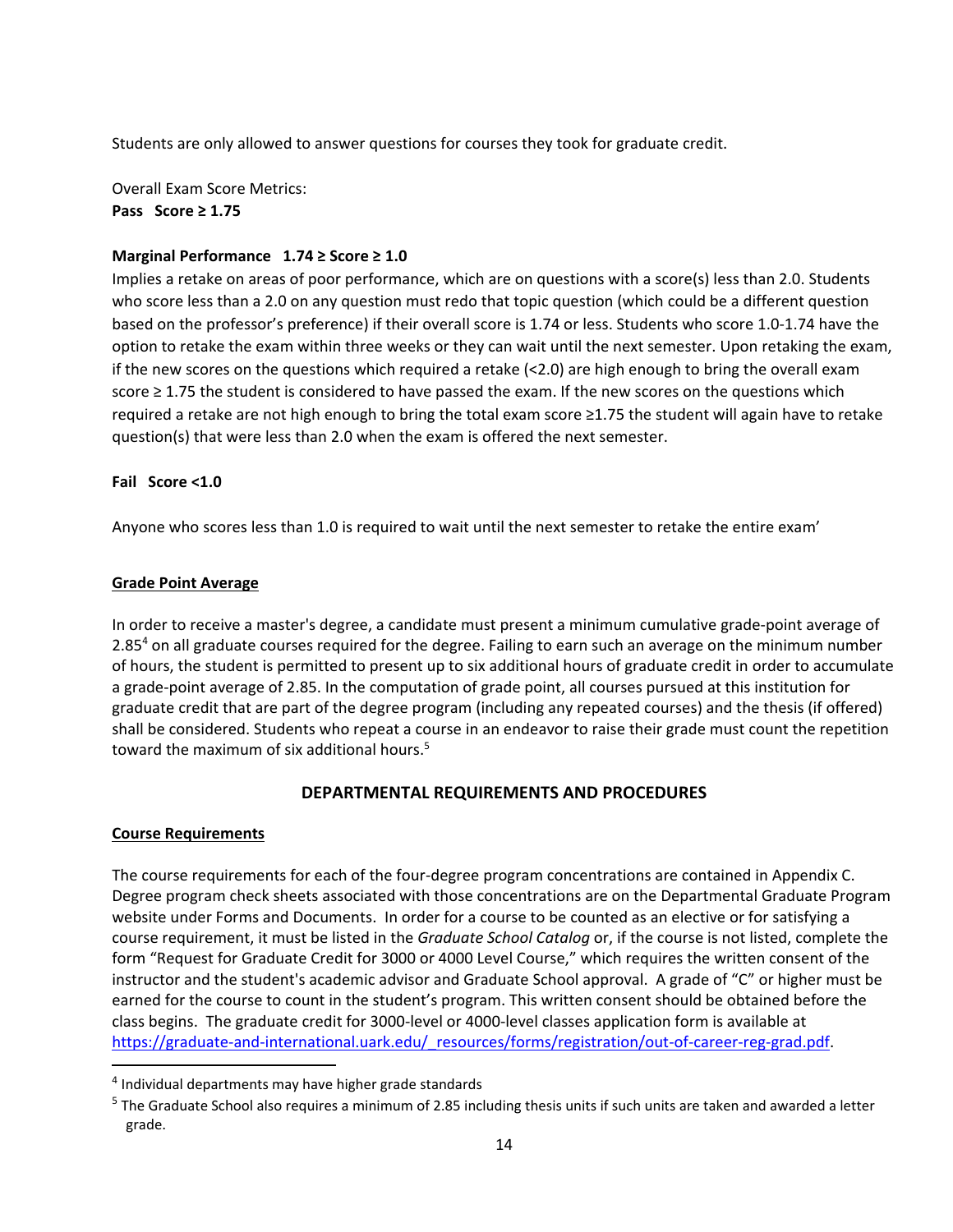Students are discouraged from taking numerous dual‐credit courses (co‐taught at the undergraduate and graduate level) offered by the Department of Agricultural Economics and Agribusiness as electives. **The Agricultural Economics and Agribusiness Department has a maximum limit of 9 credit hours taken for classes that are dual‐credit.** However, the student may not repeat a course that they have taken as an undergraduate and have it count toward the master's degree. This does not preclude the student from transferring graduate credit from other institutions for courses taken at such institutions while the student had graduate status (a maximum of 6 transfer credits can count toward your AGECMS degree).

Each semester, students are required to complete the Proposed Class Schedule form: https://agribusiness.uark.edu/\_resources/pdf/Proposed\_Class\_Schedules/Grad\_Proposed\_Class\_Schedule\_202 1.pdf

(also available from the Agricultural Economics and Agribusiness' Graduate Program website) to gain approval by both the advisor and Graduate Committee Chair. Appendix C‐7 and C‐8 provide information about all available graduate credit courses in the department and the faculty who teach them, respectively. Any alteration of the above required courses or alterations to the Departmental requirements require a petition prepared by the student. See the section on Petitions.

#### **Advisors and the Student's Examination Committee**

Upon entering the program, a student will be assigned a temporary academic advisor. If the student has an assistantship the advisor will direct both the work under the assistantship as well as serve as the academic advisor. After the first semester, students should identify a faculty member to serve as their permanent academic advisor. Usually this faculty member serves as both their thesis advisor and academic advisor. If the student is a graduate assistant in research, the thesis advisor will also direct the research to be done under the assistantship. In most instances this research will coincide with the research being performed for the thesis. If the student has a graduate assistantship and is teaching, then the thesis, academic or work (teaching) advisors need not necessarily be the same person.

It is possible for the academic and thesis advisor to be different persons, but this is usually not the most efficient arrangement. It is to be emphasized that the temporary academic advisor is exactly that. There is absolutely no expectation that students should make that person their permanent academic or thesis advisor. If the student chooses to do so, that is fine, but the student is equally free to select any other faculty member as long as there is mutual agreement between the student and faculty member.

For the purposes of the final oral examination, the student and their academic advisor must select at least two other members of the faculty to serve on the student's examination (Masters) committee.6 Once the additional two members consent to serve, the committee is submitted to the Department Head for approval. Upon approval the Department Head then recommends the committee to the Graduate School for approval and notifies the Graduate Program Committee (GPC) of his approval. All subsequent changes in the committee composition must be approved by the Graduate School. The Master's Committee form used by non‐thesis students is discussed in Appendix D‐1 is found at http://graduate‐and‐ international.uark.edu/\_resources/forms/masters-committee.pdf. The Master's Thesis Committee form used by thesis students is discussed in Appendix D‐2 and is found at https://graduate-and-international.uark.edu/ resources/forms/td-title.pdf.

 $6$  If the academic and thesis advisors are different persons, the thesis advisor must be a member of the committee. Additionally, faculty members of the committee need not be solely from the Department of Agricultural Economics and Agribusiness.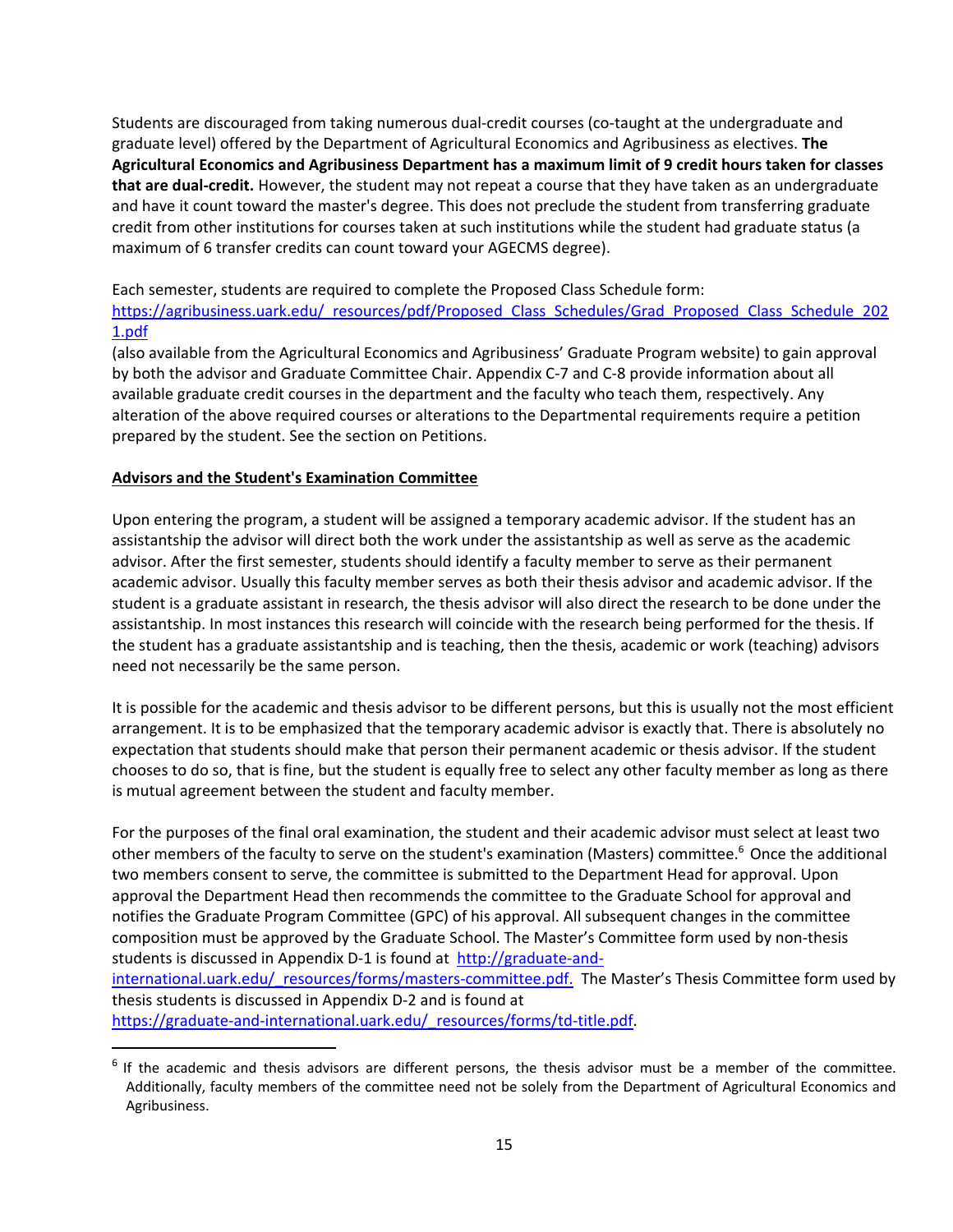A student should exercise care in selecting a committee. In general, it is wise to select faculty members whose areas of expertise complement the other faculty members' areas of specialization in relation to the thesis topic or area of the student's disciplinary emphasis. Moreover, changing a committee once it is formed, or the student's advisor(s), requires the consent of the Department Head as well as the Graduate School. In general, such changes are approved so long as they serve to enhance the expertise of the committee for a given area and/or acknowledge the efforts of faculty members' contribution to the student's program of study and research.

#### **Timetable**

The graduate student's advisor will be responsible for assuring that funded students are involved in work for the department commensurate with their level of funding. All graduate students carrying at least a half‐time course load (nine hours or more) must commit to a thesis concentration or non-thesis concentration by the beginning of the second regular semester of the master's program. A thesis topic should also be selected at this time if the student elects a thesis concentration. In practice, this means graduate students who enroll for the first time during the summer or at the beginning of the Fall semester are required to "commit" to either concentration by the beginning of the following Spring semester; graduate students who enroll for the first time at the beginning of the Spring semester need to "commit" by the beginning of the following Fall semester. Also, at the end of the first semester, the student must submit a list of those courses that will constitute his/her full course of study for the master's degree. The form naming the advisor is also used for listing the courses. This is the Graduate Program of Study Form. This course list is then evaluated by the GPC and approved or disapproved. Alterations may be made but must be approved by the advisor and GPC.

In those rare occasions where a change from thesis to non-thesis concentration is requested for a graduate research assistant after a commitment to the thesis concentration has been made, the Department Head, in consultation with the student and the thesis advisor, will determine a satisfactory work agreement for the balance of the student's program, but there is no guarantee that funding will continue.

All requirements for a master's degree must be satisfied within six consecutive calendar years from the date **studies begin**. A student does not need to be formally enrolled the semester of the thesis defense.

#### **Special Problem Courses**

No more than six hours of graduate credit may be earned in special problem courses. Graduate students funded by the department may be permitted by their advisor and the GPC to take up to six hours of coursework beyond prescribed program requirements but within the 37‐hour maximum. Courses that are taken as deficiencies count against the six hours. While the academic and thesis advisors may approve a student to visit (audit) any class, which the faculty members and the student feel is directly applicable to the research areas, *audit hours* should be considered equivalent with *credit hours* in applying the six‐hour limit.

#### **Thesis Examination Committee and Thesis Title**

A thesis student, in consultation with his/her academic advisor, shall select the members of the Examination Committee. At this time the title of the thesis should also be selected. These selections should be completed at least one semester prior to the comprehensive oral examination. **The names of the Examination Committee** members and thesis title must be submitted to the Department Head and to the Dean of the Graduate School **for approval at least three months prior to the comprehensive oral**. Electronic copies of these forms can be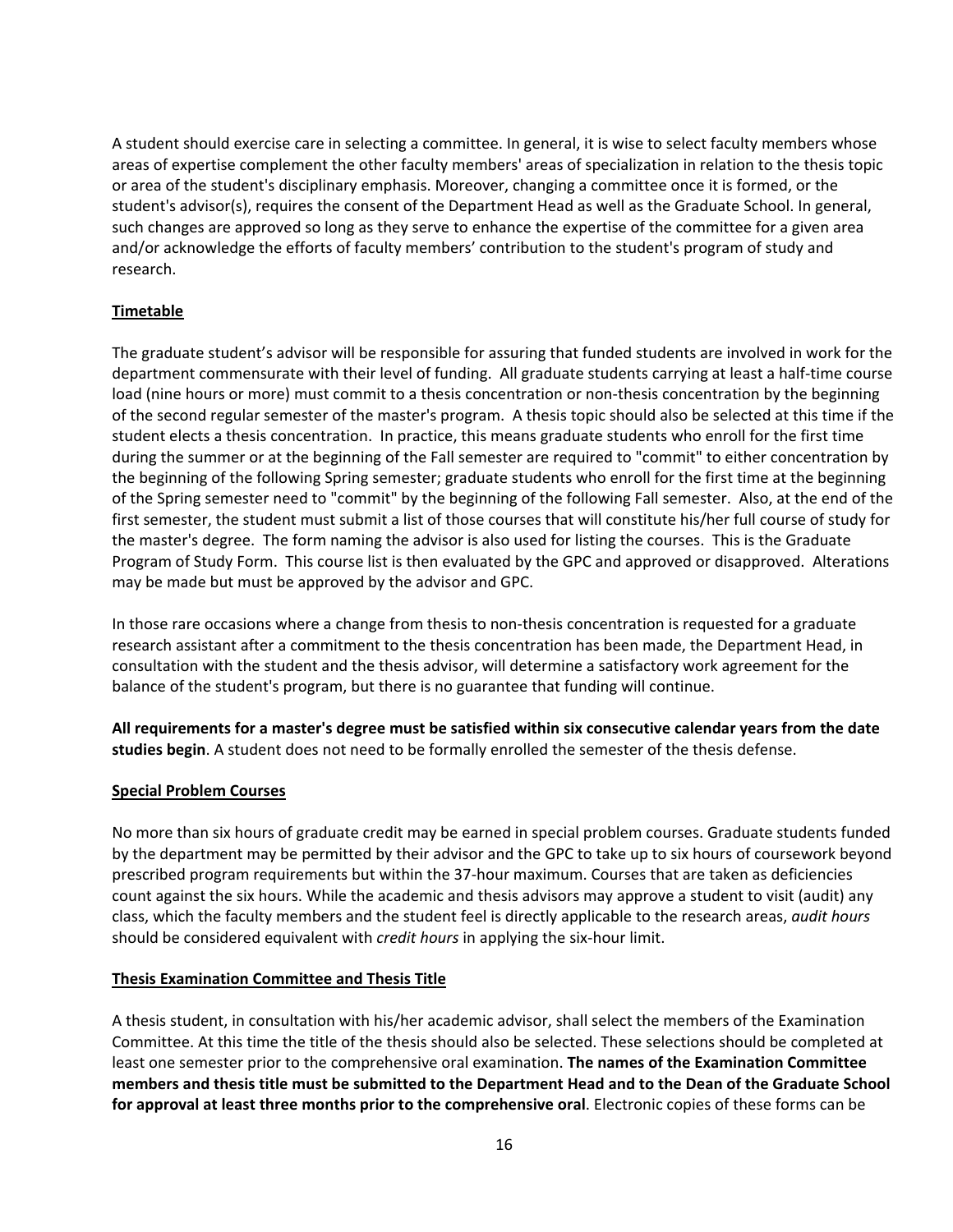found at https://graduate-and-international.uark.edu/\_resources/forms/td-title.pdf and the final form is available at http://graduate-and-international.uark.edu/\_resources/forms/masters-committee.pdf. Students who are following the thesis concentration should complete all of these forms (even though the committee members may be the same). As stated earlier, non-thesis concentration students need only complete the forms shown in Appendix D1, http://graduate-and-international.uark.edu/ resources/forms/masters-committee.pdf and the current GPC members, in addition to their Academic Advisor, shall be the examination committee. *A duplicate of these completed forms should be submitted to the Secretary for the Departmental Graduate Programs Committee* to be deposited in the student's file.

#### **Thesis Problem Selection**

Although work on the thesis is the student's responsibility, he/she can expect guidance from his/her thesis advisor in selecting a topic. Formulation of objectives and procedures and the writing of a formal project proposal are important parts of the student's training. It is recommended that a project proposal be developed by the student under the direction of his/her thesis advisor and submitted to the thesis examination committee for approval prior to execution of the study.

#### **Format for Reporting Thesis Research**

There are two methods for reporting thesis research. One method is a formal document which outlines the nature of the original research undertaken, methodology utilized, literature consulted, results obtained, and their implications. Use the format from the *American Journal of Agricultural Economics* when submitting a formal thesis document. An alternative is to write the thesis in a form more readily suitable for submission to a refereed academic journal. In writing the publication‐oriented thesis, the student should have a particular publication outlet in mind and write the thesis so that preparation of the thesis for a publication can be done expeditiously.

In addition, the reporting of the thesis research is normally not considered complete until the student has produced:

- a manuscript summarizing either the major findings of the study or some aspect of the study such that the manuscript would be suitable for publication in an Arkansas Agricultural Experiment Station outlet, or
- a manuscript worthy of submission for presentation to a regional or national group of scholars at academic meetings. For example, the annual meetings of the Agricultural and Applied Economics Association or Southern Agricultural Economics Association would be acceptable scholarly meetings.

Ultimately, the thesis committee shall determine when such a manuscript is satisfactory.

It is imperative that all thesis students follow formatting guidelines set by the graduate school. The most recent guidelines require proof of permission to use copyrighted material and suggest review of all materials through plagiarism software. Failure to meet all Graduate School guidelines (https://graduate‐and‐ international.uark.edu/\_resources/forms/thesisdissertationguide-04-2021.pdf) can delay completion of thesis requirements. Questions regarding these procedures should be directed to the Graduate School or the Graduate Program secretary.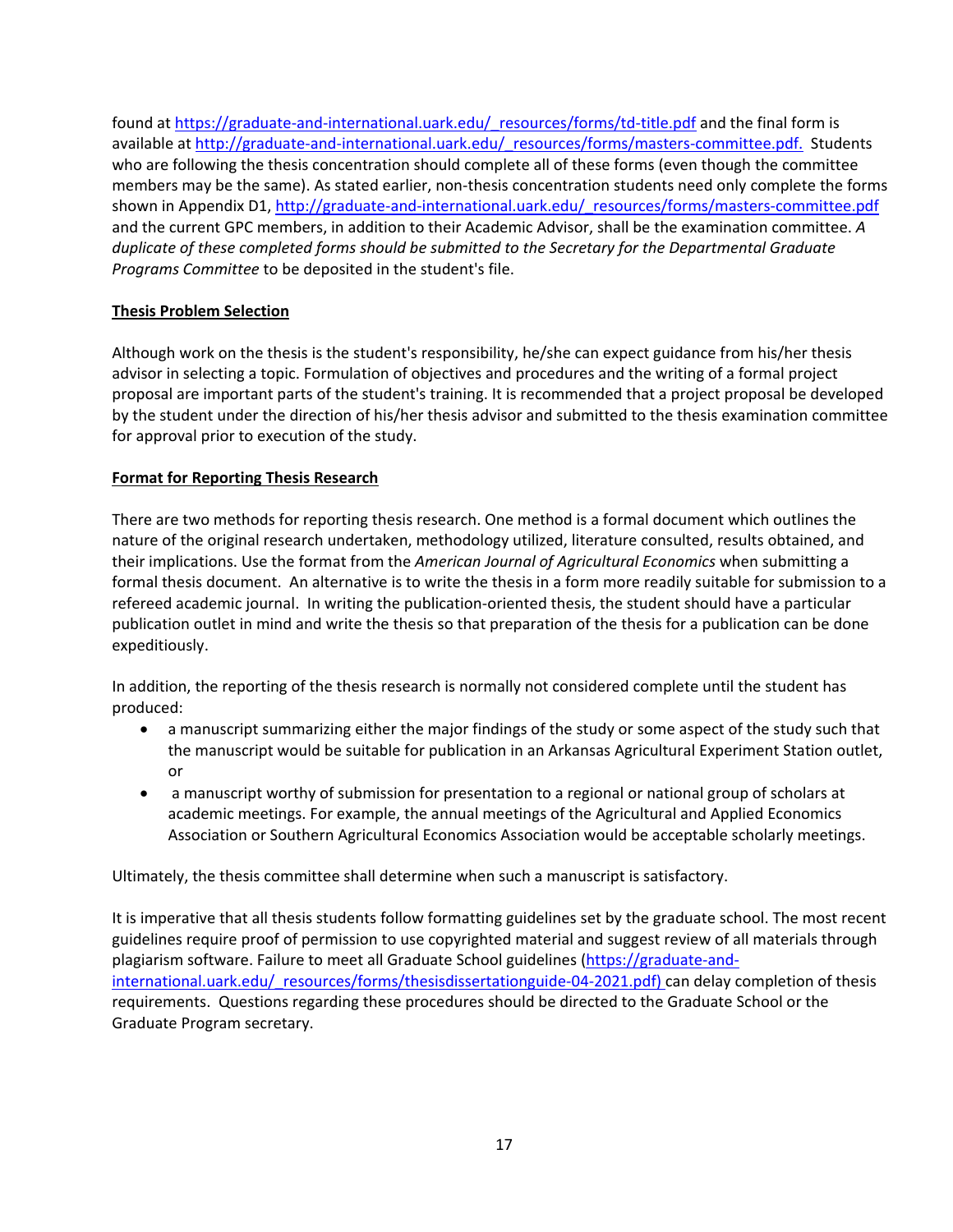#### **Thesis Development**

#### Preliminary Copies

When the thesis advisor believes that the thesis is in a form suitable for defense, copies shall be circulated to all members of the candidate's examination committee. *A cover letter or e‐mail from the advisor will designate this* copy as the official reader's copy and will state the time and location of the final oral exam. Copies of this letter must be simultaneously sent to the Chair of the GPC and Department Head. No committee member will be expected to accept the readers' copy of the thesis later than *three weeks* prior to the scheduled examination date unless agreed upon by all committee members. Also, this committee must receive the thesis at least *three* weeks before the degree is to be conferred. The thesis must be submitted for approval to the thesis committee consisting of a minimum of three faculty members who have been approved by the Dean of the Graduate School. This committee must receive the thesis in time for the student to defend the thesis and submit it to the Graduate School at least two weeks before the degree is to be conferred.

https://graduate-and-international.uark.edu/\_resources/forms/thesisdissertationguide-04-2021.pdf

#### *Final Copies*

When the thesis is approved by the committee one electronic copy (or unbound hard copy) with the appropriate forms must be submitted to the Graduate School at gradtd@uark.edu at least **TWO (2) WEEKS before the degree is conferred.**

https://graduate-and-international.uark.edu/graduate/current-students/graduation-checklists/index.php

#### *Master's Examination*

The master's comprehensive examination must be passed and thesis deposited at least **ONE (1) WEEK BEFORE GRADUATION**

It is expected that major suggestions of committee members will be incorporated into the thesis, subsequent to the examination. Nonetheless, it is the responsibility of the student and the thesis advisor to see that the readers' *copies are in acceptable final form prior to distribution to the examination committee*. The student's examination committee will decide on the acceptability of the completed thesis with regard to content and style after guidelines and requirements by the Graduate School have been met.

The final oral examination should be scheduled at least one month prior to any planned departure from the **campus.** This allows the student to have an opportunity to incorporate any final comments from the examination committee into the thesis and to submit the final copy of the thesis to the Graduate School for review. Information on completing your degree is found at: https://graduate-andinternational.uark.edu/graduate/current-students/graduation-checklists/index.php

#### **Examination**

For students selecting the thesis concentration, an oral examination will be administered by the candidate's examination committee after the thesis is deemed suitable for defense by the thesis advisor and all course requirements are fulfilled. The examination shall deal primarily with the student's thesis. However, any topic covered in the student's course of study is appropriate for the examination.

At the time of the oral examination it is the duty of the academic advisor to verify that the candidate has satisfied all the course requirements for the M.S. degree. In addition, the thesis advisor or committee chair shall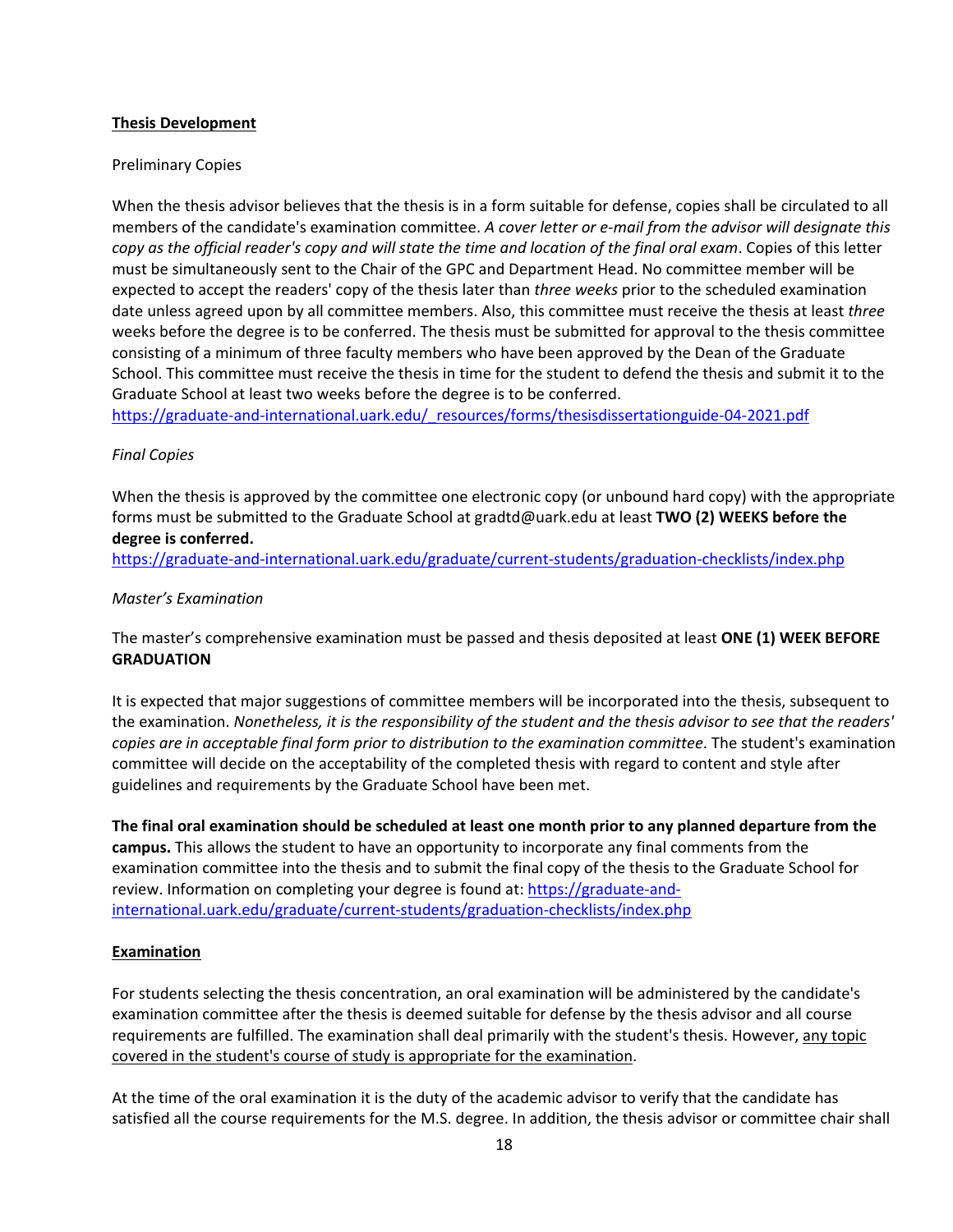bring the candidate's departmental file containing grade reports, undergraduate transcripts, and letters of admission to the oral examination. This file shall be circulated among the members of the examination committee. At the end of the oral examination, a vote is taken by the examination committee.

The committee can reach three verdicts: pass, recess, and fail. A pass can be conditional on the student making suggested changes in the thesis that will be verified by the thesis advisor and/or the examination committee. The recess verdict requires the student to revise the thesis and/or review and study relevant material for a continuation of the examination at a later date. The fail verdict means that the student is dismissed from the program immediately and not awarded a degree. A verdict is determined by a simple majority. In the event of a tie, the recommendation of the thesis advisor shall be the verdict. In the event of no majority or a tie, the Head shall meet with the examination committee and then determine either a verdict or an alternative course of action such as reconstitution of the committee and a consequent reexamination of the candidate. *The academic advisor is responsible for reporting the decision of the committee to the Graduate School.*

#### **Completion of Thesis**

It is the responsibility of the student and the thesis advisor to assure that suggestions arising from the oral examination be satisfactorily resolved. Once the thesis advisor is satisfied with the thesis, the advisor will sign the Record of Progress. Completed forms including 1) Approval Sheet for Master's Thesis in the Guide to Theses, 2) the Thesis/Dissertation Submission Form (available for downloading at http://graduate‐and‐ international.uark.edu/\_resources/forms/thesis‐dissertation‐submission.pdf), 3) an Intellectual Property Disclosure *http://graduate‐and‐international.uark.edu/\_resources/forms/intellectual‐property‐disclosure.pdf* and 4) an *Abstract* should accompany the thesis. This information is available in the "Guide for Preparing Theses and Dissertations" available for downloading at http://graduate-and-

international.uark.edu/\_resources/forms/thesis-dissertation-guide.pdf. There is a graduation application fee.<sup>7</sup> Master's theses will be submitted to UMI/ProQuest, and there is an \$85 fee for submission.<sup>8</sup> Two copies of the thesis on 25% cotton bond in final, completed form shall also be given to the Graduate Secretary for deposit in the Department files. Upon deposition in the Department files it is the duty of the student to transfer copies of relevant computer files and documentation to the Head of Research Support. Finally, one pdf copy of the full thesis must be submitted to the Graduate Program Secretary for The Exit Check‐off form to be signed.

#### ADDITIONAL INFORMATION FOR GRADUATE STUDENTS

#### **Evaluation**

Each graduate student's progress is reviewed at the end of each semester and at the end of the summer by his or her academic advisor. This review of progress on research as well as review of academic progress is an integral part of maintaining an effective graduate program. The academic advisor shall inform the Department Head of any problems. The Head may, at the Head's discretion, refer the matter to the GPC for advice. In

<sup>&</sup>lt;sup>7</sup> Fee amounts are subject to change, check Graduate School for latest fee. Atlantis students originating from European consortium universities are not required to pay this fee.

<sup>&</sup>lt;sup>8</sup> This fee is only necessary if student copyright's the thesis. Otherwise, there is no charge.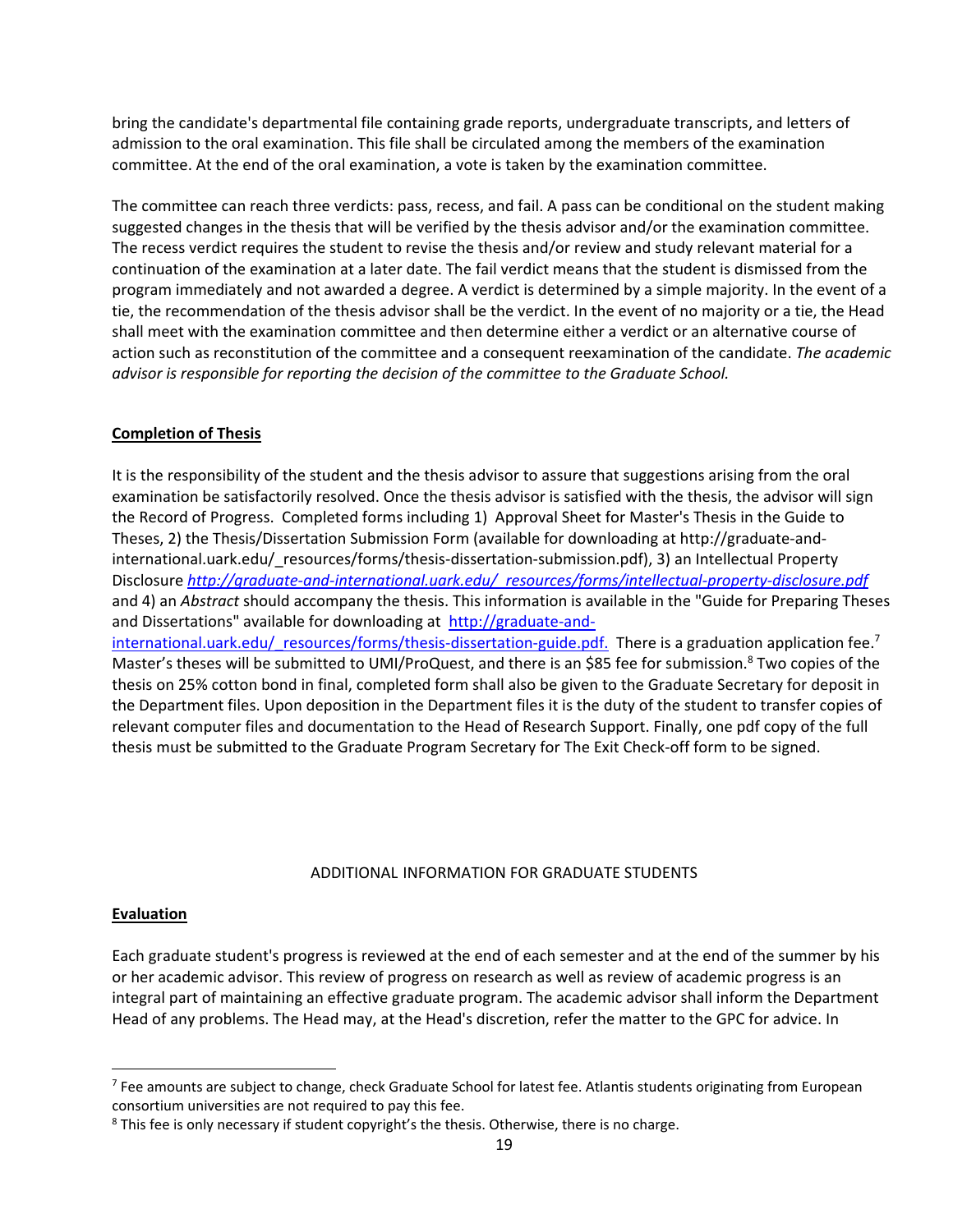addition, an annual review as prescribed by the Graduate School is performed each April/May. More information can be found at the following website:

https://graduate-and-international.uark.edu/\_resources/forms/academic-review/gradstudentreviewmasters.pdf

#### **Absences**

Graduate students on a research funded assistantship appointment are expected to work approximately 20 hours a week at the direction and under the supervision of their thesis advisor. Semester calendars and university holiday information is provided in Appendix E. Aside from these scheduled breaks, students on RA appointment should clear any planned absence from work with their thesis advisor.

#### **Access to Departmental Research Computer Laboratory**

Graduate students may use the Departmental Computer Laboratory, AGRI 218A, throughout their studies. Graduate students may request keys to the Department Computer Laboratory for evening and weekend use. Key cards can be obtained from the Departmental Office Manager (with prior permission from the Graduate Program Coordinator). Students can take these cards to the University Key Office to obtain the keys. Please note, the University will withhold the final diploma until all keys have been returned to the key office.

#### **Assignment of Office Space**

The Graduate Program Coordinator (GPC), assisted by the Departmental Office Manager, are responsible for the assignment of office space to graduate students. Funded assistantship students have first priority then seniority in the graduate program receives second priority in assignment of office space. Students interested in moving from their presently assigned space to a vacancy should contact the Chair of the GPC (Dr. Nalley). Computers and other lab accessories are not assigned to the graduate student, but to the space in which it is located. Space assignments will be announced at the start of Fall, Spring and Summer semesters by the Graduate Program Coordinator.

#### **Secretarial Assistance**

Secretaries in the Department will (on a time‐available basis) type official letters and other materials **as requested by the major advisor** for funded graduate students. Other requests must be approved by the Graduate Program Coordinator or Department Head.

#### **Travel**

All requests for permission to travel will be initiated by the student. The request for travel will also include an e‐ mail from the advisor indicating support for the travel. The lead time for Travel Spend Authorizations is now 3 weeks (the state requires airfare to be purchased within 2 weeks of travel, and it is impossible to meet that requirement without the lead time for the approval process).

Travel expenses should be submitted within 7 days of travel.

Travel reimbursement forms should be completed upon return from travel and given to the Accountant for submission. Any off‐campus travel by a graduate student funded on departmental funds for official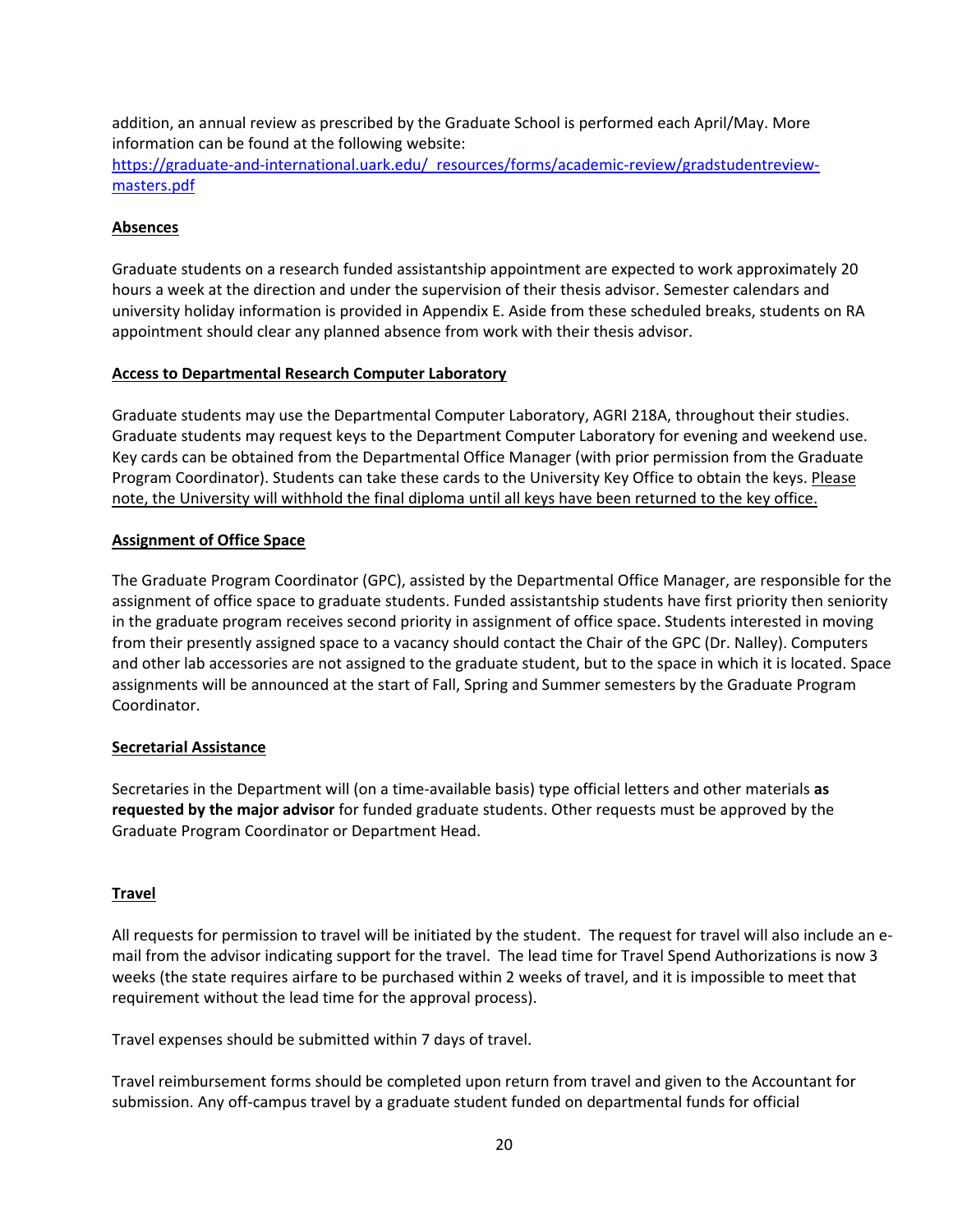University/Department business must be approved by the Department Head. For travel forms, please see the accountant (Mrs. Shelby Hanson, sgouche@uark.edu).

#### **Petitioning**

Invariably, situations arise that are not explicitly covered by Departmental rules and regulations. Additionally, a student may request a variance to a given rule. To receive consideration for such requests, a student should prepare a petition stating his or her case. The student's academic advisor will indicate concurrence or non‐ concurrence on the petition. The petition is reviewed by the GPC and a recommendation by the GPC is made to the Head. The Head's decision is binding.

#### **Orientation**

The Department conducts an orientation meeting for new graduate students prior to the first full week of classes in the Fall and Spring semesters. The departmental orientation program acquaints the student with the many professional and social facets of graduate student life. Presentations are given by various department personnel. **All new graduate students are required to attend orientation.** One of the important features of the orientation meeting is that many of the questions that you will likely have as a first semester graduate student will be addressed. The Graduate School conducts an orientation the week before instruction begins in the fall and spring. **All new graduate students are also required to attend this event.** 

The Head or Chair of the GPC welcomes new students to graduate studies at the University of Arkansas, followed by an overview of the graduate program. The Secretary for the GPC and/or Departmental Administrative Assistant discusses payroll, terms of employment, specific forms, office space and other pertinent issues pertaining to their relationship with the main office. There will also be a brief presentation regarding the use of the Computer Lab and facilities in the Department and the University.

#### **Registration**

The university regulations regarding registration are found on the web at: http://registrar.uark.edu/registration/registration-instructions.php. Consult with your academic advisor before registering for classes each semester. This faculty member will assist you in planning and completing your first registration. Also, a senior graduate student is assigned as a mentor for additional assistance.

The load for a graduate student holding a graduate assistantship is from 6 hours (minimum) to 10 hours (maximum) per regular semester (teaching assistantships can take up to 13 hours) and 3‐6 hours for summer school.

For semesters following your first registration you are encouraged to register during priority registration week (usually the first week of November for spring and first week of April for summer and fall terms). **If you are on** assistantship, you must submit your total number of enrollment hours to the Secretary of the GPC so that a **tuition waiver can be processed for you. The student still must pay the fees but not the tuition.**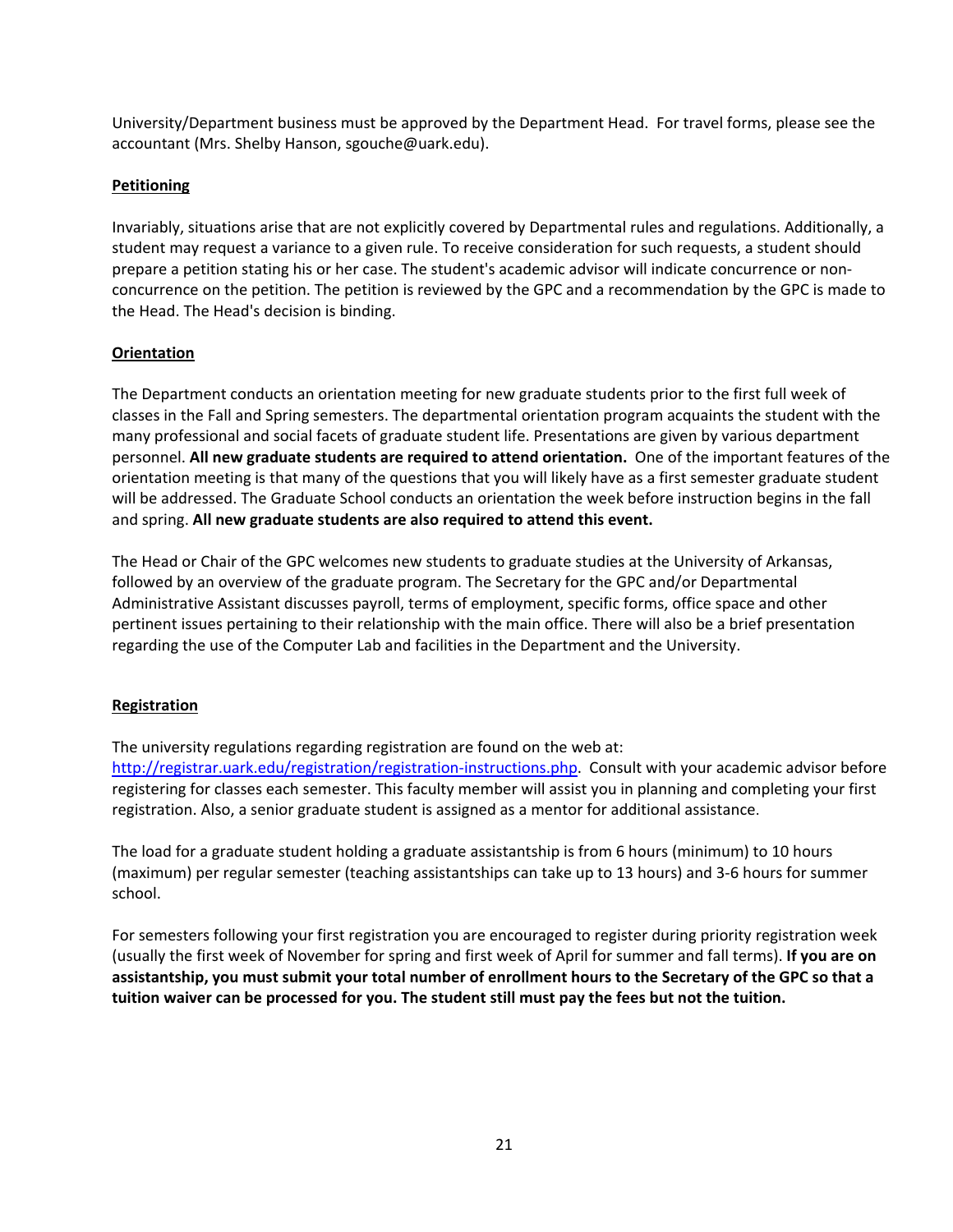### **APPENDICES**

The remainder of this handbook contains samples of course requirements, check sheets, faculty information, and important forms and calendars. *All information is subject to change.* Students are responsible to ensure they have the most current information available.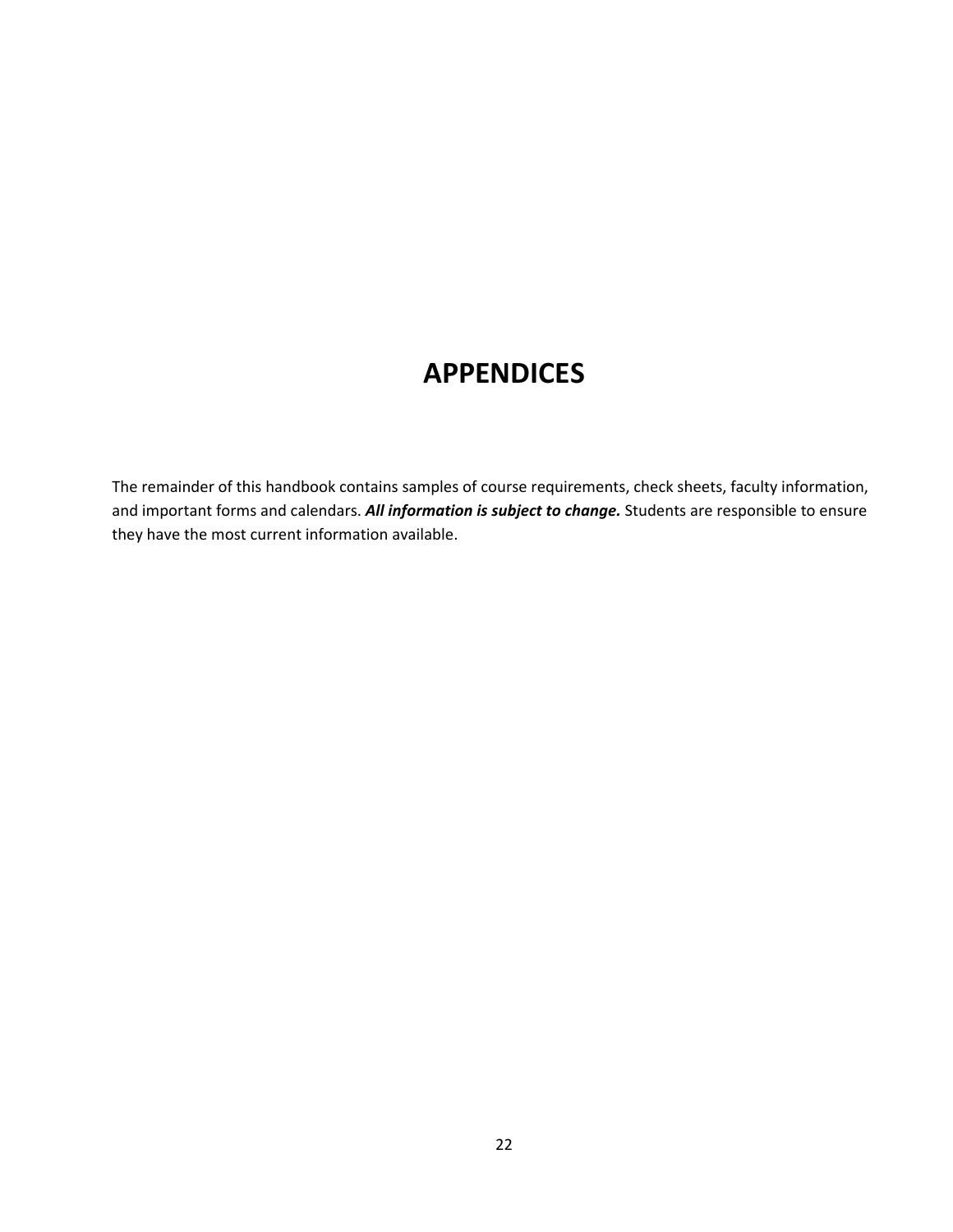#### **A‐1 Expectations of Graduate Students**

Welcome to graduate school! As one of our graduate students, you may be a participant in the traditional thesis program, traditional non‐thesis program, Atlantis thesis program or International Agribusiness non‐thesis program. We would like the opportunity now to go over some expectations of all graduate students, and special expectations that may be associated with a particular program.

In AEAB we expect our graduate students to be:

Academically Focused: As an undergraduate student, you were exposed to a variety of courses covering the arts, sciences, humanities and business disciplines. In graduate school, your academic efforts will be much more focused on your discipline of choice. Most graduate students will pursue smaller semester course loads than those at the undergraduate level. However, greater effort (in terms of class attendance, participation, and out‐of‐class study) will be required than at the undergraduate level. Faculty will facilitate the art of learning, but students should not expect to be spoon-fed. Students are expected to take charge of their academic experience, and you are expected to come to class prepared.

Intellectually Curious: Graduate study, across all disciplines, places great importance on independent learning. Therefore, our graduate students will be expected to pursue opportunities for learning outside of the classroom. These opportunities will include: 1) attendance at some Department/University seminars in addition to those available for seminar credit; 2) development of research papers (associated with classes or special projects); 3) presentation of your own or faculty research at department/university and professional association meetings, among other things.

Engaged in the AEAB Community: Intellectual and personal growth can arise from many sources. Students will be expected to collaborate (as deemed appropriate by faculty) with one another in and out of the classroom on graduate program projects. Additionally, all graduate students will be invited to participate in social gatherings throughout the year both on and off campus. Building relationships with fellow students and faculty can prove to be rewarding both personally and professionally.

In Charge of Degree Progress: All students will be assigned to an academic advisor and thesis students will be assigned a thesis advisor for the duration of their program. Additionally, all students have access to the graduate program secretary and graduate program chair, who can provide clarity to "the rules" of graduate school and the AEAB program. All of these individuals are excellent resources as you make progress towards your M.S. degree. However, final responsibility for the completion of the degree lies in your hands. Students are expected to read and follow the guidelines provided in the AEAB Handbook. Furthermore, students are expected to be proactive in the selection of their courses and the completion of thesis topics. Students should remain in close contact with their advisors/thesis mentors to ensure sufficient academic progress is being made towards the degree. Students should also remain in close contact with the graduate program secretary to ensure all departmental and university paperwork is completed in a timely manner. Finally, all students should feel free to speak with the graduate program coordinator about any concerns (academic or otherwise) that arise about the degree program.

These expectations are discussed during the AEAB Graduate Orientation program where students will have the opportunity to ask questions and attest to their understanding of these expectations by signing this form.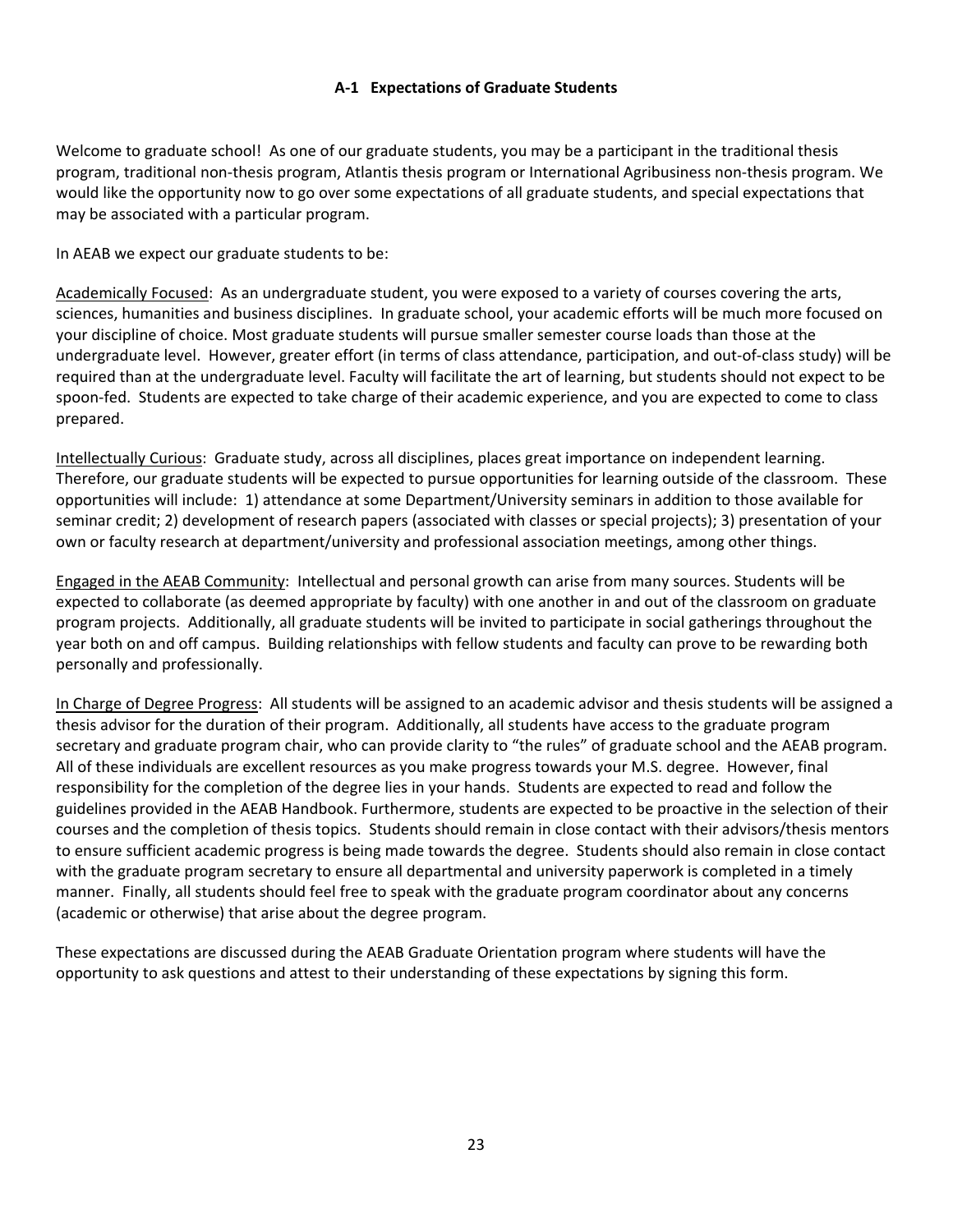The next year or two will be different from your undergraduate studies. You will be challenged, in and out of the classroom. There may be times when you feel in over your head. But most of you will survive and thrive. You will be pleasantly surprised by the skills you master and the professional interests you develop. You will make some lifelong friends among your peers and the faculty. You will leave with a great sense of accomplishment and prepared for your next challenge.

For further information, please contact:

| Ms. Alicia Minden    | <b>Graduate Secretary</b> | 479-575-7726 aminden@uark.edu |
|----------------------|---------------------------|-------------------------------|
| Dr. L. Lanier Nalley | Graduate Program Chair    | 479-575-6818 Inalley@uark.edu |
| Dr. John Anderson    | Department Head           | 479-575-2258 jda042@uark.edu  |

#### **Expectations of Graduate Students Signature Form**

I have read, understood and agree to the policies put forth in this document by AEAB. Failure to comply with these rules can jeopardize completion of the MS in Agricultural Economics program.

| <b>Student Printed Name</b>              | <b>Student Signature</b>              | Date |
|------------------------------------------|---------------------------------------|------|
|                                          |                                       |      |
|                                          |                                       |      |
|                                          |                                       |      |
|                                          |                                       |      |
|                                          |                                       |      |
|                                          |                                       |      |
| <b>Graduate Coordinator Printed Name</b> | <b>Graduate Coordinator Signature</b> | Date |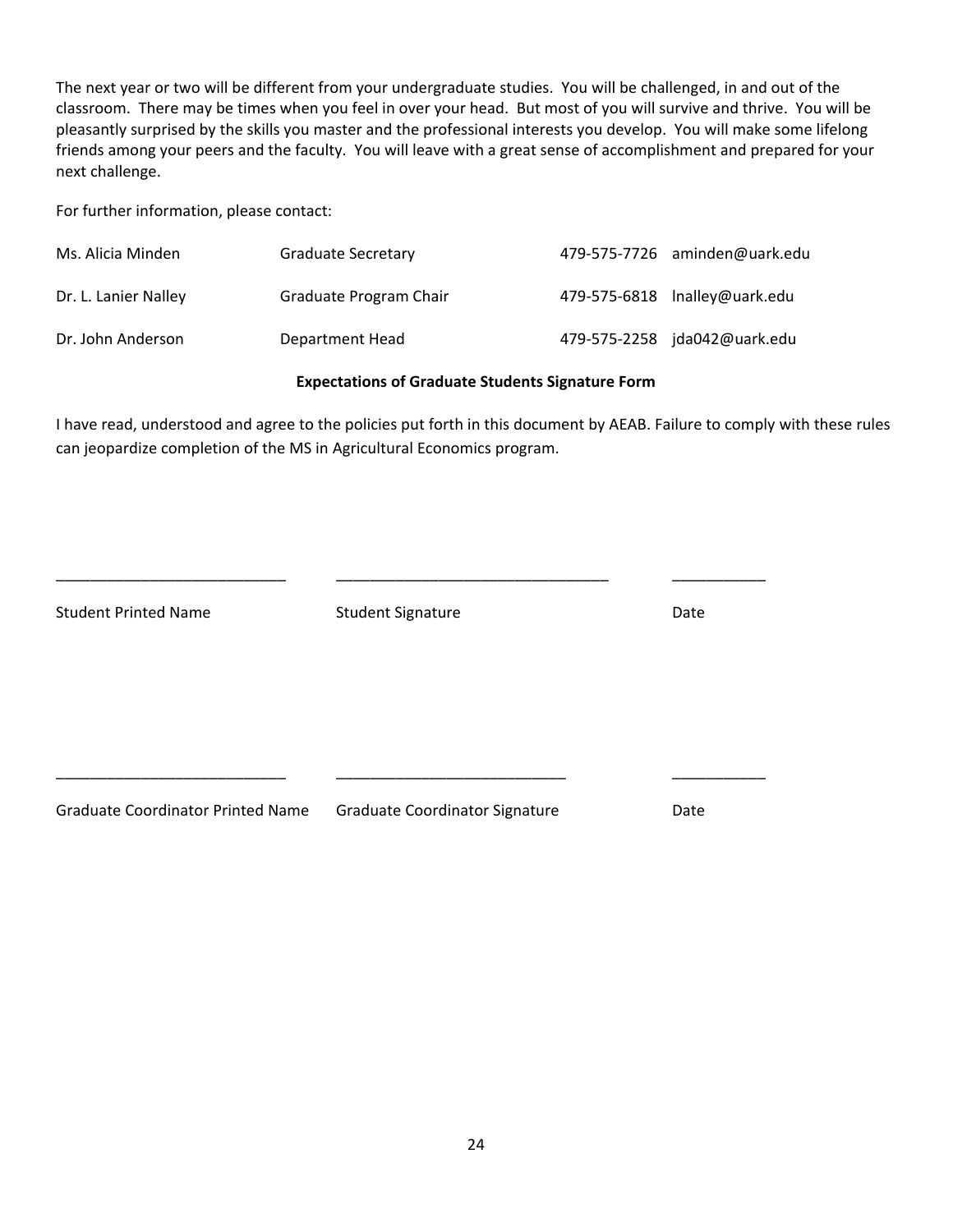#### **B‐1 Expectations for the Teaching Assistants**

The Teaching Assistant (TA) is a twelve‐month position that begins approximately mid‐August and runs through the following mid‐August. During this time the TA is expected to work 20 hours per week for the Department. In return the TA will receive a monthly stipend and tuition for up to 31 hours in the non-thesis program.

The Department has set the following expectations for the TA

- 1. The TA must abide by Family Educational Rights and Privacy Act of 1974 (FERPA) policy and not discuss anything regarding student information to anyone who is not listed on the student's FERPA release form. This form is accessible through UA Connect. TAs generally cannot access this information directly so the TA can request FERPA information on a student from either Ms. Alicia Minden or Mrs. Debbie Ritter. Please obtain this information before discussing a student's information and performance with anyone.
- 2. Communicate fully and often with your assigned instructor. At the beginning of the semester you should agree upon whether there is a need for the TA to:
	- a. attend class, and if so, how often
	- b. hold office hours, and if so, how many and when
	- c. hold review sessions, and if so, how many and when
	- d. proctor exams, and if so, when
	- e. grade assignments, quizzes, projects, exams, and homework, and if so, how many and what is expected turn‐around time for grades
	- f. enter grades, and if so, how and how often
	- g. lecture in absence of the Instructor, and if so, when
- 3. The TA must not grade in public areas. TAs are assigned space in AGRI 228 to facilitate grading and meeting with students. However, TAs can reserve the conference room or ask for another designated spot to grade while on campus. Room availability is limited so reservations should be made with Mrs. Ritter or Ms. Minden well in advance. The TA is welcome to grade from home but this increases the risk of misplacing materials between campus and home.
- 4. The TA is expected to be available during the regularly scheduled course time, regardless of whether or not the Instructor has requested that you attend. **You may be called upon at last minute to fill in if an instructor is unavailable for class**.
- 5. The TA must receive permission from the Instructor and the Graduate Coordinator to travel during the semester. TAs are expected to meet Instructor deadlines so please plan well in advance and share with instructors.
- 6. The Department Head and/or Graduate Coordinator may assign special projects to a TA to help fulfill the mission of the Department. The TA is expected to complete these tasks during the designated time or make arrangements with Head/Coordinator to change the schedule.
- 7. The TA is expected to report any difficulties experienced in the job to the Department Head and/or Graduate Coordinator immediately so that actions can be taken to remedy the situation.
- 8. In the summer the TA will typically be placed on research duties. Please see the Expectations of Research Assistants for explanation of those duties.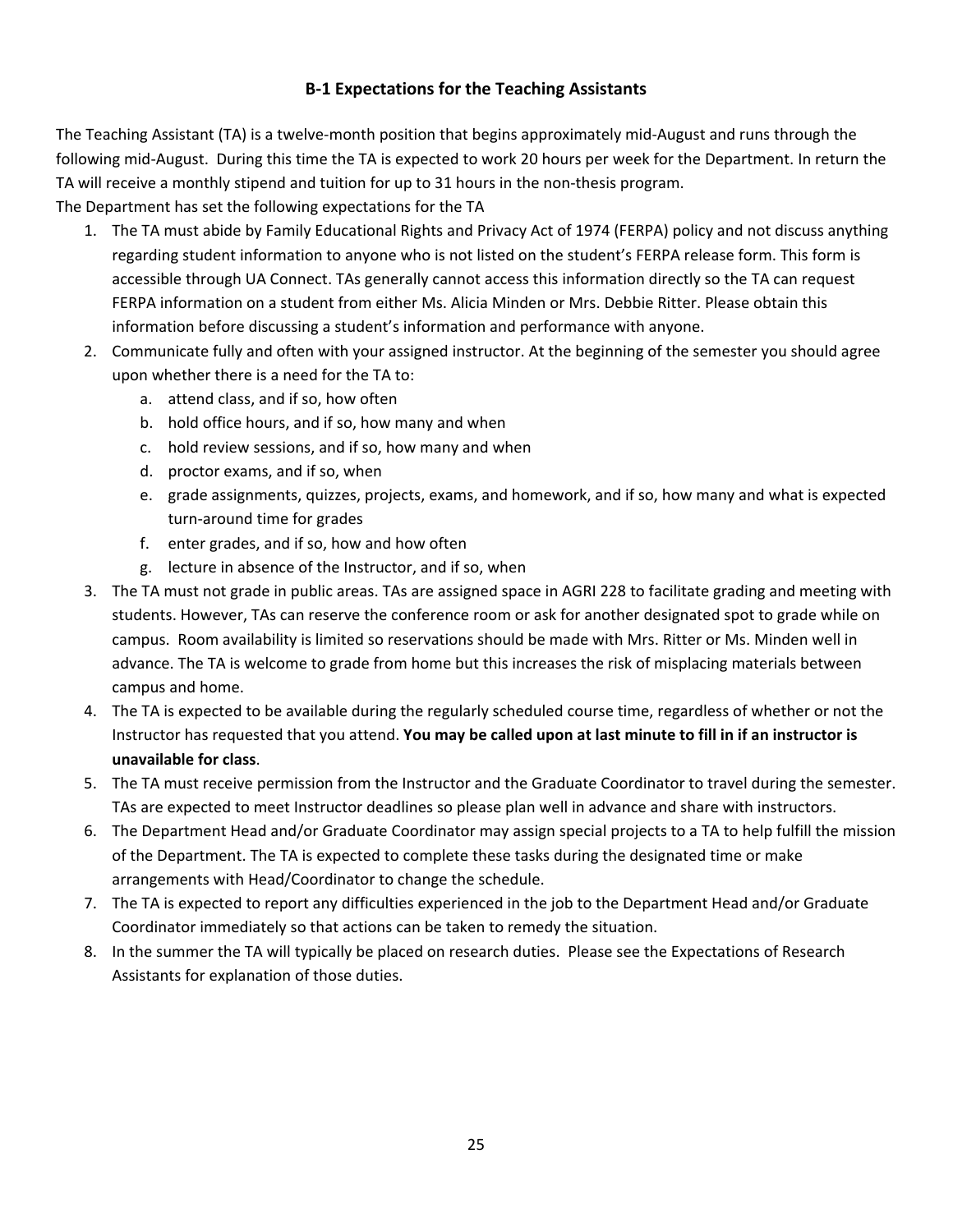The Department has set the following expectations for the Instructor

- 1. The Instructor should receive the email address for which you would like to use for your course materials (be careful of email accounts that are easily /often hacked if you are not using the email account assigned by the university (the preferred email account for academic issues). This email address should be used for all official correspondence between the TA, instructor and any student in the class.
- 2. The Instructor is expected to assist the TA with any FERPA question related to a student in the class. If the Instructor cannot answer the question, the TA should be immediately referred to the Dean's office at the request of the Instructor.
- 3. The Instructor should clearly communicate the expectations of the TA as related to:
	- a. attending class, and if so, how often
	- b. holding office hours, and if so, how many and when
	- c. holding review sessions, and if so, how many and when
	- d. proctoring exams, and if so, when
	- e. grading assignments, quizzes, projects, exams, and homework, and if so, how many and what is expected turn‐around time for grades
	- f. entering grades, and if so, how and how often
	- g. lecturing in absence of the Instructor, and if so, when
- 4. The Instructor should make available to the TA the materials to be graded in a timely manner. Instructor should provide answer keys as well as clear instructions on grading philosophy. Instructor should clearly state allowed time for grading each assignment (by next class, next week, etc.)
- 5. The Instructor is expected to give the TA as much advanced warning as possible if they will be needed in class (if they are not expected to be there daily).
- 6. The Instructor is expected to work with the TA as much as possible should the student need to be away from duties for a legitimate reason.
- 7. The Instructor may suggest additional assignments for the TAs that fall within the Teaching mission of the Department. These assignments must be approved by Department Head and/or Graduate Coordinator.
- 8. The Instructor is expected to report any difficulties experienced with the TA to the Department Head and/or Graduate Coordinator immediately so that actions can be taken to remedy the situation.

#### **Expectations for the Teaching Assistant Positions Signature Form**

I have read and understand all expectations for teaching assistants. Failure to abide by these expectations may result in loss of the graduate assistantship at any time.

Student Printed Name **Student Signature Student Signature Cate** 

\_\_\_\_\_\_\_\_\_\_\_\_\_\_\_\_\_\_\_\_\_\_\_\_\_\_\_ \_\_\_\_\_\_\_\_\_\_\_\_\_\_\_\_\_\_\_\_\_\_\_\_\_\_\_\_\_\_\_\_ \_\_\_\_\_\_\_\_\_\_\_

Graduate Coordinator Printed Name Graduate Coordinator Signature **Date** Date

\_\_\_\_\_\_\_\_\_\_\_\_\_\_\_\_\_\_\_\_\_\_\_\_\_\_\_ \_\_\_\_\_\_\_\_\_\_\_\_\_\_\_\_\_\_\_\_\_\_\_\_\_\_\_\_\_\_\_\_ \_\_\_\_\_\_\_\_\_\_\_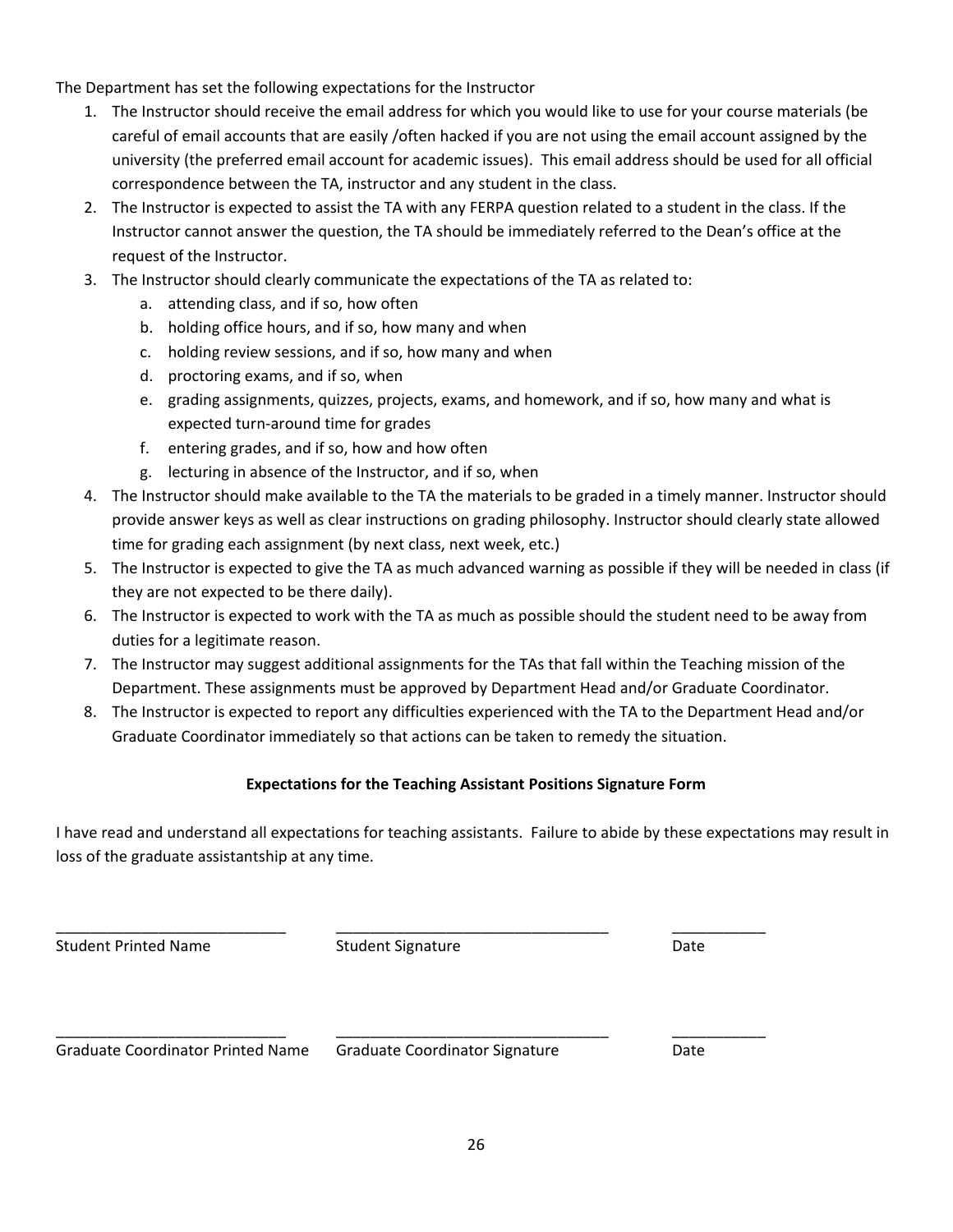#### **B‐2 Expectations for the Research Assistants**

The Research Assistant Position is awarded to students pursuing the MS thesis program. During this time the RA is expected to work 20 hours per week for a major advisor and the Department. In return the RA will receive a monthly stipend and tuition for the agreed number of credit hours.

The Department has set the following expectations for the RA

- 1. Communicate fully and often with your assigned work supervisors. At the beginning of the semester you should agree on:
	- a. work hours for the RA
	- b. physical location of RA during those office hours
	- c. assigned tasks
	- d. performance review criteria
- Please note, it is not unusual for an RA to be asked to assist with some class duties, particularly in the first year of the RA's program.
- 2. Should the work supervisor fail to assign 20 hours of work each week, the Department may call upon the RA to assist with other tasks that help fulfill the mission of other faculty or the Department as a whole.
- 3. The RA must receive permission from the work supervisor to travel and/or take personal leave while on the RA. RAs are expected to meet work supervisor deadlines, so please plan well in advance and share with supervisor.
- 4. The RA is expected to report any difficulties experienced in the job to the Department Head and/or Graduate Coordinator immediately so that actions can be taken to remedy the situation.
- 5. An RA may be asked to perform teaching assistant duties. Please see the Expectations of Teaching Assistants for those guidelines.

#### **Expectations for the Research Assistants Positions Signature Form**

I have read and understand all expectations for research assistants. Failure to abide by these expectations may result in loss of the graduate assistantship at any time.

Student Printed Name **Student Signature Student Signature Student Signature Student Signature Student Signature Constant Signature Constant Signature Constant Signature Constant Signature Constant Sig** 

\_\_\_\_\_\_\_\_\_\_\_\_\_\_\_\_\_\_\_\_\_\_\_\_\_\_\_ \_\_\_\_\_\_\_\_\_\_\_\_\_\_\_\_\_\_\_\_\_\_\_\_\_\_\_\_\_\_\_\_ \_\_\_\_\_\_\_\_\_\_\_

Graduate Coordinator Printed Name Graduate Coordinator Signature **Date** Date

\_\_\_\_\_\_\_\_\_\_\_\_\_\_\_\_\_\_\_\_\_\_\_\_\_\_\_ \_\_\_\_\_\_\_\_\_\_\_\_\_\_\_\_\_\_\_\_\_\_\_\_\_\_\_\_\_\_\_\_ \_\_\_\_\_\_\_\_\_\_\_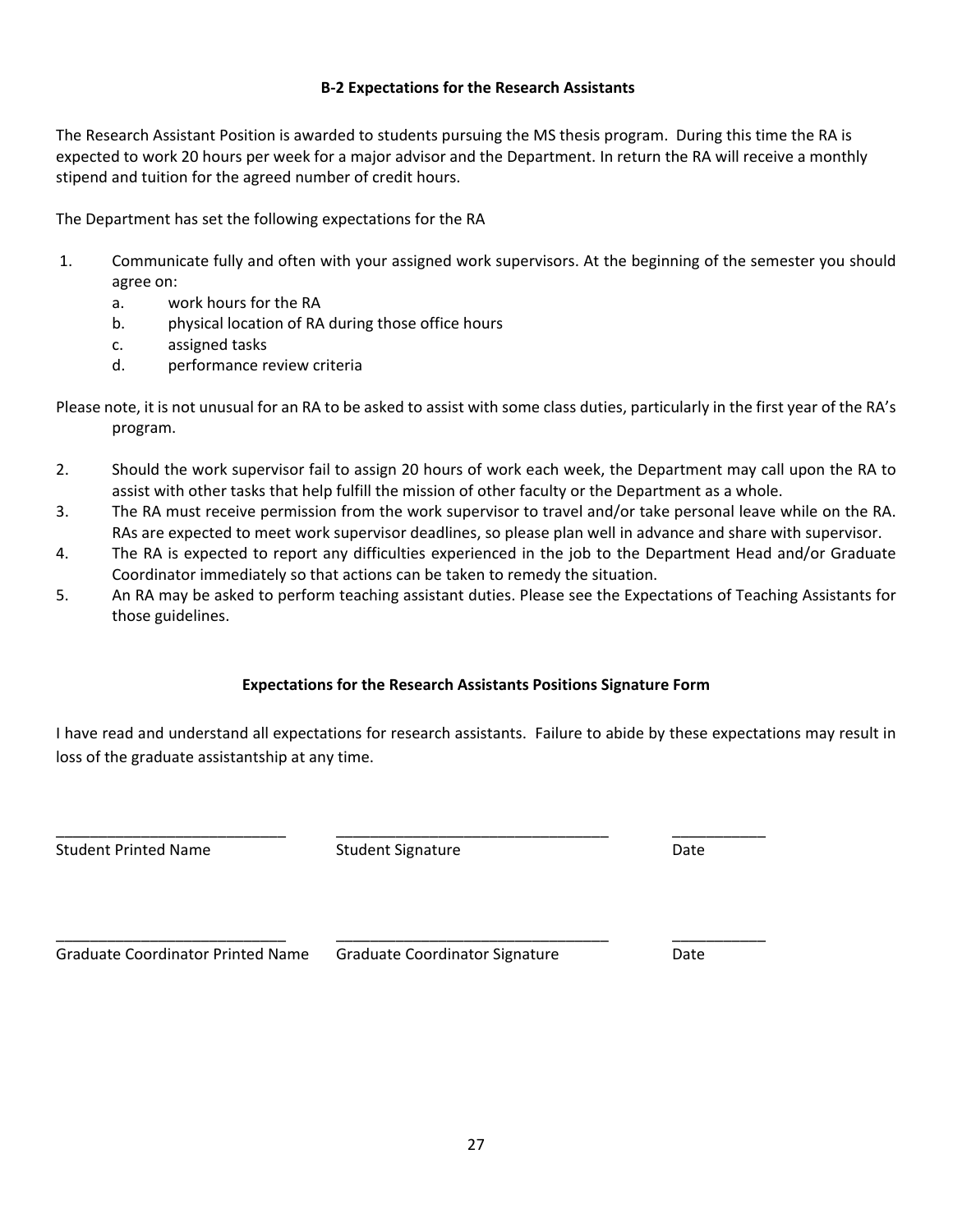#### **C‐1 Pre‐Requisites for the Master of Science Degree in Agricultural Economics**

A number of pre‐requisite courses may be assigned as deficiencies for applicants who have not had training in specified areas. Pre‐requisites for the traditional thesis concentration are higher than those for the other concentrations (agribusiness, Atlantis, international agribusiness, double law) and reflect a more quantitative and theoretical emphasis. Pre‐requisite courses for admission into the M.S. program in agricultural economics.

| Pre-Requisites (Semester Hours) by Concentration <sup>a</sup> |                                   |                                       |                                   |
|---------------------------------------------------------------|-----------------------------------|---------------------------------------|-----------------------------------|
| <b>Domestic Thesis Concentration</b>                          | <b>Domestic Non-Thesis</b>        | <b>Atlantis Program Concentration</b> | <b>International Agribusiness</b> |
|                                                               | Concentration                     |                                       | Concentration                     |
| College Algebra, 3hrs                                         | College Algebra, 3hrs             | College Algebra or above, 3 hrs       | College Algebra, 3hrs             |
| Survey of Calculus or above, 3 hrs                            | Survey of Calculus (preferred) or | Other Math, 3 hrs                     | Survey of Calculus (preferred) or |
|                                                               | Finite Math, 3 hrs                |                                       | Finite Math, 3 hrs                |
| Statistics, 3 hrs                                             | Statistics, 3 hrs                 | Statistics, 3 hrs                     | Statistics, 3 hrs                 |
| Intermediate Microeconomics,                                  | Principles of Microeconomics,     | Economic Principles, 3 hrs            | Principles of Microeconomics,     |
| 3 hrs                                                         | 3 hrs                             |                                       | 3 hrs                             |
| Intermediate Macroeconomics,                                  | Principles of Macroeconomics,     | 6 hrs of Ag Economics, Rural          | Principles of Macroeconomics,     |
| 3 hrs                                                         | 3 hrs                             | Development, Social Sciences, or      | 3 hrs                             |
| Upper level Management, 3 hrs                                 | Upper level Management, 3 hrs     | Agriculture and Agribusiness-         | Upper level Management, 3 hrs     |
| Upper level Marketing, 3 hrs                                  | Upper level Marketing, 3 hrs      | related courses                       | Upper level Marketing, 3 hrs      |
|                                                               | Accounting, 3 hrs                 |                                       | Accounting, 3 hrs                 |

a<sup>a</sup> Students participating in the double LLM or double JD program must follow the pre-requisites of the selected agricultural economics concentration

Note: "Upper level" and "intermediate" refers to junior and senior level classes. "Principles" courses are typically lower level (freshman, sophomore) courses. Applicants who are assessed these pre-requisite courses as deficiencies will be required to enroll in these courses early in their M.S. program. Deficiency courses typically lengthen the time to complete the M.S. degree and they do not count for graduate credit.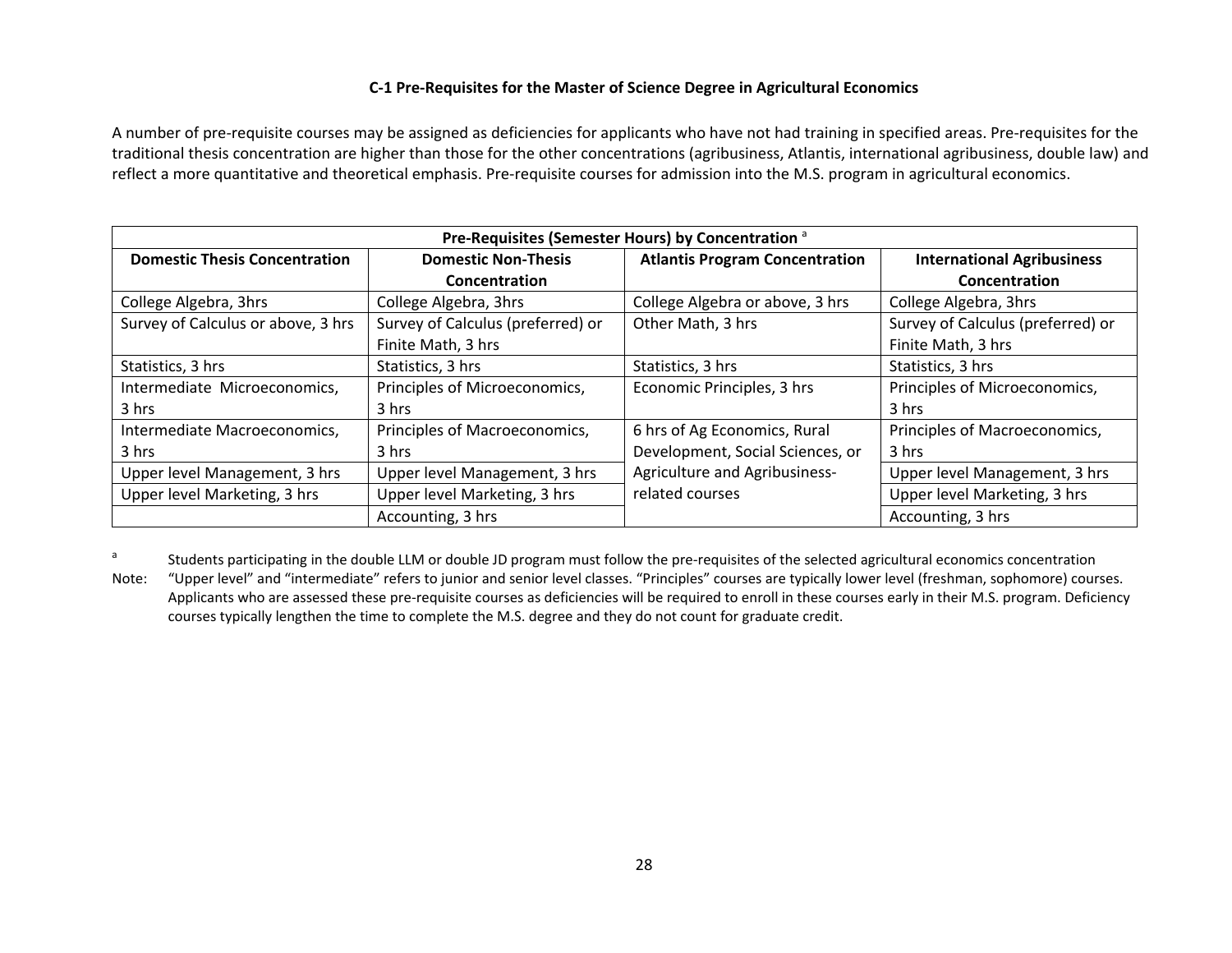#### **C‐2 Thesis Concentration Requirements for the MS in Agricultural Economics**

#### (1) **Thesis Concentration Core Courses**: 19 semester credit hours

- 3 hrs AGEC 5103 Agricultural Microeconomics (fall)
- 3 hrs AGEC 5403 Quantitative Methods for Agribusiness (fall)
- 3 hrs AGEC 5613 Econometrics (spring)
- 3 hrs AGEC 5623 Quantitative Food and Agricultural Policy Analysis (Inactive)
- 6 hrs AGEC 600V Thesis
- 1 hr AGEC 5011 Seminar

#### (2) **Thesis Concentration Elective Courses**: 12 semester credit hours

- 6 hrs Other AGEC graduate courses
- 6 hrs Any combination of courses for graduate credit, for example, AGEC, ECON, WCOB, or Bumpers College of Agricultural, Food, and Life Sciences (AFLS), deemed appropriate by the student's advisory committee

#### (3) **Thesis Concentration Total Hours**: 31

#### (4) **Thesis Concentration: Other Requirements**

- 19 hrs Minimum credit hours in Agricultural Economics (AGEC)
- 9 hrs Maximum dual-credit course (5000 level class taught concurrently with a 4000 level course) hours which may be taken for graduate credit. Certain 3000 level classes may also be used towards this dual‐credit level maximum.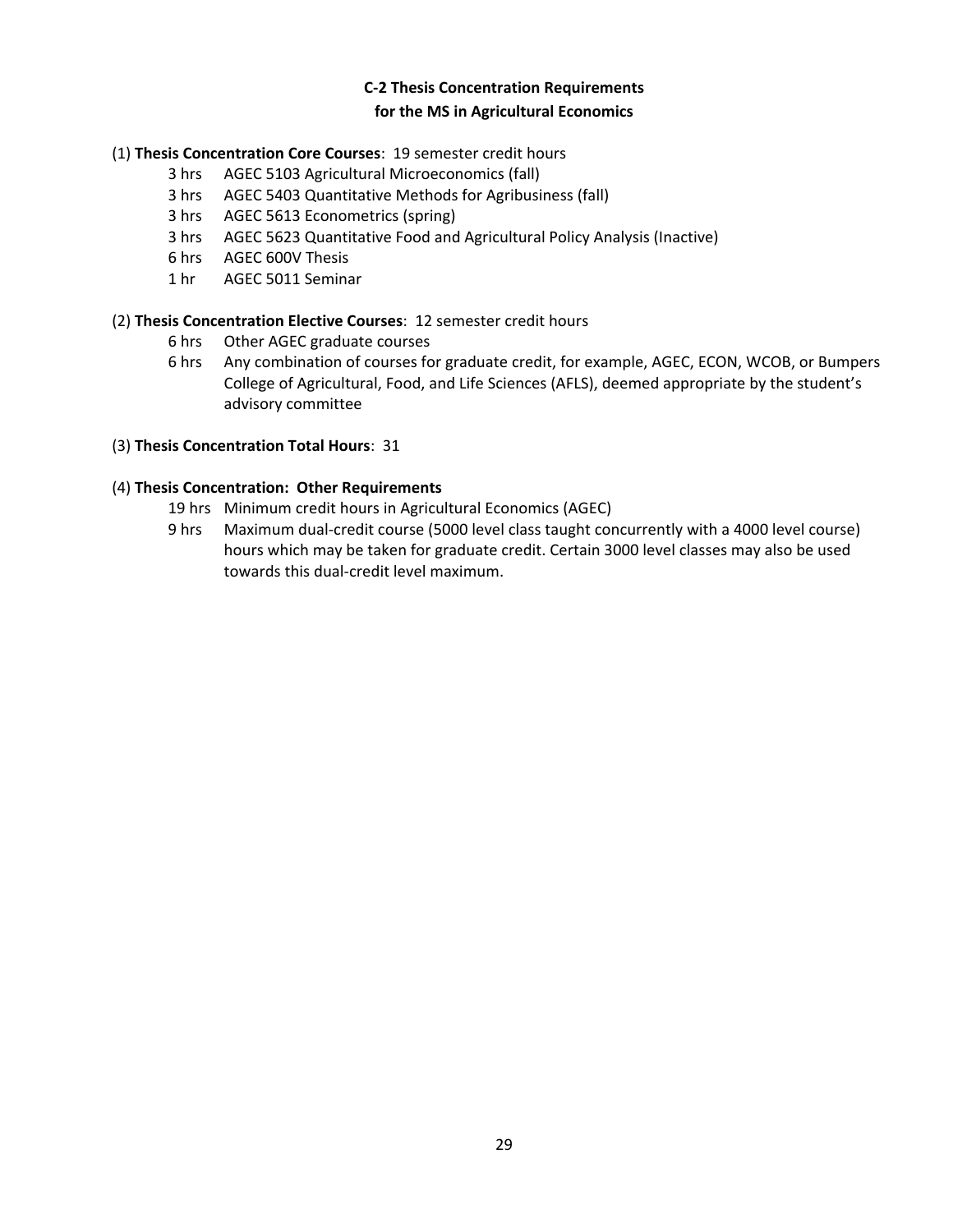#### **C‐3 Non‐Thesis Concentration Requirements for the MS in Agricultural Economics**

#### (1) **Non‐Thesis Agribusiness Concentration Core Courses**: 19 semester credit hours

- 3 hrs AGEC 5103 Agricultural Microeconomics (fall)
- 3 hrs AGEC 5403 Quantitative Methods for Agribusiness (fall)
- 3 hrs Choose one marketing course from:
	- AGEC 4113/5113 Agricultural Prices and Forecasting (spring) AGEC 4303/5203 Advanced Agricultural Marketing Management (spring) AGEC 4373/5073 Basis Trading: Applied Price Risk Management (spring, summer) AGEC 4383/5083 Basis Trading: case study (fall) AGEC 4603/5603 Food Economics and Health (spring) AGEC 5303 Agricultural Marketing Theory (inactive)
- 3 hrs Choose one finance/management course from: AGEC 4143/5043 Agricultural Finance (fall) AGEC 4313/5213 Agricultural Business Management (fall) AGEC 4323/5123 Agribusiness Entrepreneurship (spring) AGEC 4403/5053 Advanced Farm Business Management (fall) AGEC 5143 Financial Management in Agriculture (fall) AGEC 4243/5413 Agribusiness Strategy (spring)
- 6 hrs Choose two public sector/policy courses from: AGEC 4163/5063 Agricultural and Rural Development (fall) AGEC 4613/5233 Political Economy of Agriculture and Food (fall) AGEC 4623/5223 International Agricultural Trade and Commercial Policy (inactive) AGEC 5133 Agricultural and Environmental Resource Economics (spring) AGEC 5153 The Economics of Public Policy (inactive) AGEC 4603/5603 Food Economics and Health (spring) AGEC 5623 Quantitative Food and Agricultural Policy Analysis (Inactive)
- 1 hr AGEC 5011 Seminar

#### (2) **Non‐Thesis Concentration Electives**: Choose 12 hours from

AGEC 503V Internship in Agricultural Economics (1‐3 hours) Graduate Courses in Agricultural Economics (AGEC) Graduate Courses in the Walton College of Business (WCOB) Other Graduate Courses at the UA, e.g., the Bumpers College of Agricultural, Food, and Life Sciences

#### (3) **Non‐Thesis Concentration Total Hours**: 31

#### (4) **Non‐Thesis Concentration: Other Requirements**

- 19 hrs Minimum credit hours in Agricultural Economics (AGEC)
- 9 hrs Maximum dual-credit course (5000 level class taught concurrently with a 4000 level course) hours which may be taken for graduate credit. Certain 3000 level classes may also be used towards this dual‐credit level maximum.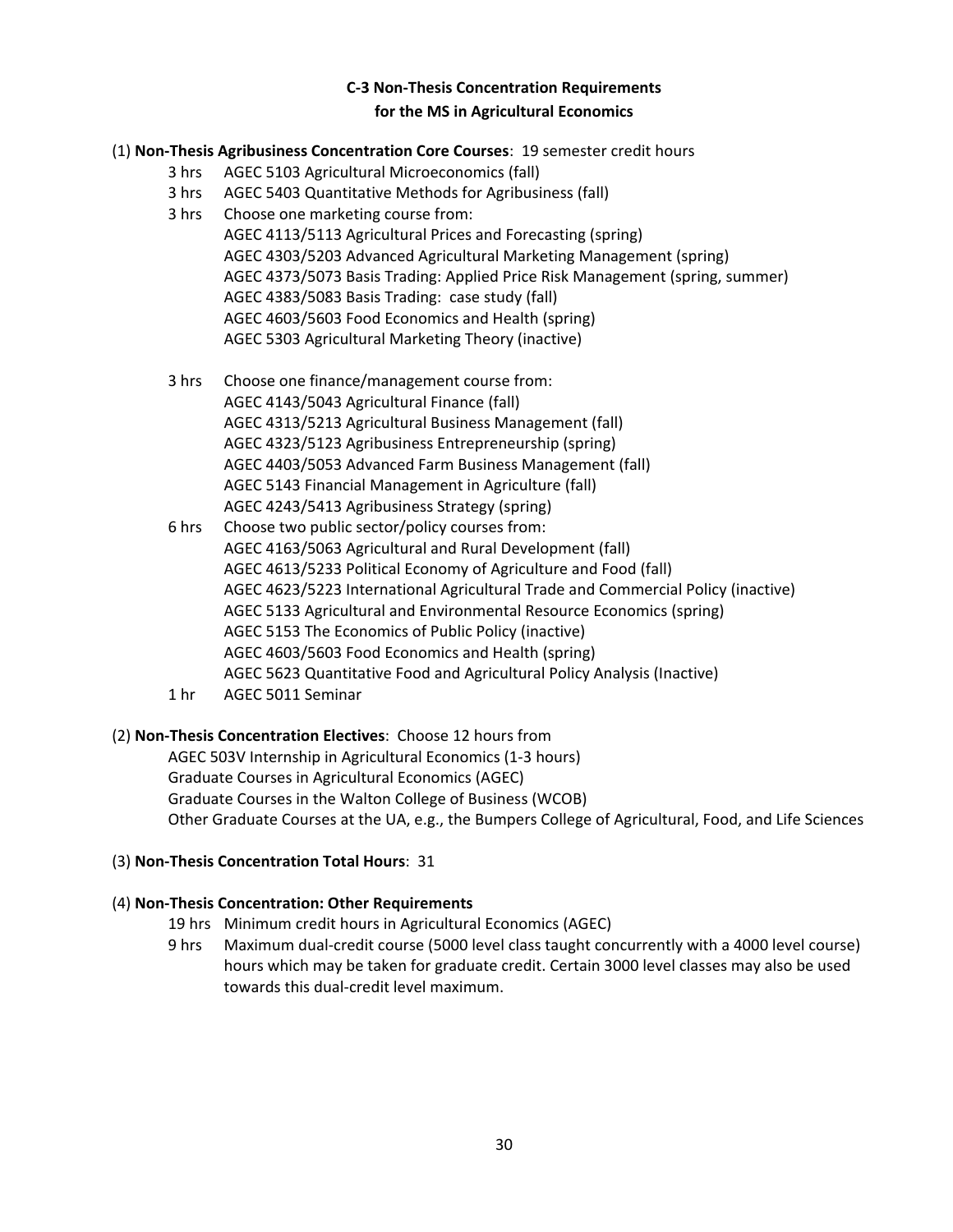#### **C‐4 Atlantis Program Concentration Requirements for the MS in Agricultural Economics**

Participation in this two‐year program includes students originated at the University of Arkansas and students originated at a consortium of six universities in Europe (Ghent University, Ghent, Belgium; Humboldt University, Berlin, Germany; National Institute of Advanced Training and Research in Food and Agronomy (Agrocampus Ouest), Rennes, France; University of Pisa, Pisa, Italy; the Slovak University of Agriculture, Nitra, Slovak Republic; University of Cordoba, Cordoba, Spain). The program includes five academic terms (four semesters and one summer). US students enroll for at least two terms at the University of Arkansas and for at least two terms at two universities in the European consortium. EU students enroll for at least two terms at two universities in the European consortium and at least two terms at the University of Arkansas. Study in both the US and EU includes three semesters of graduate coursework, completion of a case study during the summer, and one semester of joint thesis research supervised by US and EU faculty. All coursework is in English in both the US and EU. Class enrollment for all students remains at their home university. UA students earn credit for AGEC 502V Special Topics for courses taken at EU universities. Upon successful completion of the program, students receive an M.S. degree in agricultural economics from the University of Arkansas, and a joint M.S. degree in rural development from the consortium of EU universities.

#### (1) **Atlantis Program Core Requirements**: 16 hours in the following areas

- 3 hrs Quantitative Analysis or Research Methods
- 3 hrs Management or Marketing
- 3 hrs Policy or Analysis of Public Sector Issues
- 6 hrs AGEC 600V Thesis
- 1 hr AGEC 5011 Seminar

#### (2) **Atlantis Program Controlled Electives**: Choose 15 hours from

Other graduate courses in Agricultural Economics Other graduate courses approved by the student's advisory committee

#### (3) **Atlantis Program Total Hours**: 31

#### (4) **Atlantis Program: Other Requirements**

- 16 hrs Minimum of 16 hours in Agricultural Economics
- 15 hrs Maximum of 15 hours of transfer courses from an inventory of classes offered in the Atlantis consortium of EU universities to satisfy core requirements and/or controlled electives
- 9 hrs Maximum dual-credit course (5000 level class taught concurrently with a 4000 level course) hours which may be taken for graduate credit. Certain 3000 level classes may also be used towards this dual‐credit level maximum.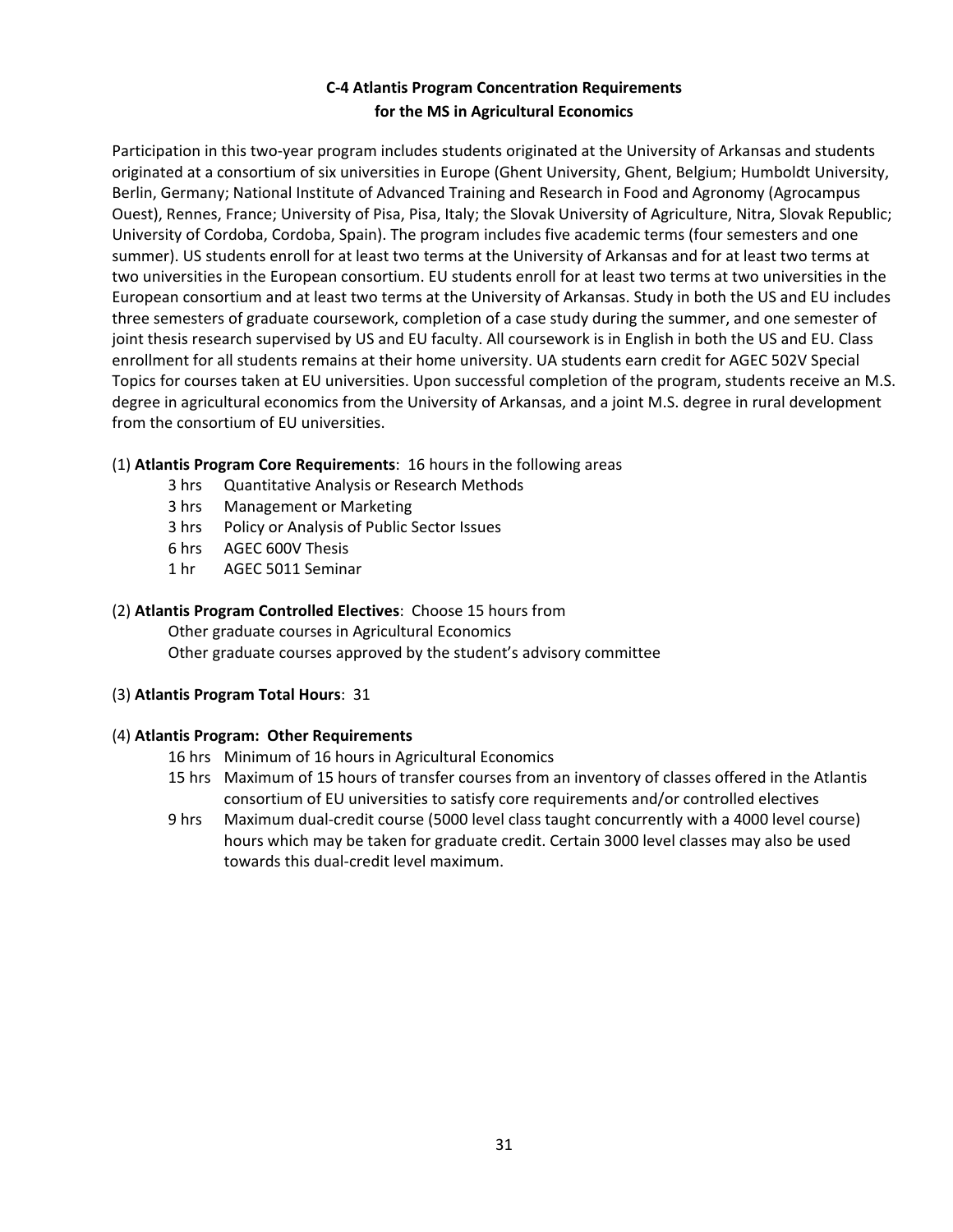#### **C‐5 International Agribusiness Concentration Requirements for the MS in Agricultural Economics**

Participation includes a semester at the University of Arkansas and a semester at the Ghent University in Belgium. Summer may be spent completing an internship, special problem, or other coursework. Enrollment remains at the home institution. UA students earn credits in AGEC 502V Special Topics for courses taken at the Ghent University.

#### (1) **International Concentration Courses taken at University of Arkansas**: 16 semester credit hours

- 3 hrs AGEC 5103 Agricultural Microeconomics (fall)
- 3 hrs AGEC 5403 Quantitative Methods for Agribusiness (fall)
- 3 hrs AGEC 4243/5413 Agribusiness Strategy (spring)

| 3 hrs | Choose one marketing course from:                                                |
|-------|----------------------------------------------------------------------------------|
|       | AGEC 5303 Agricultural Marketing Theory (inactive)                               |
|       | AGEC 4303/5203 Advanced Agricultural Marketing Management (spring)               |
| 3 hrs | Choose one finance/management course from:                                       |
|       | AGEC 5143 Financial Management in Agriculture (fall)                             |
|       | AGEC 4143/5043 Agricultural Finance (fall)                                       |
|       | AGEC 4313/5213 Agriculture Business Management (fall)                            |
|       | AGEC 4403/5053 Advanced Farm Business Management (spring)                        |
| 3 hrs | Choose one public sector/policy course from:                                     |
|       | AGEC 5153 Economics of Public Policy (inactive)                                  |
|       | AGEC 4613/5233 Political Economy of Agriculture and Food (fall)                  |
|       | AGEC 4623/5223 International Agricultural Trade and Commercial Policy (inactive) |
|       | AGEC 5133 Agricultural and Environmental Resource Economics (spring)             |
|       | AGEC 4603/5603 Food Economics and Health (spring)                                |
|       | AGEC 5623 Quantitative Food and Agricultural Policy Analysis (Inactive)          |
|       |                                                                                  |

- 1 hr AGEC 5011 Seminar
- (2) **International Concentration Courses taken at Ghent University, Belgium:** Equivalent of 12 semester hours (approximately four or five courses). All courses have the AGEC 502V course number. Please see check sheet for current list of available courses.

#### (3) **Non‐Thesis International Concentration Electives:** Choose 3 hours from AGEC 503V Internship in Agricultural Economics (1‐3 hours) Other graduate courses in Agricultural Economics (AGEC) Graduate courses in the Walton College of Business Other graduate courses

#### (4) **Non‐Thesis International Concentration Total Hours**: 31

#### (5) **Non‐Thesis International Concentration: Other Requirements**

- 16 hrs Minimum credit hours in Agricultural Economics (AGEC)
- 9 hrs Maximum dual-credit course (5000 level class taught concurrently with a 4000 level course) hours which may be taken for graduate credit. Certain 3000 level classes may also be used towards this dual‐credit level maximum.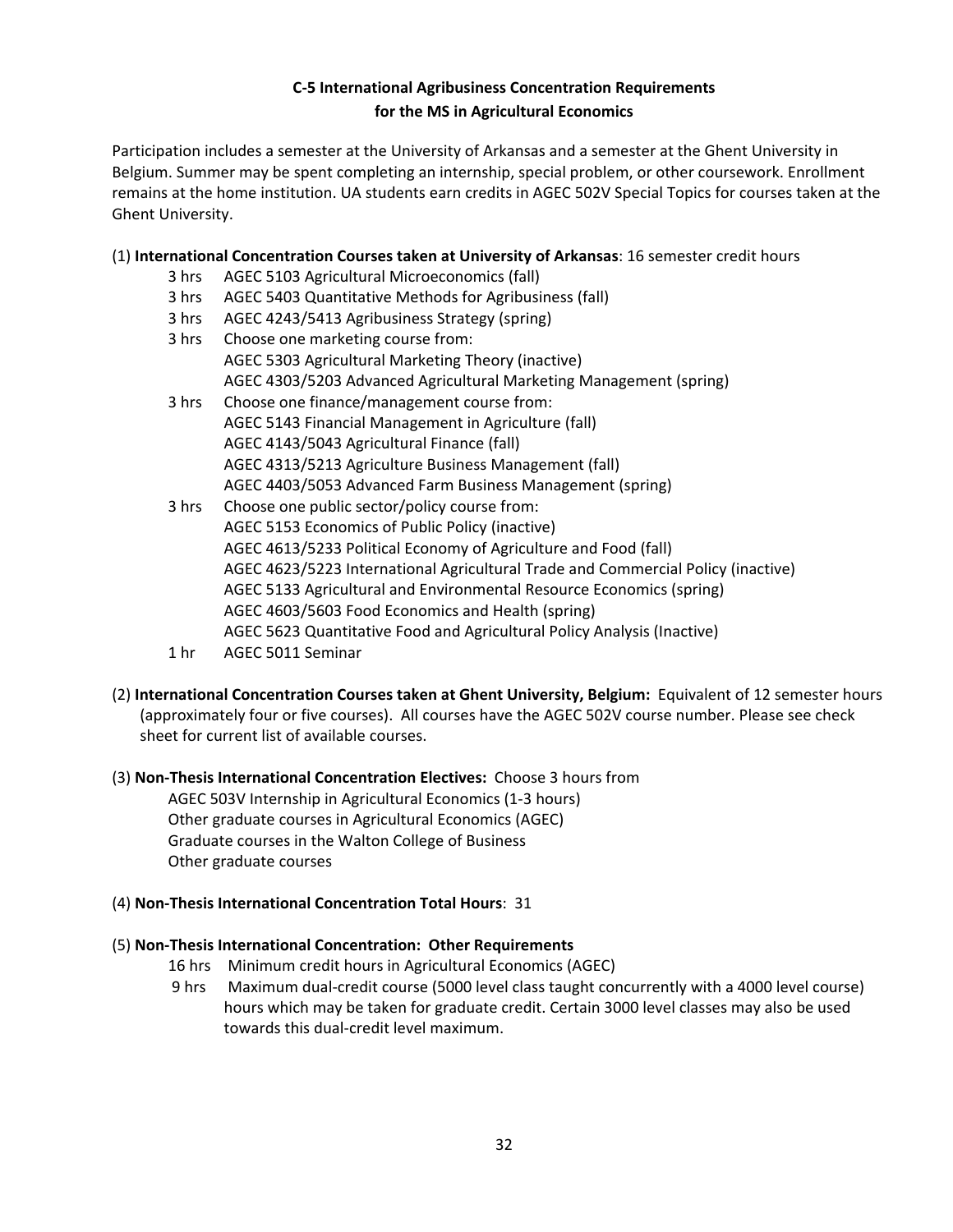#### **C‐6 Double MS/LLM or MS/JD Concentration Requirements for the MS in Agricultural Economics**

Because of the close complementarities in the study of agricultural and food law and agricultural economics, the University of Arkansas offers a program whereby a student with a law degree (J.D. or L.L.B.) can obtain both an LL.M. in agricultural and food law and an M.S. in agricultural economics in fewer courses than if they were to take both programs separately. The double degree program is set up for students to take the LL.M. and the agribusiness non-thesis concentration in agricultural economics. (With proper petitioning in both the Agricultural and Food Law program and the Department of Agricultural Economics and Agribusiness, a student could select the thesis concentration but this must be arranged on an individual basis.)

The crux of the program is that four courses (12 semester credit hours) the student takes count for credit towards fulfilling the requirements of both programs. Thus, a semester is saved instead of doing each program individually.

This double degree program is currently under review with both the Law School and the Graduate School. Please consult the AEAB Graduate Program Coordinator for its current status and availability.

Additionally, the Department of Agricultural Economics and Agribusiness and the Law School are seeking to establish a new double degree program for students pursuing an M.S. in Agricultural Economics and a J.D. in Law. Please consult the AEAB Graduate Program Coordinator for current status and availability.

Maximum dual‐credit course (4000 level or 5000 level class taught concurrently with a 4000 level course) hours which may be taken for graduate credit. Certain 3000 level classes may also be used towards this 4000 level maximum.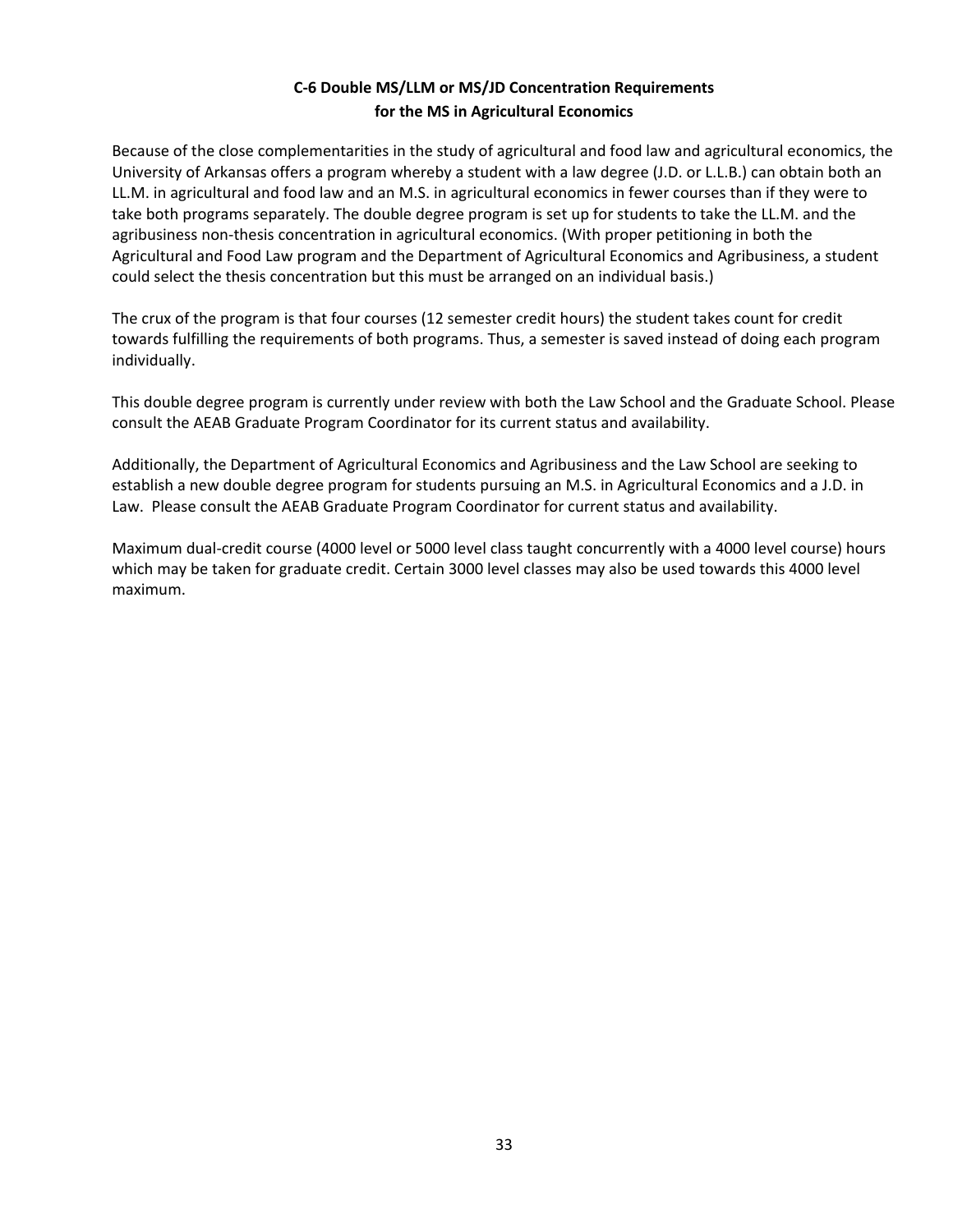#### **C‐7 Graduate Credit Courses in Agricultural Economics**

#### **AGEC 4113/5113 Agricultural Prices and Forecasting** (irr) J. Mitchell

Price theory and techniques for predicting price behavior of general economy and price behavior of individual agricultural products will be analyzed. Provides practice in the application of economics and statistics to agricultural price analysis. Lecture 2 hours, laboratory 2 hours per week. Prerequisite: AGEC 1103 (or ECON 2023), AGEC 2403 (or introductory statistics), and MATH 2053.

#### **AGEC 4143/5043 Agricultural Finance** (Fa) B. Ahrendsen

Methods and procedures whereby agricultural firms acquire and utilize funds required for their successful operation. Emphasis is placed upon role of finance and financial planning and consideration is given to an understanding of financial firms serving agriculture. Prerequisites: (AGEC 2142 or AGEC 2143 or ACCT 2013 or WCOB 1023).

#### **AGEC 4163/5063 Agricultural and Rural Development** (Fa) L. Nalley

Examination of agricultural and rural development issues in less developed countries. Alternative agricultural production systems are compared, development theories examined, and consideration given to the planning and implementation of development programs. Prerequisite: AGEC 1103 (or ECON 2023).

#### **AGEC 4243/5413 Agribusiness Strategy** (Sp)

Addresses problems of strategy formulation in agribusiness emphasizing current problems and cases in agriculture. Surveys modern and classic perspectives on strategy with applications to agribusiness. Examines the development of firm level strategies within the structure and competitive environment of agricultural firms and industries. Prerequisite: graduate standing.

#### **AGEC 4303/5203 Advanced Agricultural Marketing Management** (Sp) N. Kemper

Marketing concepts will be developed and applied to the global food and fiber system. The course will use both commodity and product marketing principles and economic theory to analyze varied marketing situations. Case studies will be used to demonstrate role that demand analysis and consumer behavior play in market management. Prerequisite: AGEC 2303 and AGEC 3303.

#### **AGEC 4313/5213 Agricultural Business Management** (Fa) M. Popp

The planning, organizing, leading and controlling functions of management as they relate to agricultural business firms. Marketing of value‐added products, budgeting, organizational structure, cost control, financial statements, capital budgeting and employee supervision and motivation. Case studies are used to teach communication and decision‐making skills. Prerequisite: AGEC 2143 or equivalent, AGEC 2303 or equivalent; senior standing recommended.

#### **AGEC 4323/5123 AgriBusiness Entrepreneurship** (Sp)

Agribusiness entrepreneurship is the process of bringing food or rural‐based products and services from conceptualization to market. The course presents the opportunities, problems and constraints facing individuals and firms operating in rural or isolated markets while emphasizing the steps in conceptualization, development, marketing, and delivery‐selling of agribusiness rural products. Prerequisite: AGEC 1103 or equivalent (or ECON 2023).

#### **AGEC 4373/5073 Basis Trading: Advanced Price Risk Management** (Sp, Su) Staff (Online)

This course provides students an opportunity to gain a detailed working knowledge of how basis trading concepts and practices are applied to agricultural markets and to develop a skill set that can be put immediately into practice in any basis trading operation. Prerequisite: AGEC 3373 or consent of instructor.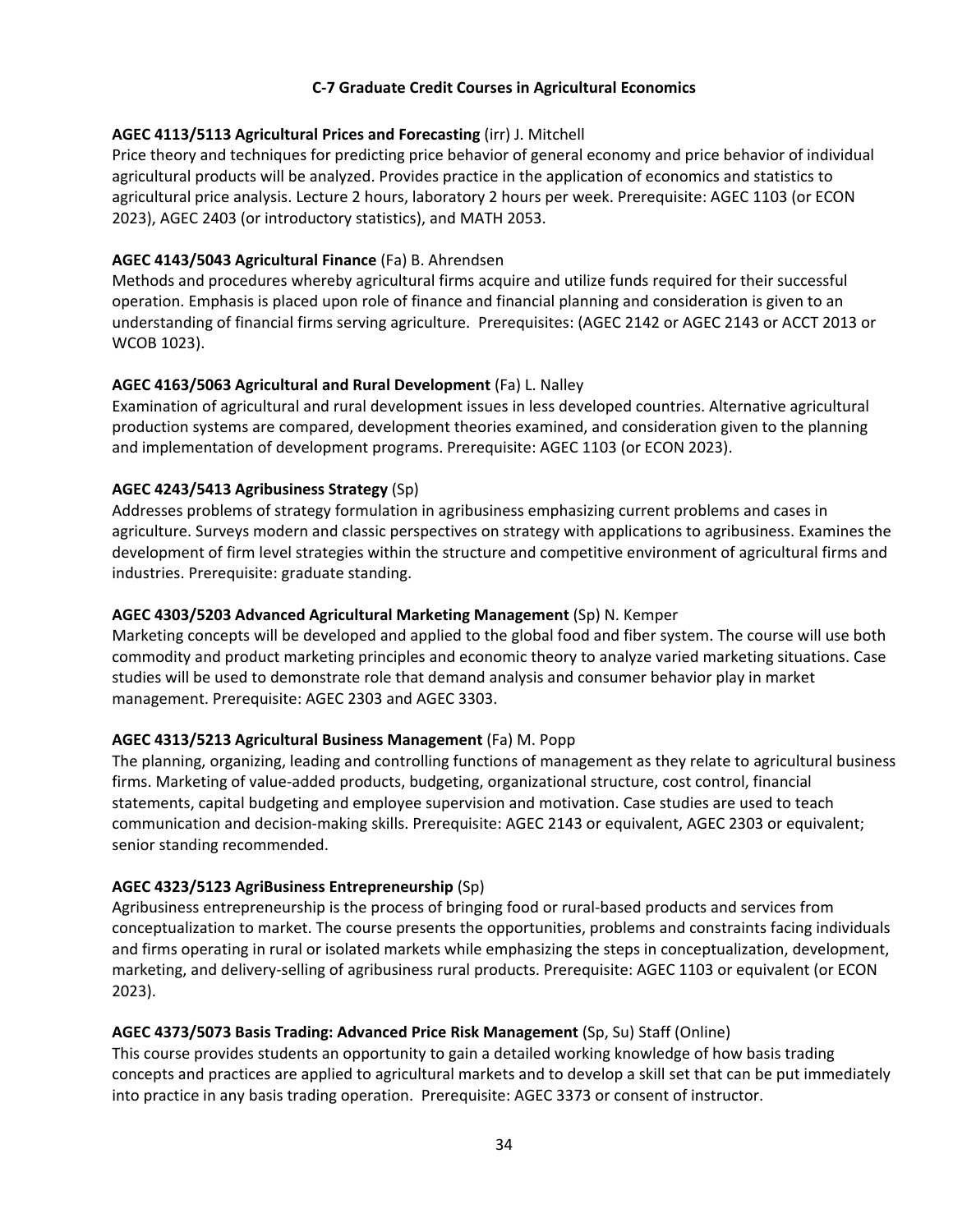#### **AGEC 4383/5083 Basis Trading: Case Study** (Fa) A. McKenzie

This course provides an opportunity to apply principles learned in AGEC 4373 to grain merchandising using the case study approach. Prerequisite: AGEC 4373.

#### **AGEC 4403/5053 Advanced Farm Business Management** (Fa) M. Popp

Principles and procedures of decision making as applied to the allocation of resources in the farm business for profit maximization. Emphasis is placed on use of principles of economics and their application to the decision‐ making process. Includes exercises on the application of principles to specific farm management problems. Prerequisites: AGEC 3403 and AGME 2903 or equivalent.

#### **AGEC 4603/5603. Food Economics and Health (Sp)** D. Fang

This course provides an advanced overview of selected topics in food economics, food and nutrition policy and the interface between nutrition programs and health policy. Students will develop an understanding of economic and policy concepts of food, nutrition, and health. The course emphasizes analytical tools that can be applied to study issues in food, nutrition, and health facing the US and world populations. Prerequisite: Graduate standing.

#### **AGEC 4613/5233 Political Economy of Agriculture and Food** (Fa) A. Durand Morat

Agricultural and food policies are studied from domestic and international perspectives. Laws, regulations, decisions and actions by governments and other institutions are examined in terms of rationale, content, and consequences. Economic and political frameworks are used to assess policies in terms competitive structure, operation, and performance of farming and food systems. Prerequisite: (AGEC 1103 or ECON 2023) and (AGEC 2103 or ECON 2013) and (PSYC 2003 or SOCI 2013 or RSOC 2603).

#### **AGEC 4623/5223 International Agricultural Trade and Commercial Policy** (Inactive) TBD

Analysis of agricultural market competition and performance in a global economy. The impact of domestic and international agricultural policies on domestic and international markets and welfare. Economic principles applied to the interaction of economic events in the world food economy. Prerequisites: (AGEC 1103 or ECON 2023) and (AGEC 2103 or ECON 2013).

#### **AGEC 500V Special Problems** (Sp, Su & Fa) (1‐3 hours) AEAB Faculty

Individual reading and investigation of a special problem in agricultural economics not available under regular courses, under the supervision of the graduate faculty. Prerequisite: graduate standing. Instructor consent required.

#### **AGEC 5011 Seminar** (Fa, Sp) J. D. Anderson

Presentation and discussion of graduate student research. Formal presentations are made by all graduate students. Consideration given to research design, procedures, and presentation of results. Prerequisite: graduate standing.

#### **AGEC 502V Special Topics** (Irregular) (1‐3 hours) AEAB Faculty

Advanced studies of selected topics in agricultural economics not available in other courses. Prerequisite: graduate standing. May be repeated for degree credit.

#### **AGEC 503V Internship in Agricultural Economics** (Sp, Su, Fa) (1‐3 hours) N. Kemper

On‐the‐job application of skills developed in the M.S. program. Instructor consent required.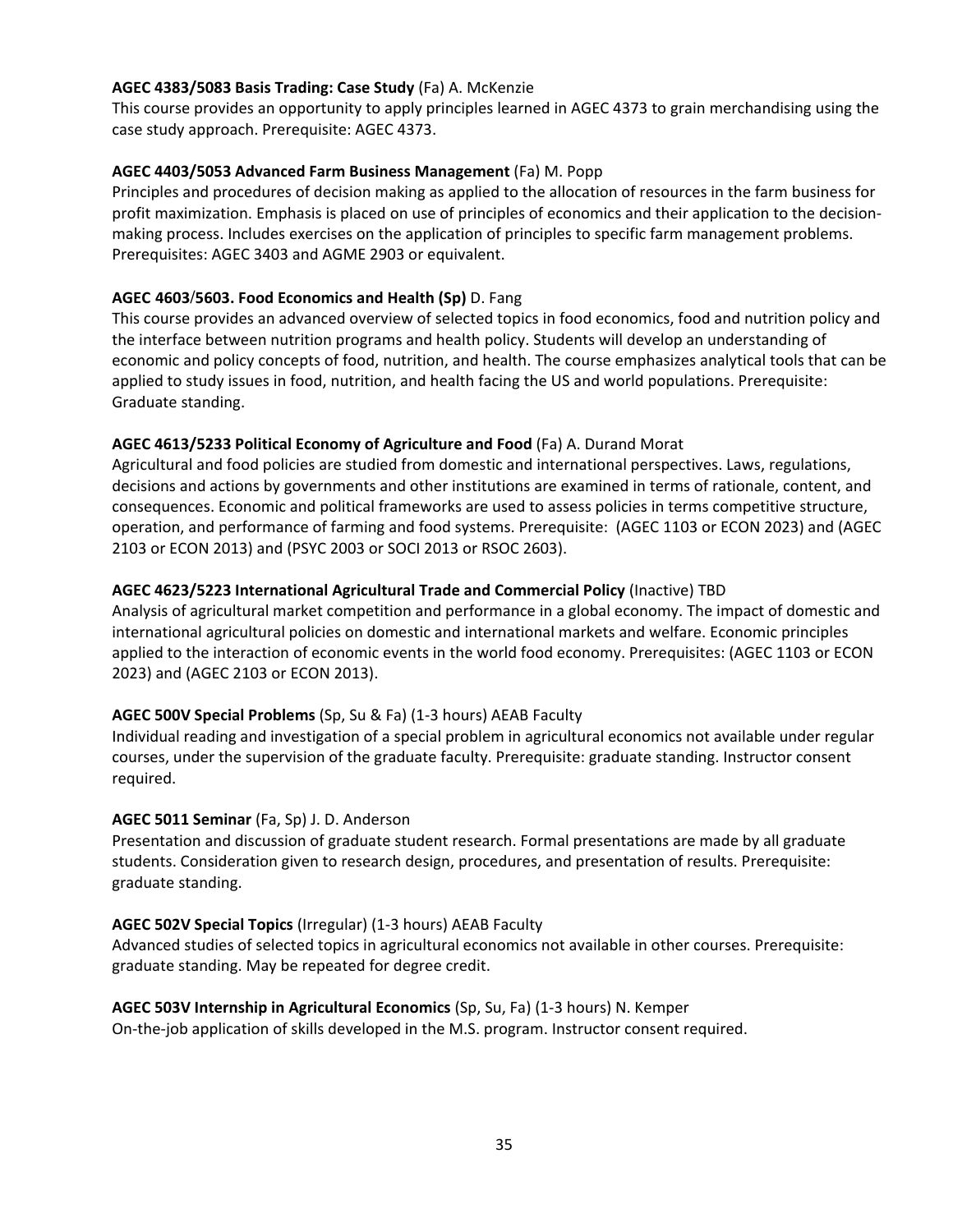#### **AGEC 5103 Agricultural Microeconomics** (Fa) Q. Huang

Masters‐level training in agricultural microeconomic theory and its application to food, agriculture and the environment. The course covers behavior of firms, households and markets, in more depth and rigor than encountered in undergraduate courses. Theories are explained and then applied to relevant food, agricultural, environment and resource issues. Prerequisites: Survey of calculus or equivalent; Graduate standing. Students are encouraged to take intermediate microeconomics in preparation for this course.

#### **AGEC 5133 Agricultural and Environmental Resource Economics** (Sp) K. Kovacs

An economic approach to problems of evaluating private and social benefits and costs of altering the environment. Emphasis is given to the interaction of individuals, institutions and technology in problems of establishing and maintaining acceptable levels of environmental quality. Prerequisite: Minimum of 3 hours Agricultural Economics or Economics at 3000 level or higher or PhD standing.

#### **AGEC 5143 Financial Management in Agriculture** (Fa) B. Ahrendsen

Covers advanced topics in agricultural finance. The general focus of the course is the financial management of firms. Covers the basic tools of financial analysis including financial arithmetic, asset evaluation under risk, and financial analysis and planning using econometric models. Such topics covered include management of current assets, capital budgeting, capital structure, and institutions involved in agricultural finance. Prerequisite: graduate standing.

#### **AGEC 5153 The Economics of Public Policy** (Sp)

This class will examine the impact of public policy on agricultural and other business sectors as well as households and individuals, particularly in rural areas. Emphasis will also be placed on analyzing the potential impact of future policy changes. The course will focus on the application of welfare criteria and economic analyses to the problems and policies affecting resource adjustments in agriculture and rural communities. Prerequisite: graduate standing.

#### **AGEC 5303 Agricultural Marketing Theory** (Fa)

Survey of the structure of agricultural product and factor markets including a critique of theoretical analyses of industry structure, conduct and performance; and a review of market structure research in agricultural industries. Prerequisite: graduate standing.

#### **AGEC 5403 Quantitative Methods for Agribusiness** (Fa) L. Nalley

Application of quantitative techniques used to support managerial decision‐making and resource allocation in agricultural firms. Provides exposure to mathematical and statistical tools (regression analysis, mathematical programming, simulation) used in economic analysis in agriculture. Emphasis is placed on computer applications with conceptual linkage to economic theory. Prerequisite: graduate standing.

#### **AGEC 5613 Econometrics** (Sp) D. Fang

Use of economic theory and statistical methods to estimate economic models. The single equation model is examined emphasizing multicollinearity, autocorrelation, heteroskedasticity, binary variables and distributed lags and model specification. Same as ECON 5613. Prerequisite: MATH 2043 and knowledge of matrix methods, (which may be acquired as a corequisite), and (AGEC 1103 or ECON 2023) and (AGEC 2403 or AGST 4023 or STAT 2303 or WCOB 1033).

#### **AGEC 5623 Quantitative Food and Agricultural Policy Analysis** (Inactive) TBD

Introduction to applied analysis of domestic and international food and agricultural policies using quantitative tools. This course will provide hands‐on experience with simulation modeling in microeconomics. An emphasis is place on policy analysis through computer application with theoretical underpinnings. Prerequisite: (AGEC 5103 and 5403) or Instructor Consent.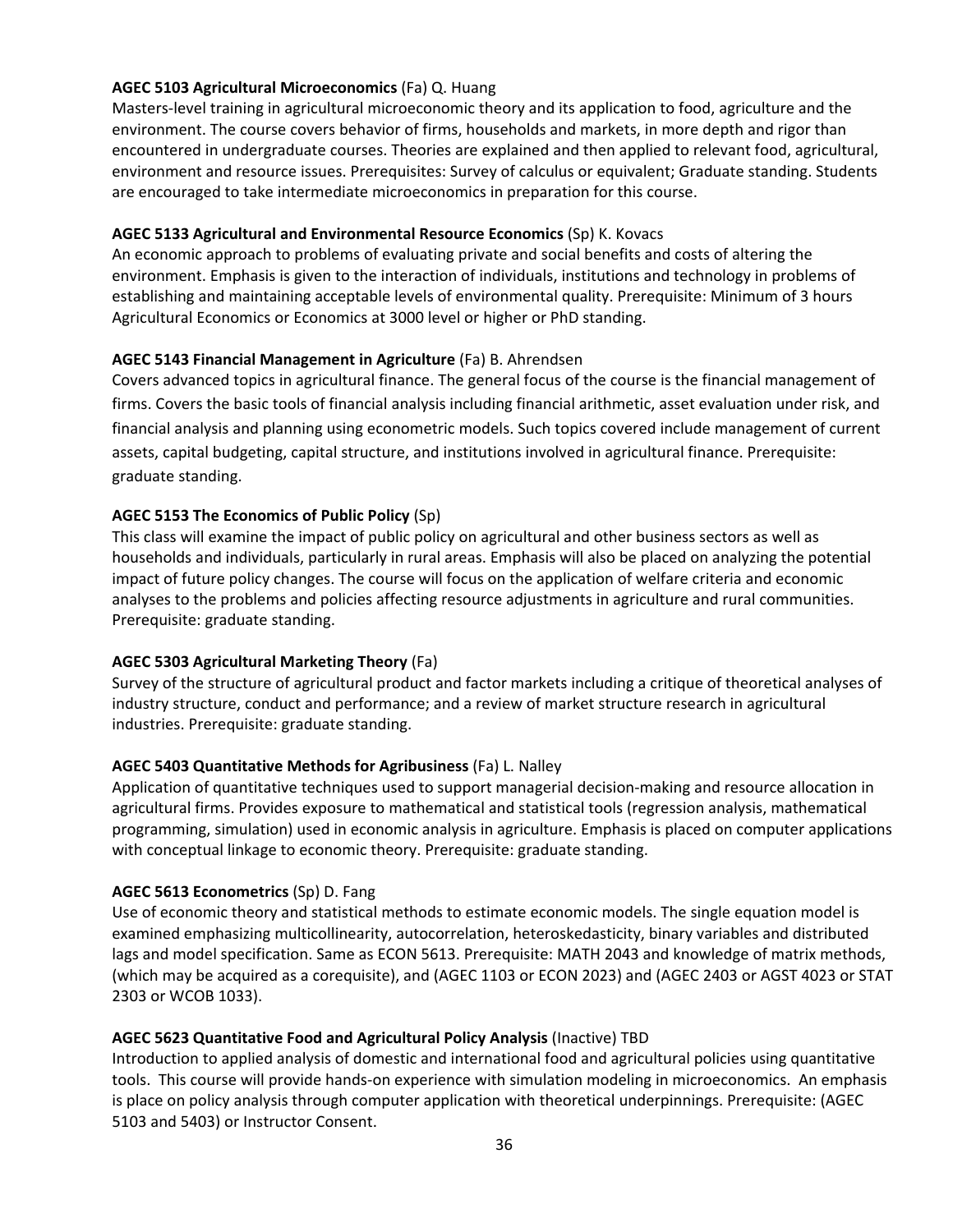#### **AGEC 5713 Food Safety Law** (Irr) (On‐line)

This course provides students with an introduction to food law and policy, history of food regulation, the organization of federal food law and regulatory agencies, government inspection and enforcement powers, food safety standards, food labeling, food advertising and product liability.

#### **AGEC 600V Master's Thesis** (Sp, Su, Fa) (1‐6 hours) AEAB Faculty

Prerequisite: graduate standing.

**AGEC 700V Doctoral Dissertation** (Sp, Su, Fa) (1‐6 hours) AEAB Faculty, Prerequisite: candidacy.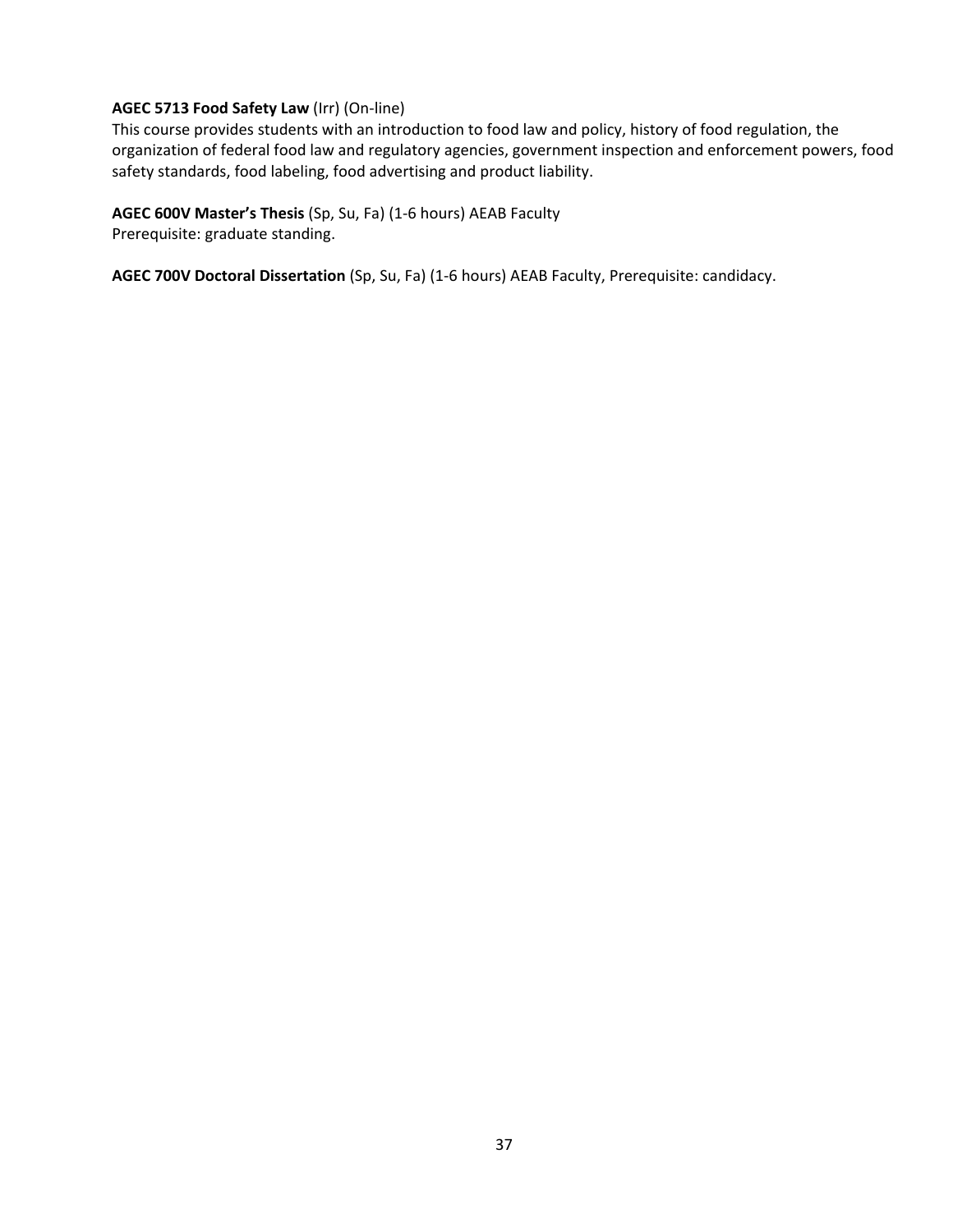#### **C‐8 Faculty, Staff and Instructors**

| <b>Name</b>                   | <b>Title</b>                        | Area(s) of Specialization                              |
|-------------------------------|-------------------------------------|--------------------------------------------------------|
| (Degree, School)              | <b>Year Joined the Department</b>   |                                                        |
| Dr. John D. Anderson          | Department Head                     | Agricultural Policy; Risk Management; Production       |
| (Ph.D., Oklahoma State)       | 2020                                | Economics                                              |
| Dr. Bruce L. Ahrendsen        | Professor                           | Agricultural Finance; Production Economics             |
| (Ph.D., North Carolina State) | 1990                                |                                                        |
| Dr. Alvaro Durand-Morat       | <b>Associate Professor</b>          | Grain Economics-rice, international trade; food policy |
| (Ph.D. University of Arkansas | 2016                                |                                                        |
| Dr. Di Fang                   | Associate Professor                 | Behavioral and Consumer Economics; Food                |
| (Ph.D. Arizona State)         | 2015                                | Marketing & Policy; Health Economics                   |
| Dr. Qiuqiong Huang            | Professor                           | Natural Resource Economics; Development                |
| (Ph.D., California-Davis)     | 2013                                | Economics; Applied Econometrics;                       |
| Dr. Nathan Kemper             | <b>Clinical Assistant Professor</b> | Marketing; Undergraduate Program Coordinator,          |
| (Ph.D., Arkansas)             | 2014                                | Agri Bus Club & Academic Quiz Bowl Advisor             |
| Dr. Kent Kovacs               | <b>Associate Professor</b>          | Natural Resource and Environmental Economics           |
| (Ph.D., California-Davis)     | 2012                                |                                                        |
| Dr. Andrew M. McKenzie        | Professor                           | Price Risk Management; Futures Markets                 |
| (Ph.D., North Carolina State) | 1998                                |                                                        |
| Dr. Wayne Miller              | <b>Extension Economist</b>          | Economic Development; Natural Resources                |
| (Ph.D., Wisconsin-Madison)    | 1989                                |                                                        |
| Dr. James Mitchell            | <b>Assistant Professor</b>          | Livestock                                              |
| Ph.D., Oklahoma State)        | 2020                                |                                                        |
| Dr. L. Lanier Nalley          | Professor                           | International Ag Policy, Production Economics;         |
| (Ph.D., Kansas State)         | 2008                                | <b>International Development</b>                       |
| Dr. Jennie S. Popp            | Professor                           | Natural Resource Management; Agricultural              |
| (Ph.D., Colorado State)       | 1998                                | Production; Sustainability Economics                   |
| Dr. Michael P. Popp           | Professor                           | Risk Management, Agribusiness, Farm Management         |
| (Ph.D., Colorado State)       | 1998                                |                                                        |
| Dr. Ronald Rainey             | Professor                           | Risk Management, Marketing, Agribusiness, Specialty    |
| (Ph.D., Arkansas)             | 2000                                | Crops                                                  |
| Dr. Aaron Shew                | Assistant Professor                 | GIS, Crop Production, Spatial Econometrics             |
| (Ph.D., Arkansas)             | 2021                                |                                                        |
| Mr. Colson Tester             | Instructor                          | Introductory undergraduate classes; Agribusiness       |
| (M.S. University Arkansas)    | 2020                                |                                                        |
| Dr. K. Bradley Watkins        | <b>Associate Professor</b>          | Cropping Systems Economics; Production Economics,      |
| (Ph.D., Oklahoma State        | 2002                                | Rice and Soybeans                                      |
|                               |                                     |                                                        |
|                               |                                     |                                                        |
|                               |                                     |                                                        |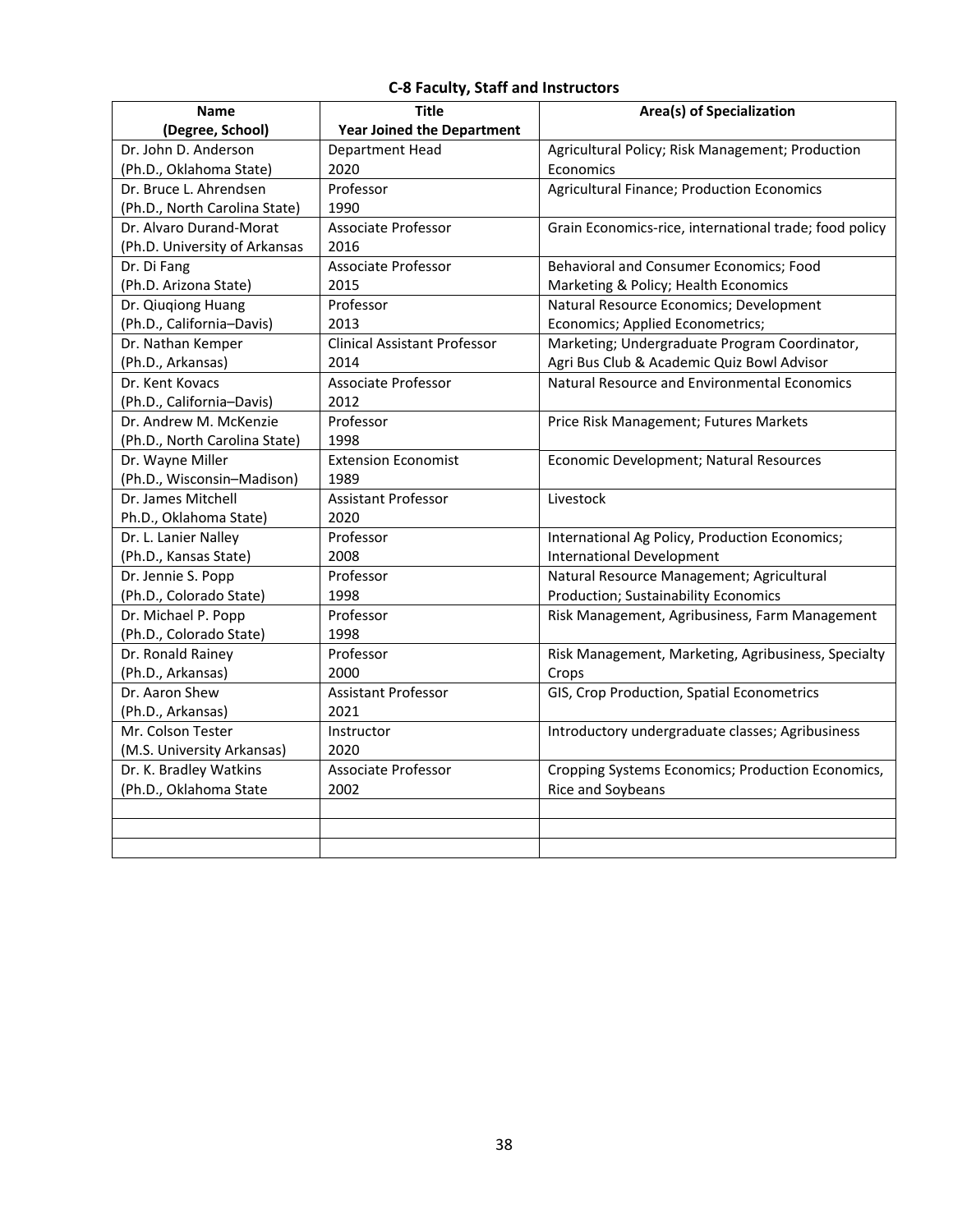**D‐1 Important Forms for All Non‐Thesis and International Agricultural Business Program Students** *Below is a list of forms that are required of all MS students throughout their Graduate program.* 

#### Forms Needed Every Semester

- 1. **Proposed Class Schedule** This form should be completed during the advising session each semester. Upon completing the form, the student must obtain signatures from both their major advisor and the graduate program coordinator. The signed form must be given to the Graduate Program Secretary. This form can be downloaded from the following site: https://agribusiness.uark.edu/\_resources/pdf/Proposed\_Class\_Schedules/Grad\_Proposed\_Class\_Sched ule\_2021.pdf
- 2. **Program Checksheet** The Graduate Secretary maintains a checksheet for each student based on the information provided on the proposed Class Schedule. The latest version of your checksheet will be emailed to you shortly before the advising session. Graduate students must notify the Graduate Secretary of any errors on these checksheets immediately. Blank checksheets are available for each program concentration on the AEAB website at http://agribusiness.uark.edu/graduates/checksheets‐ grads.php.
- 3. **Sequence of Formal Procedures** This AEAB form is designed to assist graduate students in keeping abreast of all activities and paperwork required during their program. The form is distributed to students during orientation. Additional copies can be retrieved from the Graduate Program Secretary. https://agribusiness.uark.edu/\_resources/pdf/Misc/sequence-of-formal-proc.pdf

#### One‐Time Forms

- **1. Master's Committee** The Graduate School requires all students to have a program advisory committee. For NT and IAB students, this committee will consist of your academic advisor and two other faculty appointed by the AEAB Graduate Program Committee. Students must work with the Graduate Secretary to ensure this form is sent to the graduate school no later than the start of the student's second semester of study. The latest copy of this form may be downloaded from the Graduate School at **https://graduate‐and‐international.uark.edu/graduate/current‐students/forms.php**
- **2. Exit Interview Survey** All graduate students will conduct exit interviews with the Department Head at the end of their programs. Students will receive an email with a link to on‐line exit interview survey that must be completed before the exit interview takes place. **You will not be cleared for graduation until this is complete.**
- **3. Career Form** At the end of their last semester in the program, graduating students will receive an email from the Graduate Program Secretary that includes questions regarding career plans (job and continued graduate study) after graduation. This form needs to be returned electronically to the Graduate Program Secretary.
- **4. Exit Checkoff** All students must complete the AEAB Exit Checkoff form that certifies (with appropriate signatures) that the students have completed all required tasks before leaving campus. This completed form must be delivered to the Graduate Program Secretary before the Record of Progress can be submitted. Students will be informed when this form is available for pick‐up from the Graduate Secretary during their last semester of study.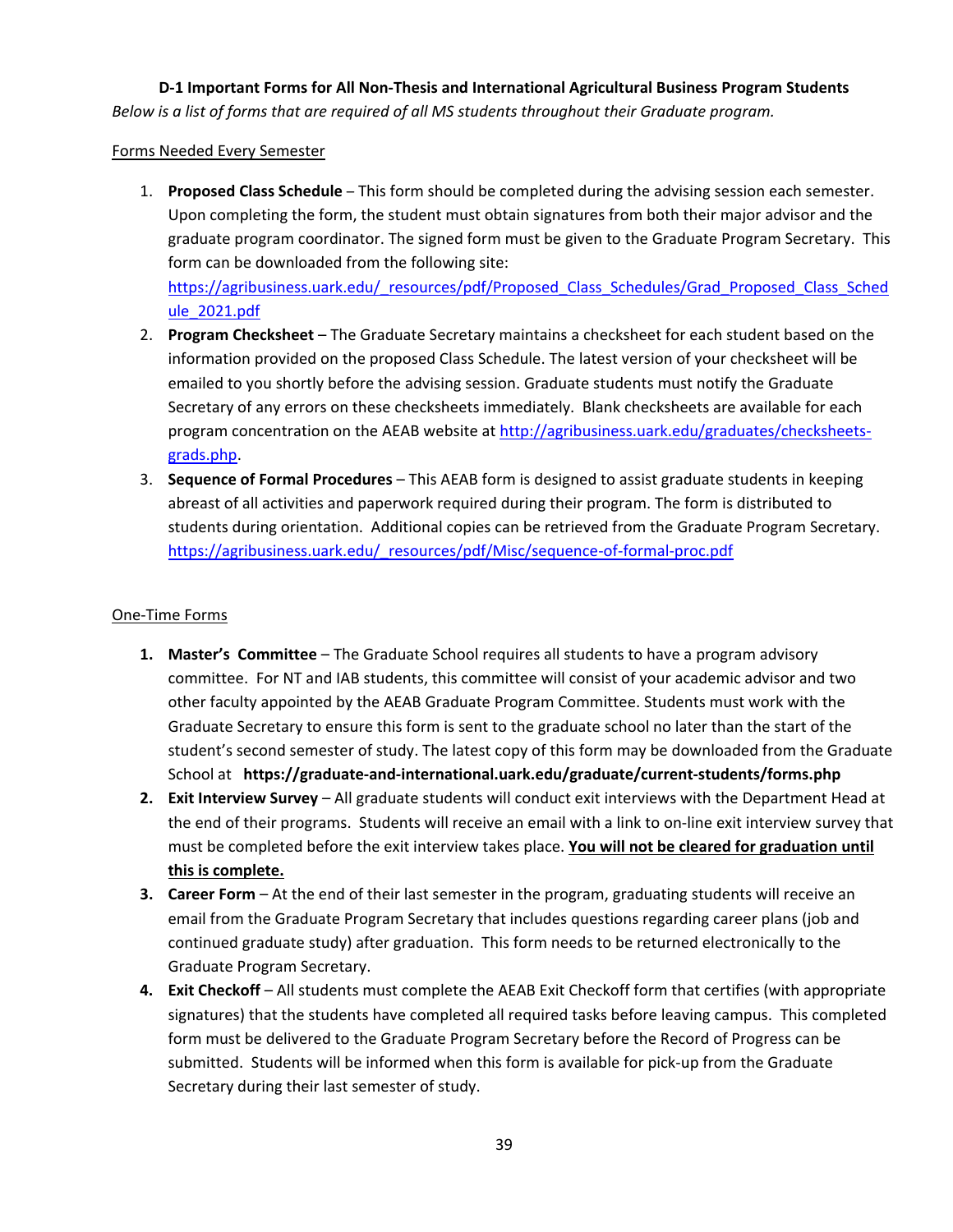**5. Record of Progress** – The Graduate Program Secretary will prepare the Record of Progress form for students who have completed the Comprehensive Exam.

#### **D‐2 Important Forms for All Thesis and Atlantis Students**

In addition to all the forms listed under D‐1, Thesis students must also complete the following one‐time Graduate School forms.

- **1. Master's Thesis Committee** In addition to their Thesis Chair, students must identify at least two additional committee members that meet all Graduate School and Program criteria. These members must also be approved by the Thesis Chair. For most thesis students, the thesis committee also serves as the program advisory committee. Graduate students must work with the Graduate Program Secretary to get this form completed no later than the end of the second semester of their program. Please download the latest form from http://graduate-and-international.uark.edu/\_resources/forms/masterscommittee.pdf
- **2. Master's Thesis Title** ‐ This form includes questions regarding both the thesis title and Research Committee Review requirements. Graduate students must work with the Graduate Program Secretary to get this form completed at least one semester prior to their proposed graduation date. Download the latest form from **https://graduate‐and‐international.uark.edu/\_resources/forms/td‐title.pdf**
- **3. Thesis Dissertation Submission Form** ‐ Students must complete this form and submit it along with their thesis to the graduate School. The latest form can be downloaded from the Graduate School at http://graduate-and-international.uark.edu/\_resources/forms/thesis-dissertation-submission.pdf
- **4. Intellectual Property Disclosure** ‐ Thesis students must also complete the Intellectual Property Disclosure Form and submit with the thesis to the graduate School. This form may be found on the Graduate School website at http://graduate-and-international.uark.edu/ resources/forms/intellectualproperty‐disclosure.pdf
- **5. Exit Interview Survey** All graduate students will conduct exit interviews with the Department Head at the end of their programs. Students will receive an email with a link to on‐line exit interview survey that must be completed before the exit interview takes place. **You will not be cleared for graduation until this is complete.**
- **6. Career Form** At the end of their last semester in the program, graduating students will receive an email from the Graduate Program Secretary that includes questions regarding career plans (job and continued graduate study) after graduation. This form needs to be returned electronically to the Graduate Program Secretary.
- **7. Exit Checkoff** All students must complete the AEAB Exit Checkoff form that certifies (with appropriate signatures) that the students have completed all required tasks before leaving campus. This completed form must be delivered to the Graduate Program Secretary before the Record of Progress can be submitted. Students will be informed when this form is available for pick‐up from the Graduate Secretary during their last semester of study.
- **8. Record of Progress** The Graduate Program Secretary will prepare the Record of Progress form for students who have completed the Oral Comprehensive Exam.
- **9.** Atlantis students may be required to complete additional forms and should consult with the Atlantis Program Coordinator at the University of Arkansas and the Atlantis Secretariat at the University of Ghent.